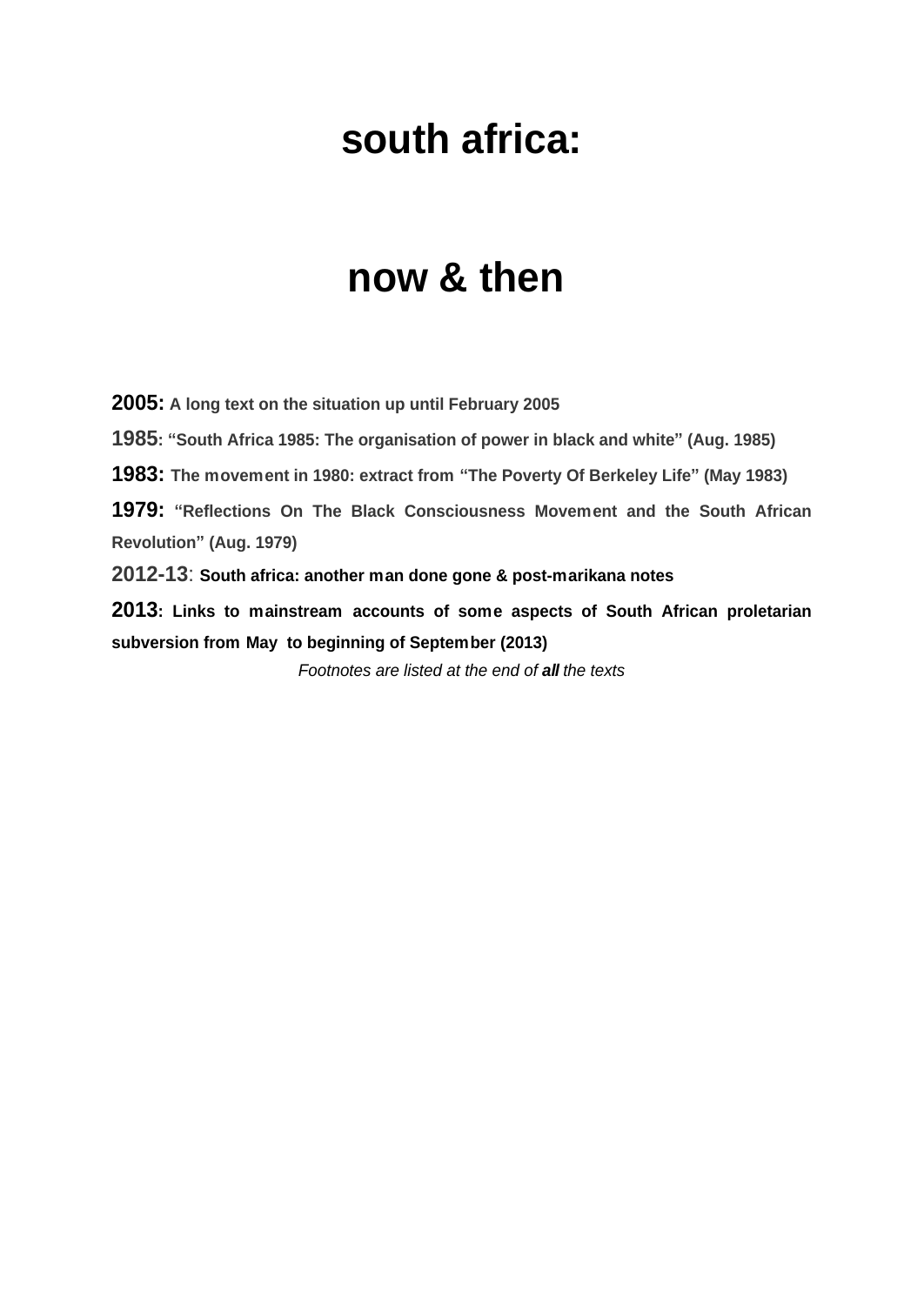

#### **INTRODUCTION: a long text on the situation up until February 2005**

(completed February 2005)

*³In South Africa normal national or ruling-class behaviour is rendered uniquely controversial by the colour dimension´*

- Peregrine Worsthorne, right-wing assistant editor of the Sunday Telegraph,

May 13th 1984.

Quoted on the cover of a radical pamphlet in 1984, this seems particularly apt now that the ³colour dimension´ has been virtually ' eradicated from South African politics. The normal national ruling-class behaviour of the ANC is, predictably, now every bit as horrific as its white predecessors.

However, clearly this was not predictable for some - which is indicative of some of the weaknesses of the period from 1976 to the early 90s. The global ruling class, with the help of a section of the South African white rulers, having been faced with an increasingly united and violent opposition threatening its divide and rule tactics based on race, decided that race need no longer be its central method of divide and rule, and used the relative absence of critique of black parties, leaders and umbrella organisations (for organisations ' sake) - one of the movements weaknesses - as an opportunity to stop the revolution.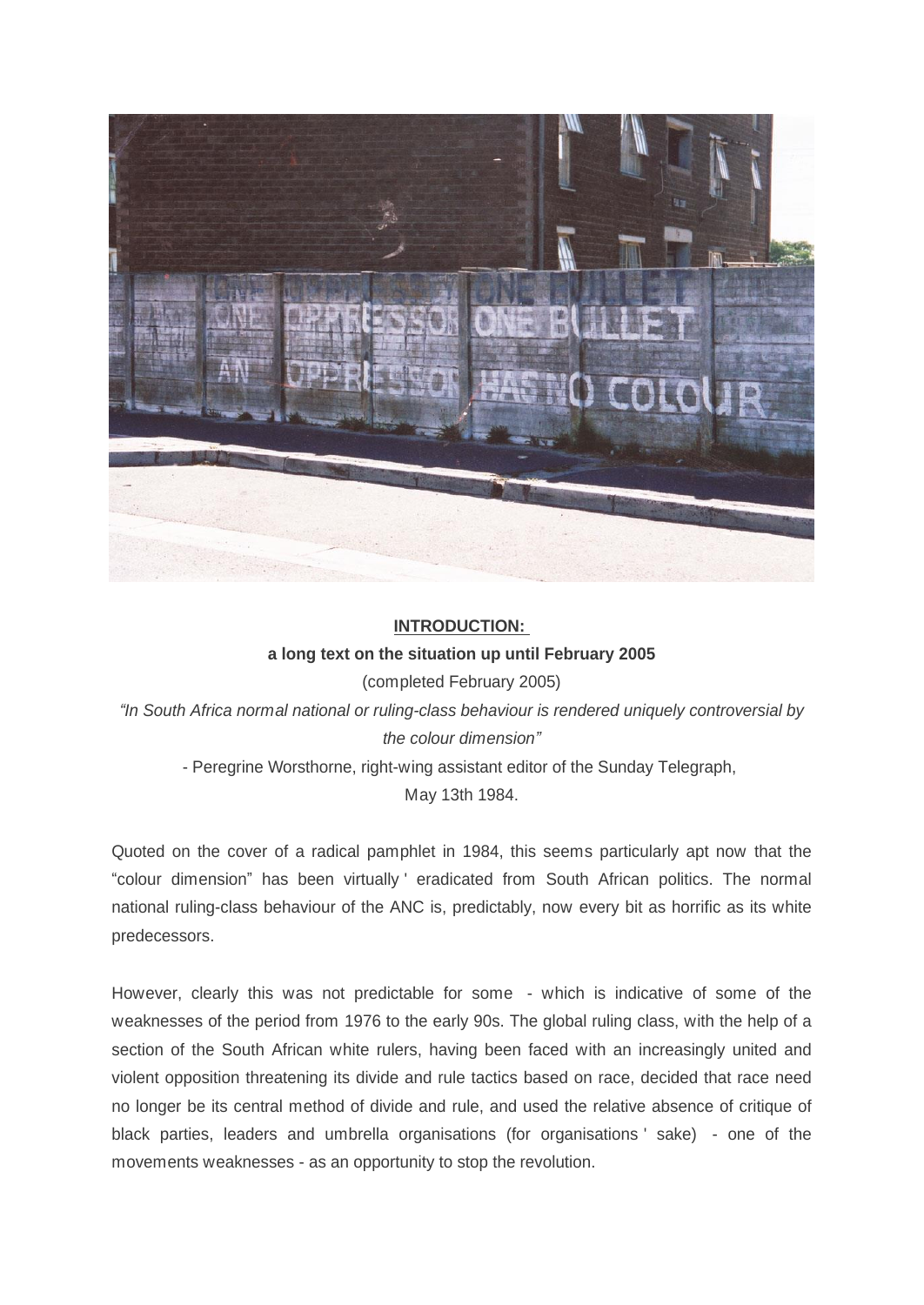This is not to say that apartheid has been conveniently confined to the apartheid museum in Johannesburg. The State still uses race, particularly against foreign immigrants and, when convenient, "coloureds", Indians and Zulus. Just that it doesn 't use it as its *central* and *legal* means of division because it 's essential to present a positive image of progress, of a revolutionary break with the official racism of the past (a small example of this is the reconstruction, as a symbol for the "healing" of the nation under what is laughably called "majority rule", of District 6 - a suburb of Cape Town which was bulldozed in 1966 because of its multi-racial character; significantly, its re-creation, begun amid much fanfare in 2003, has been held up by a shortage of money). This image of fundamental progress is promoted as an attempt to hide the progress of even worse miseries than State-sanctioned apartheid - the progress of a vicious monetarism. In June 2001 a 50 year old woman evicted from what had been her and her children's home for 12 years, said, "This is the worst day of my life... I don't *mind moving, but they must give me another house. That is what is driving my head crazy - to go to a shack. We're going to use paraffin in a shack and I've got electricity in my house. I've got water and a toilet: I won't have that in a shack. That means I'm going back to the old South Africa again. That 's not freedom for us. Apartheid was better than this³.* The main difference between the bailiffs now and those under apartheid is one of style: they generally (though certainly not always) are less violent and sometimes speak kindly to the people being evicted and carefully lift their belongings into the street and onto the lorry. Maybe they do Sensitivity Training as part of their PhD in Bailiffing. By 2004 two million had been evicted. An average of R400 a month is needed for rent, lights and water, but by 2002 the majority of the population were living on less than R140 (about \$15) per month. A typical job would be working eleven or twelve hours a day, seven days a week for R150 per week. Some cleaners employed by the council for R22 a day spend R14 a day on the bus fare to work.

All this would have been impossible without Saint Nelson - above all, impossible without the unjustifiable respect he and the ANC got from the vast majority of those in the movement who looked to the ANC for a political solution which should have come from a more thorough *critique* of politics, of hierarchical power. And now everywhere international stars are desperate to meet him, he's got a bridge named after him and he is at the top of every spectator's "Man I Most Admire" list. After all, anybody who was imprisoned for such a long time by a vile regime must *by definition* be a hero, and certainly little you must look up to him. Who are **you** to criticise? - you're *nothing*. The fact that 100s of 1000s of South Africans suffered as much or even more than him under apartheid (and continue to) is ignored in this crass deification. He is the epitome of the Progressssssssss' of South Africa and everyone concerned with publicising South Africa with a smiley face hopes he'll live till the World Cup because Mbeki's no more the image black capital and its intelligentsia want to promote of this progress than the burgeoning crime rate. It 's because of Mandela as promoter of this image of progress that we can buy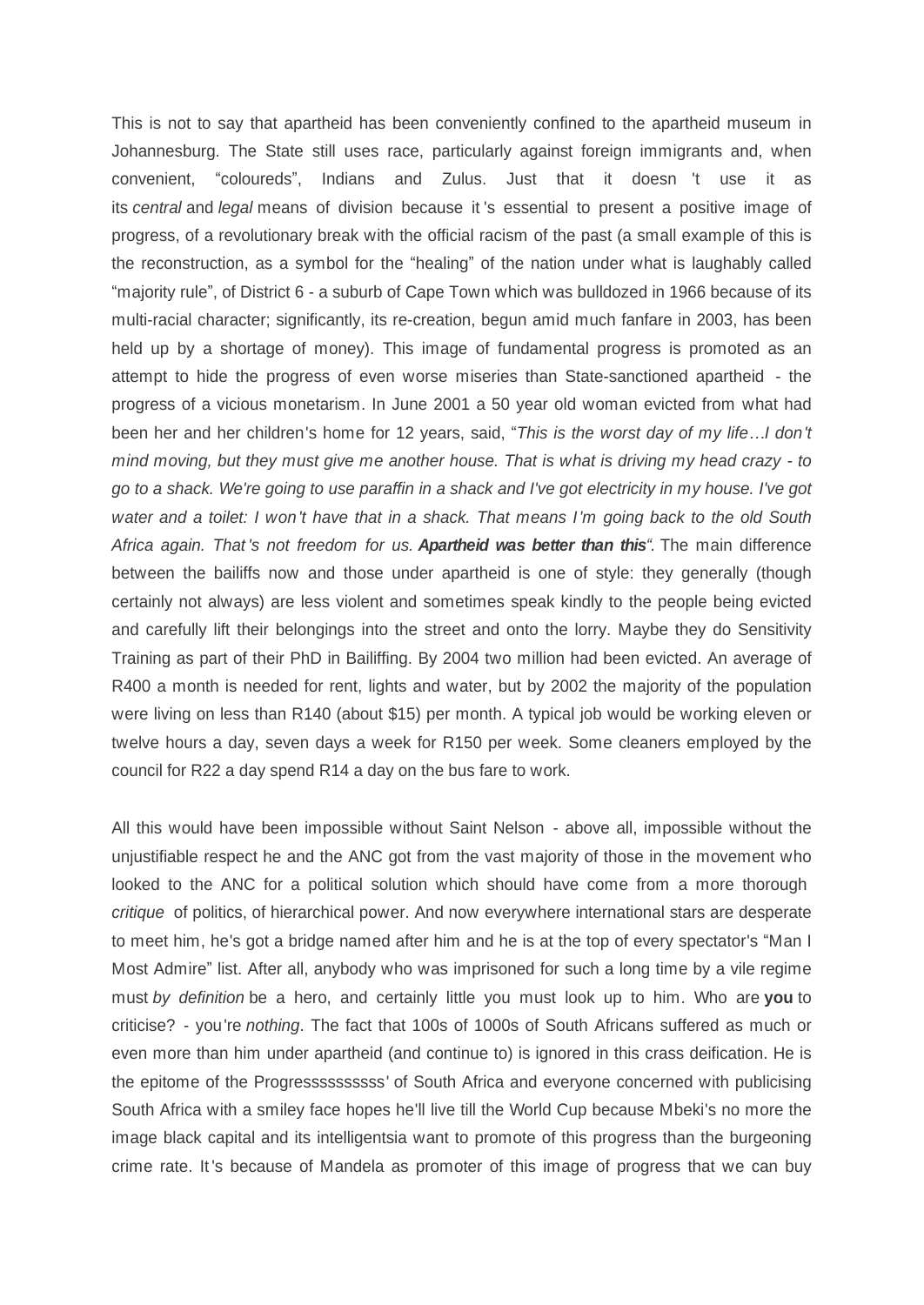South African wine and some can go on guilt-free expensive holidays in other people's misery: the fastest growing sector in the local leisure industry is township tours. The whole place has been gift wrapped in tourist slick from "lifestyle encounters" in Kwa Zulu to "partying in a Soweto b&b", to the "African tableau", "Durban is surf-central" "Johannesburg makeovers", the "Cape Town docks experience", "hip hotels" and so on ad nauseam.

Some are not so impressed by Saint Nelson, however. "Mandela can go to hell!" said the mother of one guy killed by the ANC's cops on a demo.

When Mandela came out of prison his first gift to the rulers was to call for discipline, an end to looting and an end to the theft and burning of cars (the subversion of exchange value), and an end to classroom boycotts (the subversion of ideological conditioning aimed at acceptance of relations of domination and submission). It's no surprise that in the world following the fall of the Berlin Wall, a former promoter of State capitalism would magically transform himself into a neo-liberal (though he 's been careful to promote an image of detachment and distance from these horrendous policies of mass impoverishment). Already in the mid-80s, well before his release, he had said, *³We want Johannesburg to remain the beautiful and thriving city that it is now. Therefore, we are willing to maintain separate living until there are enough new employment opportunities and new homes to allow blacks to move into Johannesburg with dignity.´* With the national unemployment level at 42% (September 2003), and in some of the poorer areas the figures reaching 80% or even higher; and with no unemployment benefit or social aid clearly there are no new employment opportunities to disturb the separate development of the white and black middle and ruling class. The degree of racial segregation in neighbourhoods, schools and lifestyle is still very evident. Only in some of the cavernous malls which have mushroomed across Johannesburg do the races mingle, "united" in their separation as *consumers*.

So, while most of the wealth still remains firmly in white hands, the optimistic black middle class, undisturbed by visible proletarian subversion, can claim *³rich people have worked hard for their money, it wouldn't be fair to take it away from them´*(*The Guardian* 25/5/04). At the same time, those rich white supporters of apartheid who fled the country 10 years ago are now being encouraged to come back - all is forgiven: advertisements on satellite television will be backed later this year by an international roadshow of seminars and exhibitions urging expatriates to return to a land of sunshine and opportunity, as part of the "Homecoming Revolution", sponsored by the First National Bank. As Pamela Cox, former Head of the South Africa Division at the World Bank, has said, *³What [the ANC] have done to put the economy on a right footing, is, I think, almost miraculous*". In fact, given their "miraculous" power to stop what seemed like an unstoppable social revolution, the ANC have felt almost omnipotent in their ability to intensify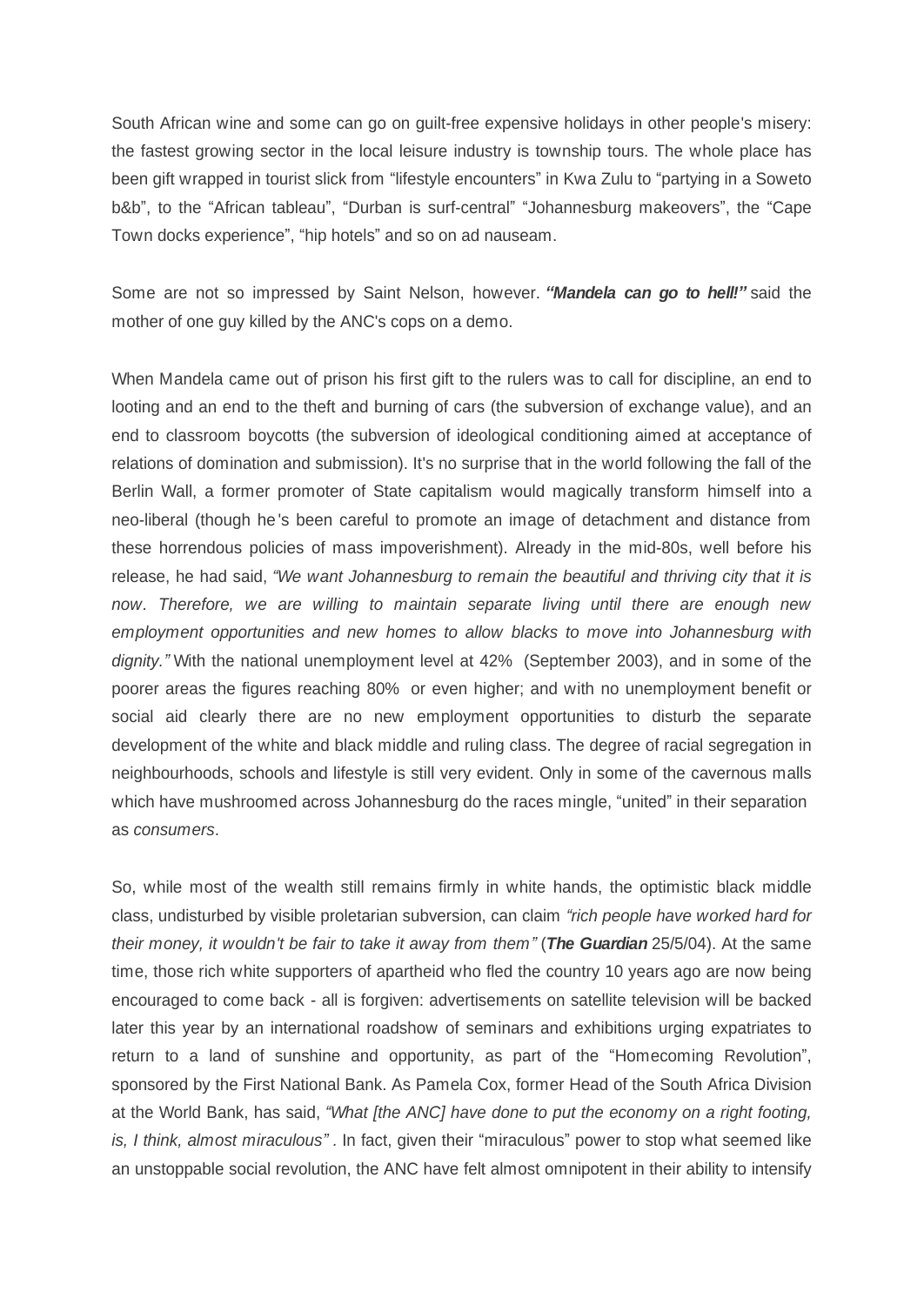capital accumulation by even going *beyond* the advice of the IMF and the World Bank. After they came to power *³by every measure (life expectancy, morbidity, access to food, water etc.)the living conditions of the poor rapidly worsened´***Ashwin Desa[i\1](file:///C:\\\\Users\\\\Nick\\\\Documents\\\\dialectical%20delinquents\\\\texts%20for%20site\\\\South%20Africa2.%20OpenOffice.org%201.1.html)**, *(³We are the poors´*, Monthly Review Press, 2002). Whilst the former National Union of Mineworkers and ANC general secretary, Cyril Ramaphosa, now owns some of the gold mines he used to organise workers in, the number of blacks living below the poverty line has risen from 50% to 62%, whilst 29% of all coloureds, 11% of all Asians and 4% of all whites also currently live below the poverty line, a dramatic increase during the "decade of democracy". Many black people have commented on how life under the old apartheid regime was in some ways better in that there was more job security and there were state subsidies in services, which have been eroded by the neo-liberal GEAR (Growth Employment And Redistribution) economic policy of the ANC. Neo-liberalism has meant stupendous wealth for some 300 black dynasties-in-the-making, the 5% of the Johannesburg Stock Exchange that represents "black empowerment". Whilst an estimated 10 million South Africans have had their electricity cut off and another 10 million their water cut off, mine owner Brigitte Radebe, wife of ANC minister and SA Communist Party leader Jeff Radebe, has become the richest black woman in Africa. The bosses' share of profit in 2003 was their biggest since 1981. Company tax has been brought down from 49 percent under apartheid to below 30 percent. It 's clear that all that ideological crap emanating from the "Truth and Reconciliation Commission" - which gave an amnesty to the crimes of the white ruling class during the apartheid era - was aimed at making the poor reconcile themselves to the continuation of the power of their oppressors; this time arm in arm with a burgeoning black middle and ruling class. This growing middle class is beginning, like in other parts of the world, to gentrify areas which previously had been exclusively poor communities, sending property values up enormously for those who own property, which in a generally extremely impoverished country, could well be the source of significant conflict in the future.

A letter to the Guardian (26/2/05) says, ´*We saw many middle-class black families, driving new 4î4 s, shopping in malls and being served by white assistants, having meals in restaurants and served by white waiters - surrounded by prominent advertisements of attractive, happy, black consumers. «We were heartened by the lively and polite interaction between all races and economic groups.´*Another letter refers to the author seeing ´a growing black middle class driving smart cars, and poor whites cleaning windshields for tips and begging at crossroads." Isn t equality wonderful? In a sense this *is* progress, though not in the sense of the "heartened" letter-writers - it lays the basis for the possibility of collaboration between poor whites and poor blacks, impossible under apartheid, and indeed, there have been instances of whites joining in the stone-throwing. However, it would be dangerous to be determinist about this. Should a more significant social movement start to develop, it's clear that the ANC is prepared to use anti-white racism to impose a divide and rule, even, if necessary, using a Mugabe-type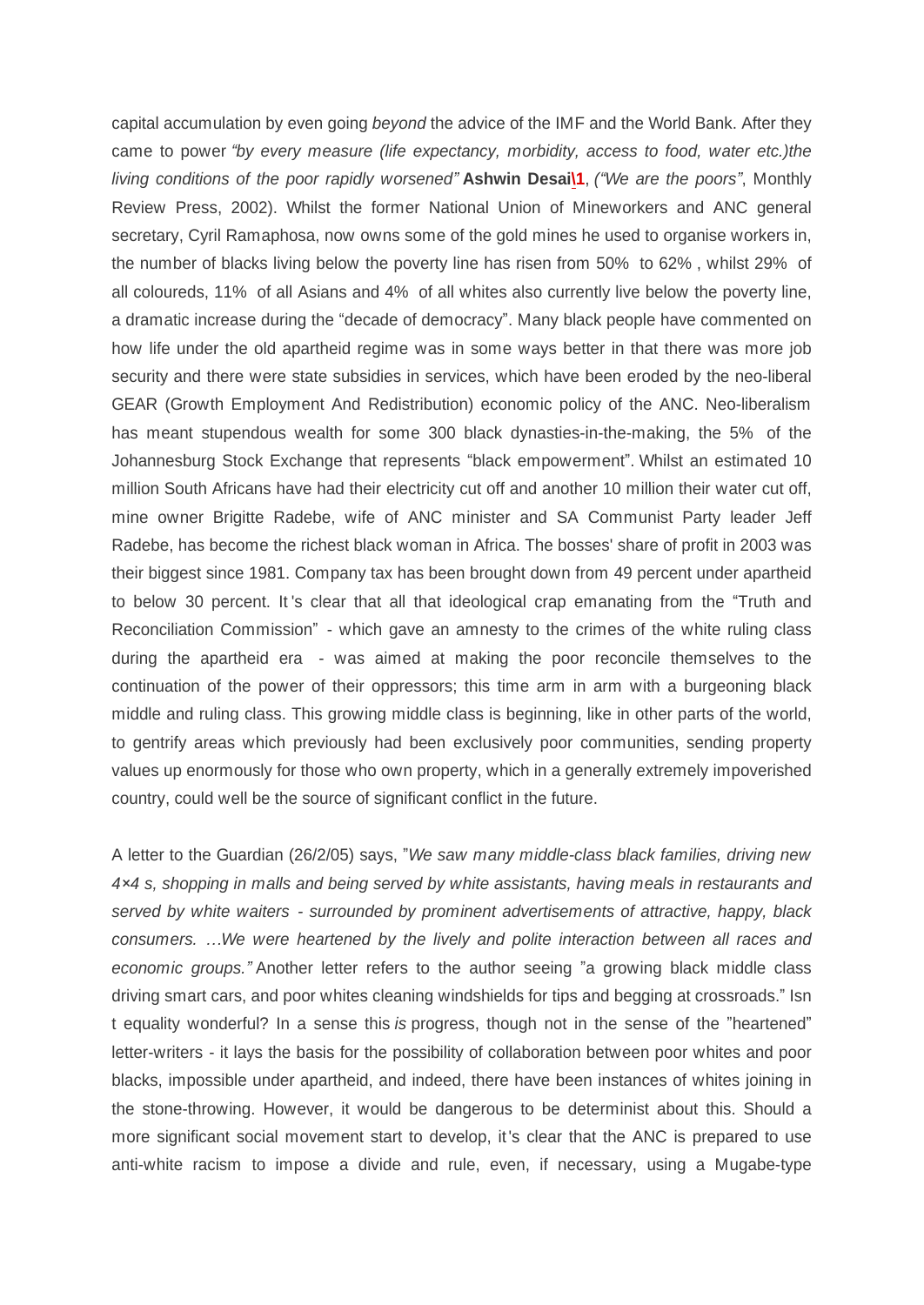demagogy. It's well-known that rich whites continue to operate racist criteria whenever they sell homes with land: in rural areas racism is a deeply entrenched reality - black labourers have been murdered, tortured or shot at, often for the mildest of supposed infractions. The ruling class could try to recuperate the very real anger of blacks towards the lack of post-apartheid land distribution, attacking some rich whites whilst continuing to hammer the poor, white and black. As we say, *if necessary*.

It's significant that the main area of development of opportunities for blacks has been the large increase in black intake into the police force (now re-branded under the name Safety & Security otherwise known as the SS), and into the universities - often the same thing in different clothes, most of those at University training to become ideological cops &/or authority roles over the poor (we say "most" here - there are clearly some exceptions). In fact, the poor are effectively excluded from going to University. On May 16, 2000, Michael Makabane was shot dead at point-blank range during a peaceful protest against the exclusion of poor students from the University of Durban-Westville. The campus had been considered a hotbed of militant resistance under the old apartheid regime yet, while police repression had been brutal, no students had ever been killed during the apartheid era. The local paper, now under black editorship, called for ³tougher´ action against protesting students (*Daily News*, May 17, 2000).

Every day front-page stories chart the depredations of Aids: once mainly a disease of western gay men, it is now one of poor black women - 77% of South Africa's HIV positive are women; Durban is running out of land in its cemeteries; 7% of children are infected. Life expectancy at birth is 48, a devastating drop since apartheid (this is not just down to Aids, of course). South Africa has the largest amount of people with HIV of any single country in the world - 21,5% of the population. In some areas, HIV infection amongst pregnant women is as high as 37.5%. By the time South Africa hosts the World Cup in 2010, there will have been between 8 and 10 million deaths. This enormous growth in Aids was encouraged by the refusal of the government to supply cheap or free anti-HIV drugs, to even acknowledge HIV as being a significant factor in the development of Aids[\2](file:///C:\\\\Users\\\\Nick\\\\Documents\\\\dialectical%20delinquents\\\\texts%20for%20site\\\\South%20Africa2.%20OpenOffice.org%201.1.html). Under internal and international pressure, not to mention the need to stem the destruction of future wage labourers essential for capital accumulation, the State was forced make a show of reversing its policy. It *did* reverse it - but only a bit. Even now, those receiving anti-HIV drugs are less than 1% of those infected with HIV. This policy reversal' was, essentially, an attempt to rehabilitate the State's image vis-a-vis Aids, image being so necessary for the development of capital accumulation and social control. Though it should be said, the fact that the ruling class and their kids are getting it now probably also plays a part in this policy reversal '. In 2003, with 5.1 million infected (almost half a million died in 2002 alone), the government allocated the rand equivalent of \$1.7bn, spread over 3 years, to HIV treatment which, even if HIV victims remained at their 2003 rate, would only mean \$330 per person over 3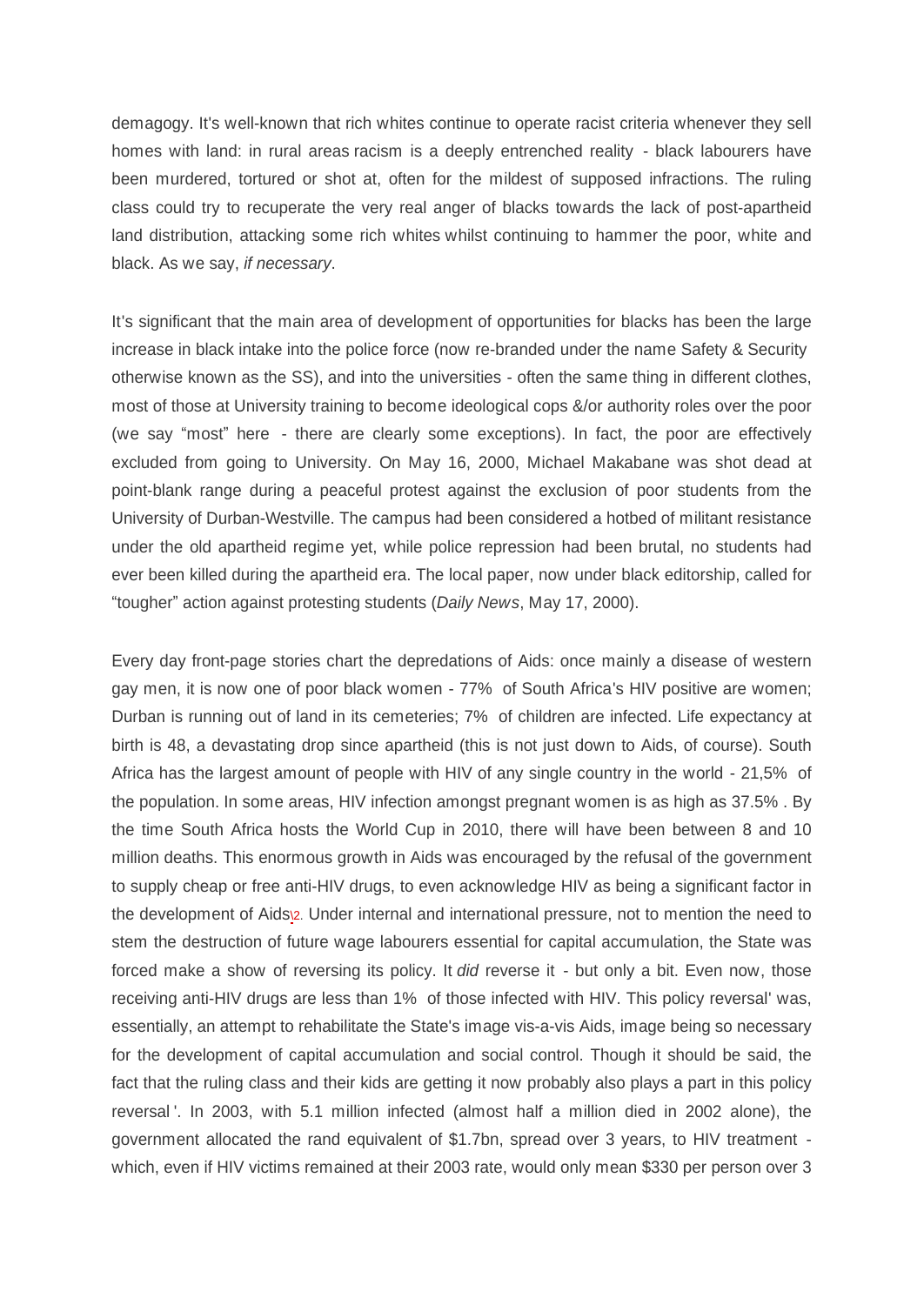years. Given that health spending is fixed at 15% of total government spending, it's not much considering the enormity of the scale of the disease and of the health problems exacerbated by State/market policy elsewhere - not much more use than shutting the stable door after the horse has bolted. And how much of this money is actually effective? Death by TB accounts for almost half of deaths from Aids-related illness, yet it costs just £5 per patient to save someone from dying of TB. TB is 100% curable, yet less than half of those who have it are cured. And to put all this into clearer perspective, military spending in South Africa for the year 2001 - 2002 was over \$12bn.

All these figures, these banal contradictions (and we could certainly continue listing them *ad infinitum*), would have been the basic component of Anti-Apartheid movement literature prior to the ANC government, but presented in a purely moral framework without any critique of their use for the commodity economy. Such moral considerations were always the ideology of a nice reasonable' reformism of capitalism's insanity which was utterly terrified of the uncertainty of revolution. Beyond such moralism, previous government policy has had the desired effect namely:

1) it, initially at least - and for as long as it was feasible to maintain before the crude HIV=AIDS denial' policy became a liability, increased the profit extracted from the production and sale of such drugs for those who could afford them.

2) it got, and obviously still gets, rid of some of the population surplus to the requirements of surplus value - rather like the commodification of water does, though as with everything under the irrational self-contradictions of capital, it *might* be getting rid of *too* many people, even for the sick requirements of a meaner and leaner economy.

3) it lowered State spending at a time when the ANC needed to concentrate its resources on establishing its power and its image of providing some external hope.

4) it intensifies anxiety about sex, which, as Wilhelm Reich long ago pointed out, encourages a submissive population. And, like all illness, it makes people more fragile, vulnerable, less able to take risks and usually less sociable, forcing the individual in on themselves (though it should be pointed out that in Kenya there is a social movement of self-help, outside the big towns and cities, to deal with Aids-related illnesses, using plants).

These are the *results* of ANC policy - we certainly don't mean to imply some conspiracy theory about HIV/Aids. We don't essentially judge things by their *intentions*, deliberate or not, but by their *consequences* (though one has to ask oneself *why,* for example, when a cure for TB is so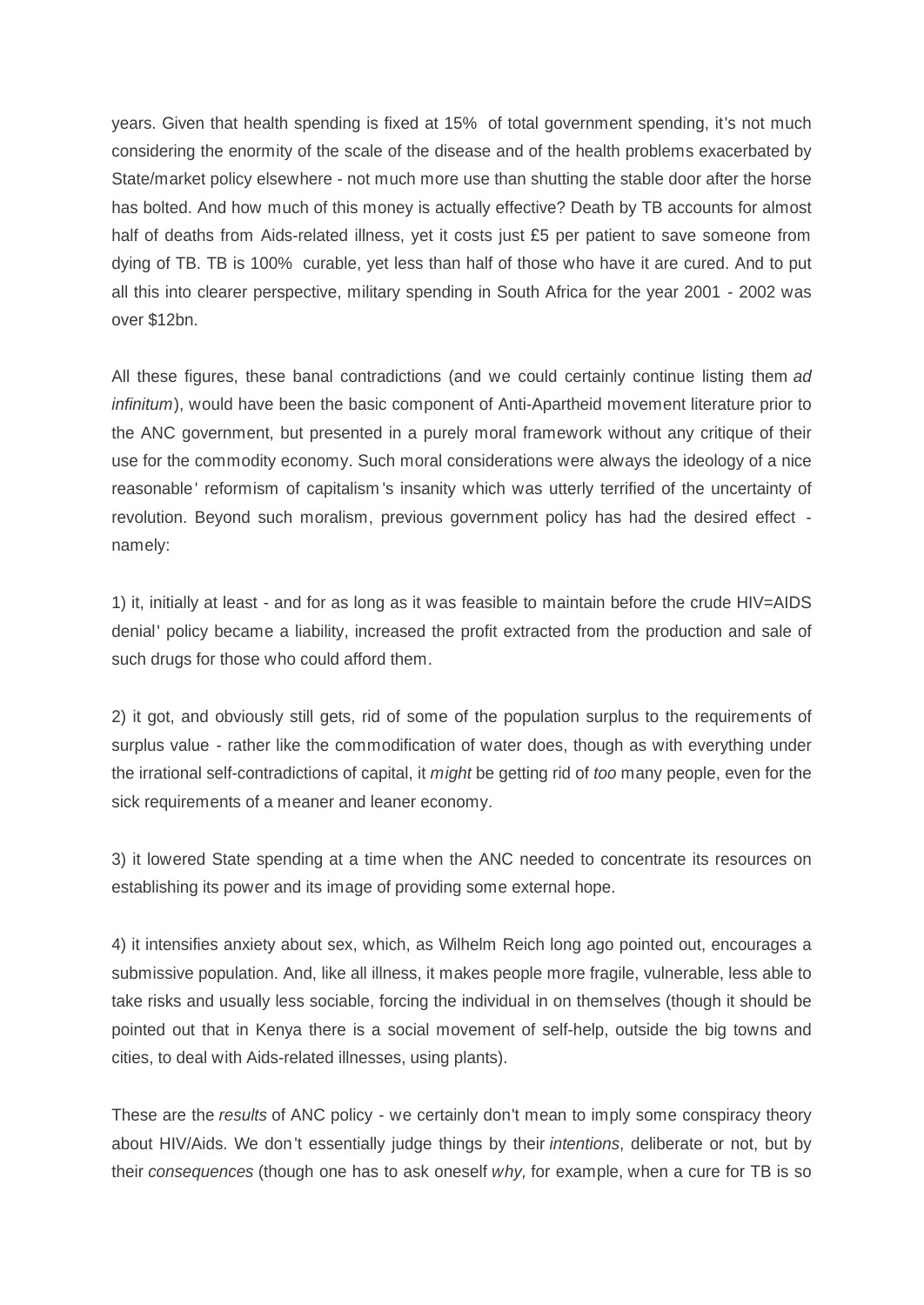cheap, is death by Aids-related TB so high).

The fact that Mandela implicitly criticised the government's policy after he announced the death of some close relatives to Aids in January, is one example of his subtle politicking, distancing himself from current ANC policy, a bit like the Queen did under Thatcher. As if he is above ' politics. Clearly those pushing this image of Mandela hope everyone will forget that it was half way through his presidency that the neo-liberal politics of GEAR\* were first introduced.

\* Note on GEAR: In 1994 the newly elected ANC government issued its "Reconstruction and Development Program" which purported to be about basic needs such as jobs, land, housing, water, electricity, healthcare, welfare. Two years later it was replaced by GEAR:"Growth, Employment And Redistribution" and having as much to do with window dressing as its acronym. It was "designed" by a cabal of 15 economists, 2 from the World Bank and the rest from big South African banks and conservative think tanks. Typically the language was one we are all now heartily sick of: "greater labour market flexibility", "foreign direct investment", "sound fiscal policy".

But then, as always, fiction is there to play a major part in bringing a little light into the darkness of life: the two best-selling books in South Africa are a guide to teaching your children to become millionaires, and Nelson Mandela's autobiography, first published over 10 years ago.

As one can see, despite all this misery, it's essential to present South Africa as *progressive.* So David Frost, Rory Bremner, Malcolm Rifkind, Stephen Fry, Trevor McDonald, Jamie Oliver, Jools Holland and Rowan Atkinson are to be given a free luxury holiday. Well, the poor hard-working souls need it, don 't they? This well-earned rest includes the mandatory (but, unfortunately, only temporary) stay in Robben Island prison, a free trip on the ultra-expensive Blue Train, and a possible photo opportunity with The Saint himself. All so as to promote the New South Africa, which they can do without the guilty conscience they would have had under apartheid, when such collaborators were publicly attacked. The sparkling brand *new* South Africa must be alright if all those lovely people are there saying how *progressive* it is. What for them is progress is the opposite for the vast majority. For those who accept dominant ideology it is always an ideology of the progress of *alienation* that 's essential, as part of repressing the progress of any struggle *against* it. As everywhere throughout the world, the spectacle of progress - "we're getting there - but there's still a lot to be done" - is used to demand a patience towards the system which the system never shows towards its victims.

But some are beginning to lose patience. There are rumblings under the surface. Archbishop Tutu, at the same time as suggesting the wealthy "adopt" a poor family (giving them £18 a month or paying their kids school fees), warns the rest of the ruling class *"We are sitting on a powder keg´* (Nov. 2004).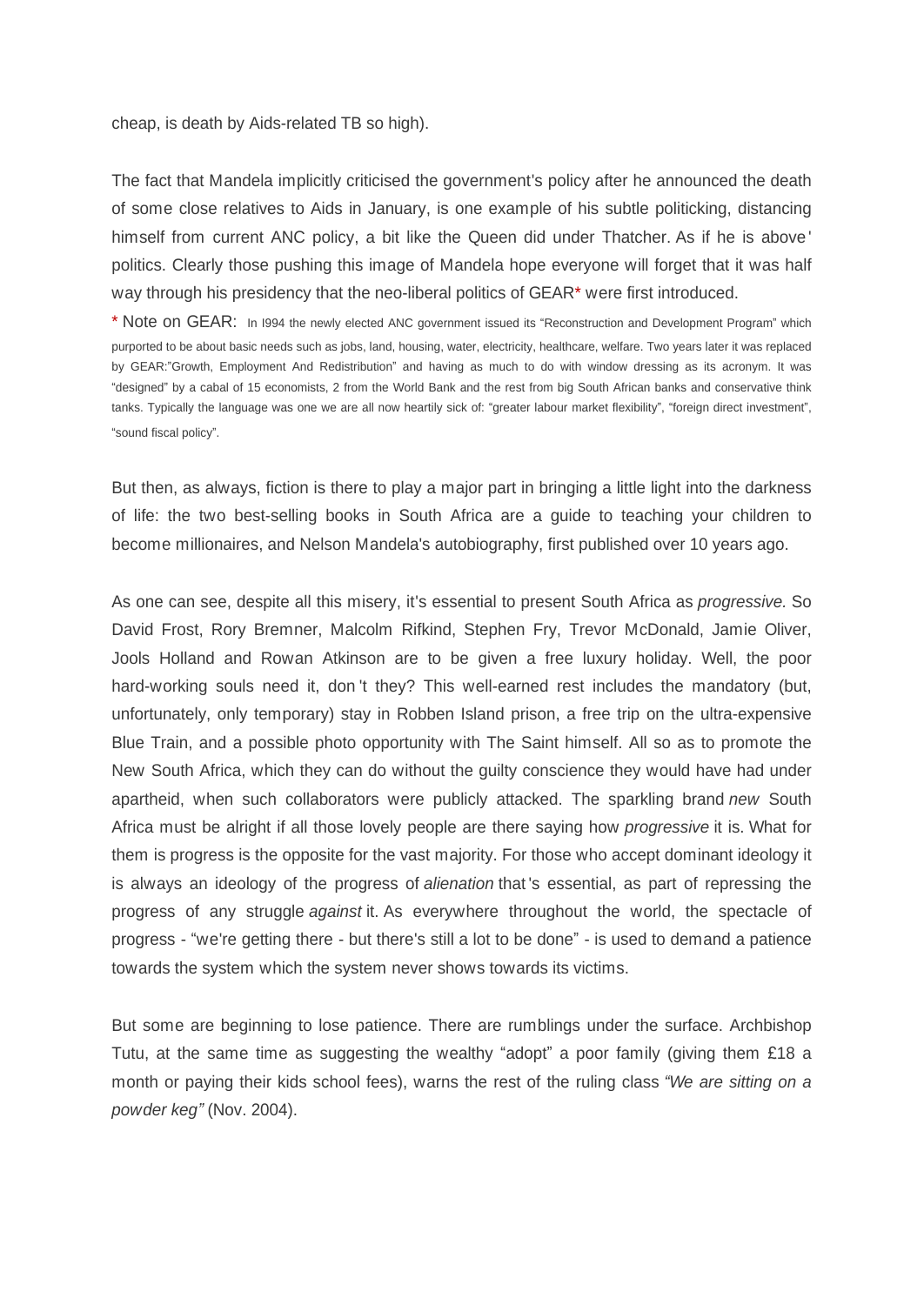# **Beginnings of a new movement:**

*³We are not Africans - we are the poors!´*

The current struggles are nothing like as powerful, or as central to the general situation in South Africa, as those of the 70s and 80s. Nowadays struggles are essentially marginal, even if growing - and many of them, though by no means all, take the forms of *legal* challenges to the evictions and cut-offs, and the classic symbolic form of demonstrations. Whilst under apartheid, demonstrations were banned and therefore a demo usually led to a violent confrontation with the cops, this is not so much the case today. This is not to say that *all* demos don't end in a confrontation. For example, on Human Rights day on 21 March 2004 in Johannesburg near the opening ceremonies for the country's new constitutional court, the cops met a peaceful protest with stun grenades and mass arrests. The Anti-Privatisation Forum (APF) and its affiliates had called for a protest to demand that basic services such as water should be included as human rights and against the installation of pre-pay water meters. Protesters were harassed, arrested and fingerprinted even before any march started. Over 50 people were held under the Gatherings Act, a law dating from the apartheid era that gives police wide powers to ban protest. Which says everything that needs to be said about Human Rights.

In the period from 1995 to 2000 it seems that evictions - involving police dogs, tear gas, at least one person killed and hundreds injured - were mostly not effectively opposed. But then the community started to take the offensive - for example going to politicians' houses and speaking to the gangsters to tell them not to trouble the vulnerable people in the area. They also took Durban Council to court, claiming that the evictions went against the human rights to shelter and water. The council then tried to get the people to buy the houses (after paying their full rent arrears). In order to show how ridiculously out of touch they were, a council administration entourage arrived in Chatsworth, to sell' the houses. "After the protesters had spent two hours *encircling the room, the process was forced to stop. It had become clear to the officials that there were no takers for that deal´*(Desai). When one of the officials accused the group of being privileged Indians ' an elderly woman screamed back *³We are not Indians, we are the poors´.* Within minutes this could be also heard as *³we are not Africans, we are the poors´.*

The council then tried relocations of those who couldn't pay to toilet-sized buildings even further out of town (they're often called "dog kennels" by those forced to live' in them). Evictions often involve tear-gas. But they are sometimes successfully resisted. For example, in Chatsworth, February 2000, the eviction of a single African father of four children and self-employed mechanic was resisted by over 150 people, mostly Indian women, blockading the stairs to the guy 's flat. They asked the police to wait for half an hour while they attempted to gain a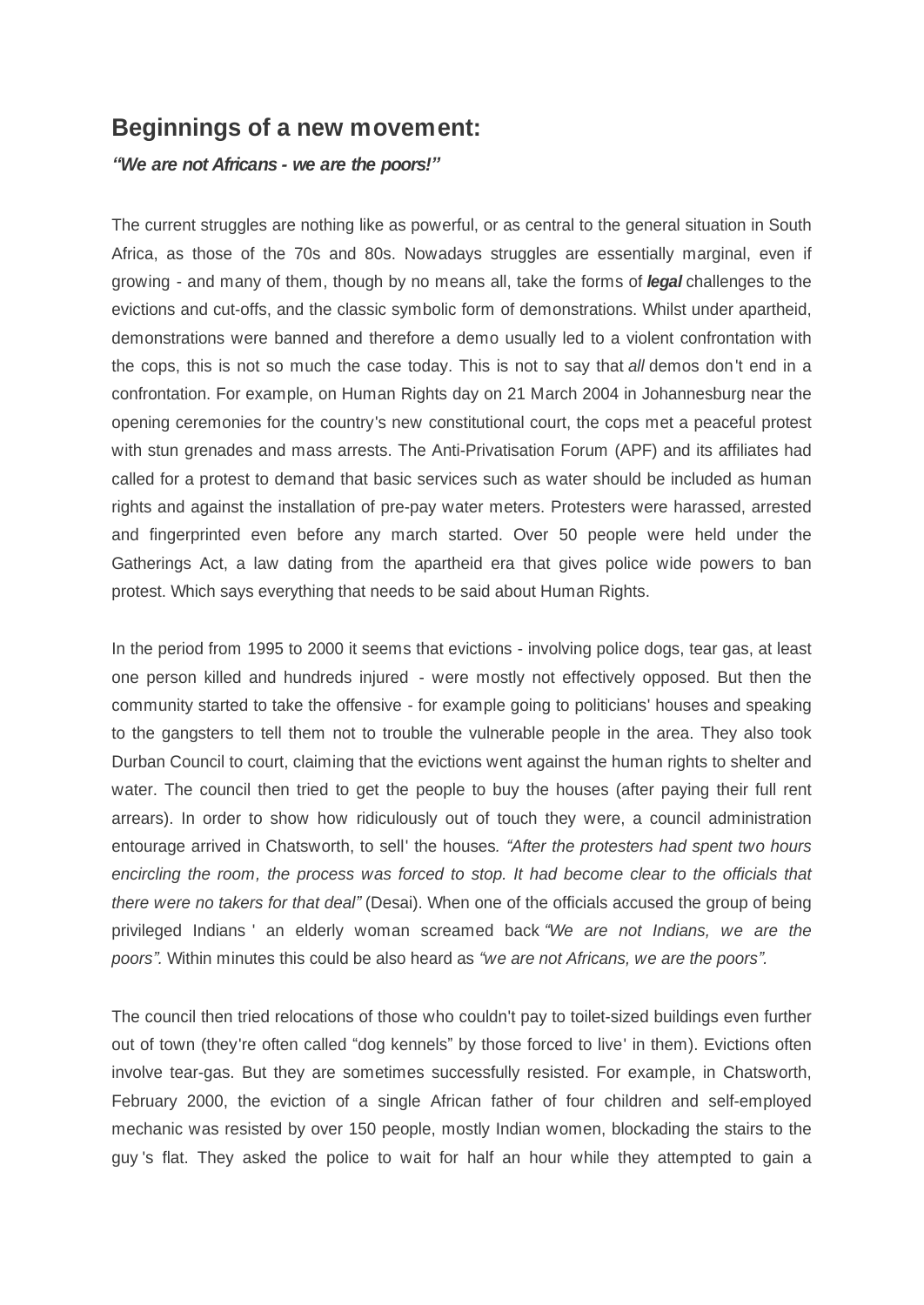postponement from the courts. The police did not wait. They fired live ammunition and tear gas at those preventing the eviction. The on-lookers were so angry that they all joined in. The ferocity of the community forced the security forces to call for further backup in order to retreat from the area, without effecting the eviction. On the same day, in the same town, another family to be evicted were squatting a flat after living for two years in a shed without water or electricity, and with snakes nesting in the floor. They had been on the council housing list for nine years. The community and media presence was so strong that the authorities did not attempt the eviction. Many people turned up for the court cases. As it was adjourned they went to the deputy mayor's house. As he was not at home they occupied the rent offices. At the next date of the court case the magistrates didn't show up - but 2000 protestors from the nearby African township, Bottlebrush, did. When the cases finally did go to court, the evictions notices were withdrawn.

Linking struggles in the Cape Town area, the multi-racial Western Cape Anti-Eviction Campaign was born. *"Much like the organisations in Chatsworth, it has become amoeba-like. When there's a need for action it expands and increases in density. In between it shrinks, concerning itself mainly with resolving community disputes and providing a kind of social worker service. The initiative of poor communities in self-organising, re-housing evicted families, and re-connecting disconnected water supplies (often using inventive local technology), and the courage of campaigners to fight the police in the streets, has meant that to enforce the war on the poor in Cape Town is no simple thing.... By and large the actions of the council grind to a halt.*<sup>*\**</sup> (Desai)

People seem to be generally more on the move nowadays than before - forming community organisations and linking with other groups in other areas; emergency ' reconnections by struggle electricians' and struggle plumbers'; mass actions against evictions; demonstrations to and occupations of the houses of the councillors and officers responsible for the decisions; disconnecting the water and electricity of these officers; land invasions and workplace strikes that involve the whole community. In April 2002 there was a massive demonstration outside the home of the Mayor of Johannesburg, Amos Masonde, to protest against cut-offs. The police arrested 50 of the demonstrators including a five year old boy. Those of the demonstrators who still belonged to the ANC - hundreds of them - publicly burnt their party cards. In July 2002, the Landless People's Movement occupied Gauteng Premier Mbhazima Shilowa's office amid an angry protest over land and rent defaulters on the Cape Flats as they stoned a truck involved in evictions, and tried to necklace a driver (necklacing was a common practice during the revolution of the 80s, involving putting a rubber tyre round the neck of a collaborator and setting fire to it: moralists may cringe, but collaboration with the system involved support for a far worse brutality - a fundamentally irrational and hierarchical violence).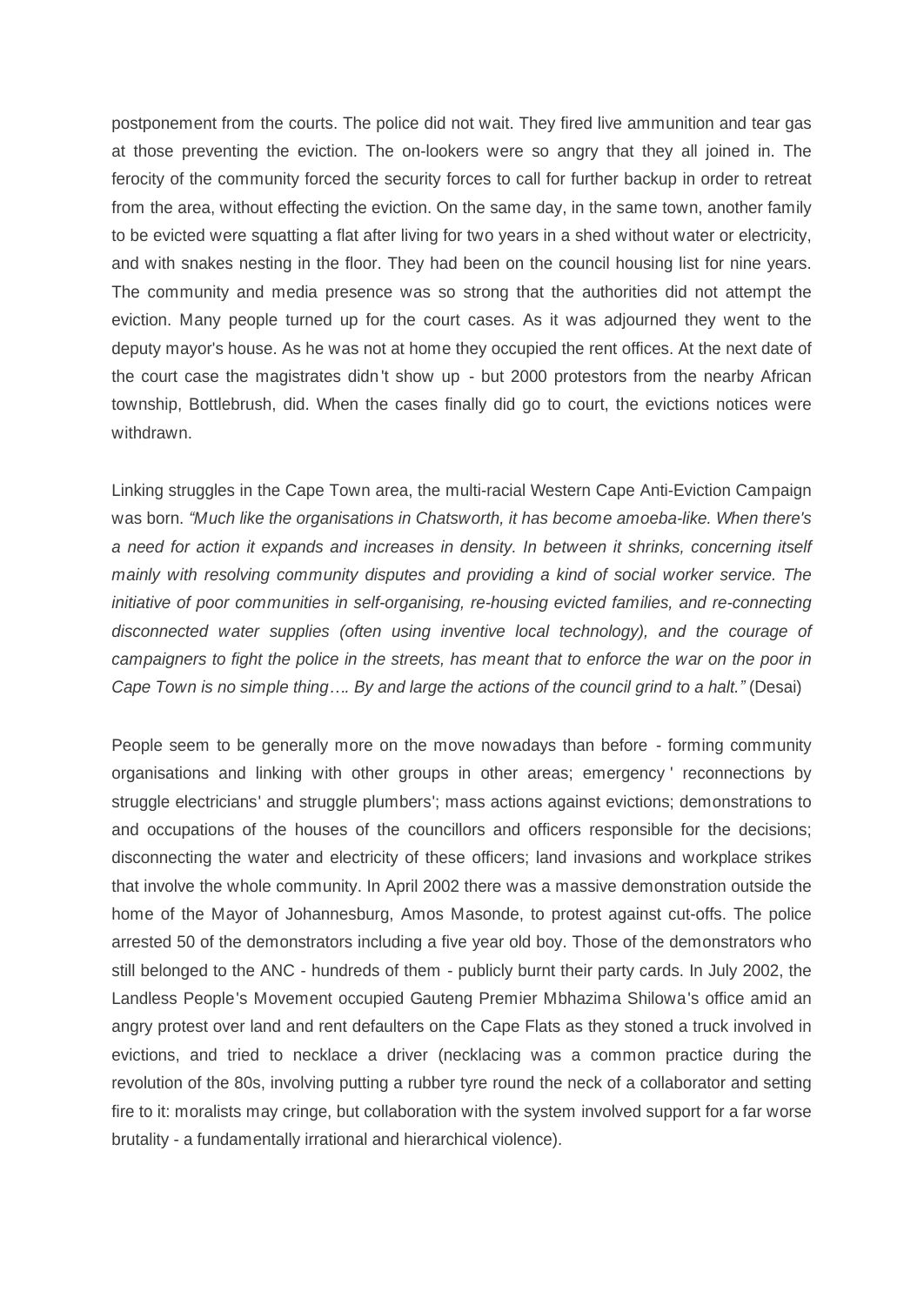In early July 2004 a rumour went around Diepsloot (a black slum many of whose residents service the nearby ultra-ultra-rich gated town of Dainfern protected by homicidal armed guards and homicidally high-voltage fencing) that residents were to be moved to new housing miles away - so the township erupted in riots that went on for days. Of those riots Thembi, who is out of work and 18, says: *³It wasn't true that we were moving, but people thought it was true and they got very angry. This is home.´*The July riots shut down the entire area and they were the most violent seen since South Africa pretended to put the apartheid era behind it. Cars were stoned, reporters attacked, police fired rubber bullets and many were arrested. **Young Mathoba told a journalist 6 months later that he stoned the journalists because** *³you have to talk to* someone". The bitterness in Diepsloot was not directed at Dainferners but at the city council that *³is more corrupt than the old apartheid people,´* said Sophie, a maid in Dainfern - *³Big jobs and good times for bigwigs - no house, no hope for us.´* contradicting another letter to the Guardian (26/2/05), which says that its author is now *³able to detect improvements in their* [the blacks] *position - if only that they now have hope for a better future.´* Fortunately this maid, at least, has no such illusions. As a 60s revolutionary said «Hope is the leash of submission». Hope is the carrot intended to make people endure the stick. Hope in South Africa means that blacks from poor backgrounds are supposedly being indoctrinated with the idea that they have a good chance of making it into the middle class, which was not possible under apartheid, a chance which in reality is very slim. *Practical* hope, however, entails putting your desperation on the map, which increasing amounts of the working class in South Africa are beginning, yet again, to do.

Those politicians who try to use or influence the new community struggles are often faced with laughter and derision. In Chatsworth, Durban, the election turnout in the year 2000 was 20 percent, not much but, sadly, considerably higher than under apartheid, when it was, supposedly, 15% (i.e. of those *registered* to vote). This was during the hated tricameral system of 1984, in which Coloureds' and Indians' were given some token voting rights for a separate parliamentary chamber - which sparked off massive violent opposition and nationwide only resulted in 21% of those *registered* to vote actually voting - but most didn't bother to register (hence the supposedly') .

## **Water water everywhere yet not a drop to drink**

As a result of over a million water disconnections in the 8 years from 1994, 40,000 children were dying from diarrhoea caused by dirty water every year. Cholera returned with a vengeance, infecting over 100,000 people in Kwa-Zulu Natal alone. When the water company came to disconnect water in a house in Bayview, in Chatsworth, the community turned up*en masse* and formed a human wall around the targeted houses. The security company withdrew.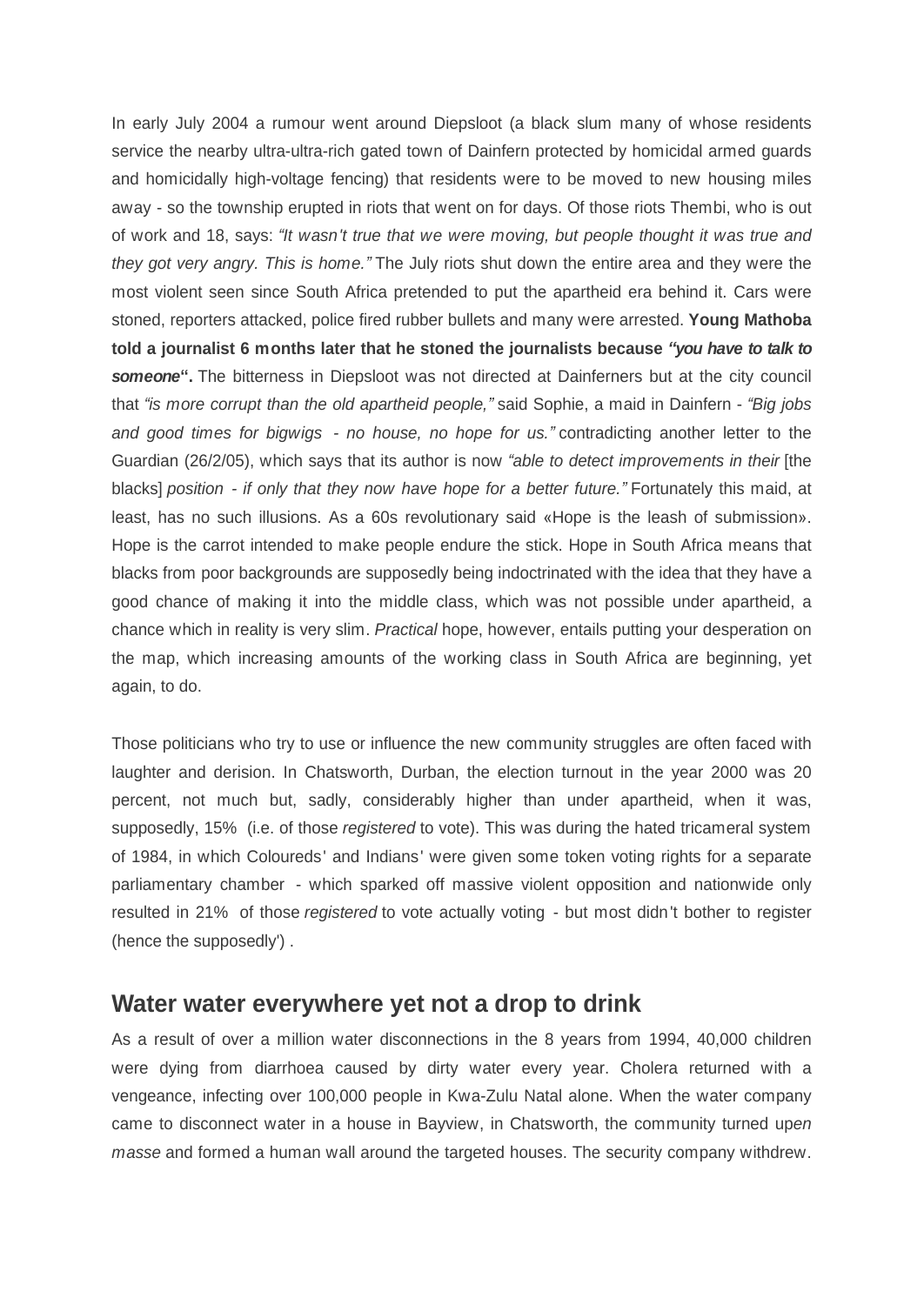There was a mood of elation and militancy, with people dancing in the cul-de-sacs between the rows of flats to hastily improvised music. This was now the fifth battle in a row they had won against those who would either evict them or cut off their water. Chatsworth was fast becoming a terrain of defeat for the Metro Council. The next day an agreement was reached that the water cut-offs would be stopped, accounts would be frozen with no further interest charged on arrears, and the water could be turned back on. On the day the Bayview water case was to be heard, 200 people from Umlazi arrived at the High Court. Their water had also been cut - they had come to protest in solidarity. Struggle plumbers abound - and are not prosecuted. The council re-disconnects, and the struggle plumbers dis-re-disconnect.

Mpumalanga was violently divided during the anti-apartheid struggle. The youth were successfully manipulated by the white state with the complicity of the the Inkatha Party of the Zulu apartheid collaborator Buthelezi on the one hand and the ANC and UDF on the other hand. Thousands and thousands were killed. It is also a place of desperate economic wasteland. A University of Natal survey concluded that in 2001 the average income per person was R23.70 per month. The council 's electricity and rates bills are R200 a month. Nowadays there is a vibrant, militant and united struggle against both the ANC-dominated local government and the Inkatha controlled provincial government. This was sparked in 1999 when the council tried to install water meters. The community reacted by ripping up the meters and chasing the contractors away. Running battles were fought with the police and the broken water meter gadgets were left strewn everywhere. In 2001 the council tried again. Again residents resisted, ripping up the water meters. Ten thousand people attended rallies, the speeches were hot and the demands straightforward - free essential services for the poor. Amazingy, the physically capable youth of the Inkatha Youth Brigade and the earnest youngsters from a Congress tradition reached out to each other during these times. In May 2001 a mass meeting took place to protest the installation of water meters attended by: the Concerned Citizens Group from Chatsworth, the Mpumalanga Concerned Group, activists from the Soweto Electricity Crisis Committee and community leaders from Umlazi. But there was also police repression, arrests, impoundment of communal cars, and two people shot dead by a shadowy ANC vigilante group.

But the most dangerous tactic employed by the council was to employ local people to install the meters, thereby risking a return to violence within the community. However, the community realised this and agreed to suspend the violent sabotage policy and instead waited for the first non-payment disconnection letters. In March 2002 the whole community closed down; schools, taxi ranks and roads were shut as tens of thousands of people marched to the local rent office. There they demanded to pay R10 a month and the UniCity officials had to process each singular payment. The idea caught on and there were ten rand marches ' in Tafelsig, Chatsworth, Wentworth, Umlazi and Mpumalagna.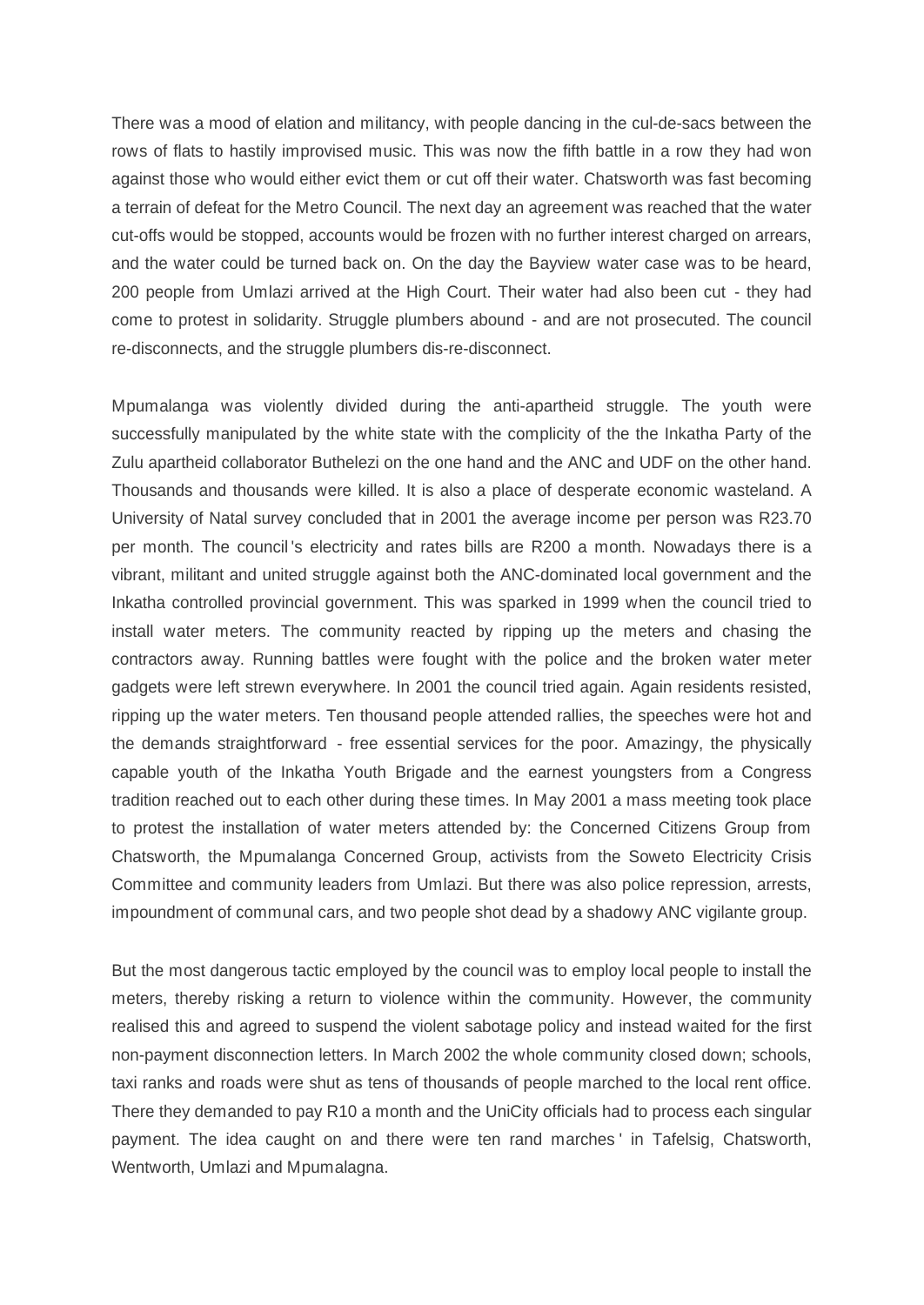Since August 2003 at the start of Operation Gcina 'Amanzi in Phiri, the water company has confronted resistance to its project to commodify water. In September 2003, residents of Phiri, supported by the Gauteng Anti-Privatisation Forum (APF), resisted the installation of pre-paid water meters in the township by destroying the infrastructure that had been laid to allow these meters to be installed (though some of those involved have been arrested and jailed - one for 2 years). On October 5th 2004, residents of Chiawelo, Phiri and Dlamini joined residents from elsewhere in Soweto in blocking the Old Potch road, a main Johannesburg highroad, to demand that the installation of prepaid water meters by Johannesburg Water be stopped. Police were out in force to disperse the protestors using stun grenades and random arrests. Frustrated by continuing community resistance to the prepaid system, Johannesburg Water has not been able to complete the installation of the new meters in Phiri. And again, on January 5th 2005, residents of Bayview in Chatsworth, Durban, resisted council water disconnection teams, turning them away, but the council threatened to return with renewed force - a terrifying threat, as previously council security *murdered* Marcel King in Phoenix, Durban while disconnecting electricity. On 23rd January, a meeting of the SECC held in the community of Emdeni to mobilise/organise community members against the installation of pre-paid water meters was disrupted by three local ANC councillors, accompanied by a number of ANC members and a representative of the Mayor's office. One of the three ANC councillors then physically assaulted SECC organiser Bongani Lubisi - who was speaking to the assembled crowd. The rest of the ANC mob repeatedly issued verbal threats to the SECC activists present, telling them that they would be "killed" if they continued to hold such meetings and promising that nothing would stop the installation of pre-paid water meters. Sadly, the SECC activists chose not to retaliate and instead ignored the ANC gang and their crude neo-liberal thuggery, hastily concluding the meeting and sending a delegation to Naledi Police Station, where charges of assault and intimidation against the ANC Councillor were laid. As always, the police failed to act on the formal charges laid. It's a sign of the weakness of this new movement as compared with the old that they not only failed to confront the sick violence of the ANC but also tried to look to the cops for redress, something unthinkable 20 years ago. And such weaknesses will encourage the ANC to do their worst.

A young Soweto black said in the late 70s:

*´We would like to make it clear to the outside world that we will get whatever we want, and that whatever we want we will get. If possible we will use violence - if possible...Because by sitting around a table and talking about these things with the whites brings no good future to us. It's just like talking to a stone. Now by violence they will understand a little of what we say - a little. Now by war they will understand everything - by war.´*(from *³Call It Sleep´:* [http://dialectical-delinquents.com/?page\\_id=1859\)](http://dialectical-delinquents.com/?page_id=1859). Substitute ´*whites*´ with ´*the ruling class, black*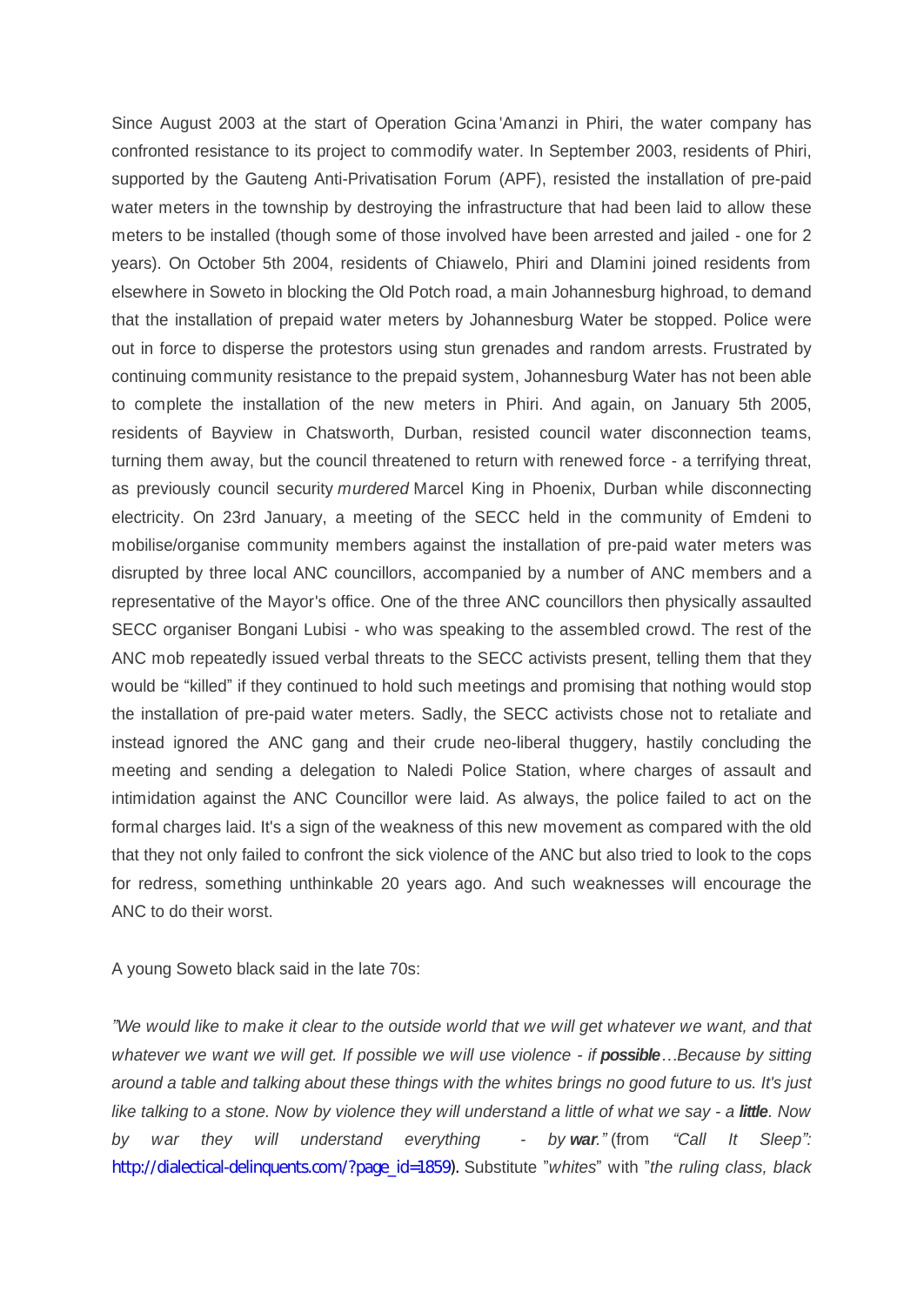*or white*´ and we can see a programme applicable to the post-apartheid era. Sure, such a leap into a revolutionary situation, into the taking of courageous risks, doesn't come merely by willing it - and we ourselves have had our confidence enormously weakened by the retreats forced on us by the progressive defeats of struggles over the past two decades. We would certainly not advocate heroic' strategies in what is still relatively a vacuum, particularly from afar. But a critical reflection on the practical possibilities of developing movements towards such a situation is an essential moment in combating current weaknesses.

# **Sparkies lighting the prairie fire**

³*We don't ask why or when people are cut off, we just switch them back on. Everyone should have electricity´*- Virginia Setshedi, SECC (Soweto Electricity Crisis Committee).

In 1997 people in the poor Johannesburg suburbs of Eldorado Park and Westbury organised a "stayaway" - exhorting people not to go to work - over increases in local council rates and threats to cut power and water for non-payment. Hundreds of young people built barricades in the streets to prevent residents from getting to work. While the cops cleared away the barricades, their vehicles were stoned and a full-blown confrontation developed as the cops killed a 7 year old boy. By midday, thousands had joined the confrontation in three areas south and west of the city. Nevertheless, though symptomatic of a growing fury against the ANC, it appears not to have developed either in time or geographically: it remained, as far as we know , a one-off, though indicative of the tradtion of revolt that South Africa still maintains..

In line with their programme to clear old debts, in 2001 the manager of Eskom (the state-run electricity company) announced, *³The aim is to disconnect at least 75 percent of Soweto residents´.* 20,000 households a month were cut off during 2001 - many times more than were connected by the ANC 's great programme to connect millions of black households to the national grid. In Soweto, the cost of one kilowatt unit of electricity is 28 cents, in Sandton (the ultra-rich area of Johannesburg) it is 16 cents, big business pay 7 cents and the worst- off rural areas pay 48 cents.

As they went to disconnect, Eskom security forces assaulted and bullied members of the community and opened fire on protestors. The community marched to the Mayor's house and pledged to "embark on a campaign of mass non-payment". After Emergency Electricians in Soweto reconnected 3,000 houses in six months, Eskom announced that it would not be cutting off those who could not pay - not a bad result! The SECC also went to the home of the Johannesburg Mayor Amos Masondo and disconnected his water supply and electricity. Councillor Rocky Naidoo also had his electricity and water disconnected at his house in May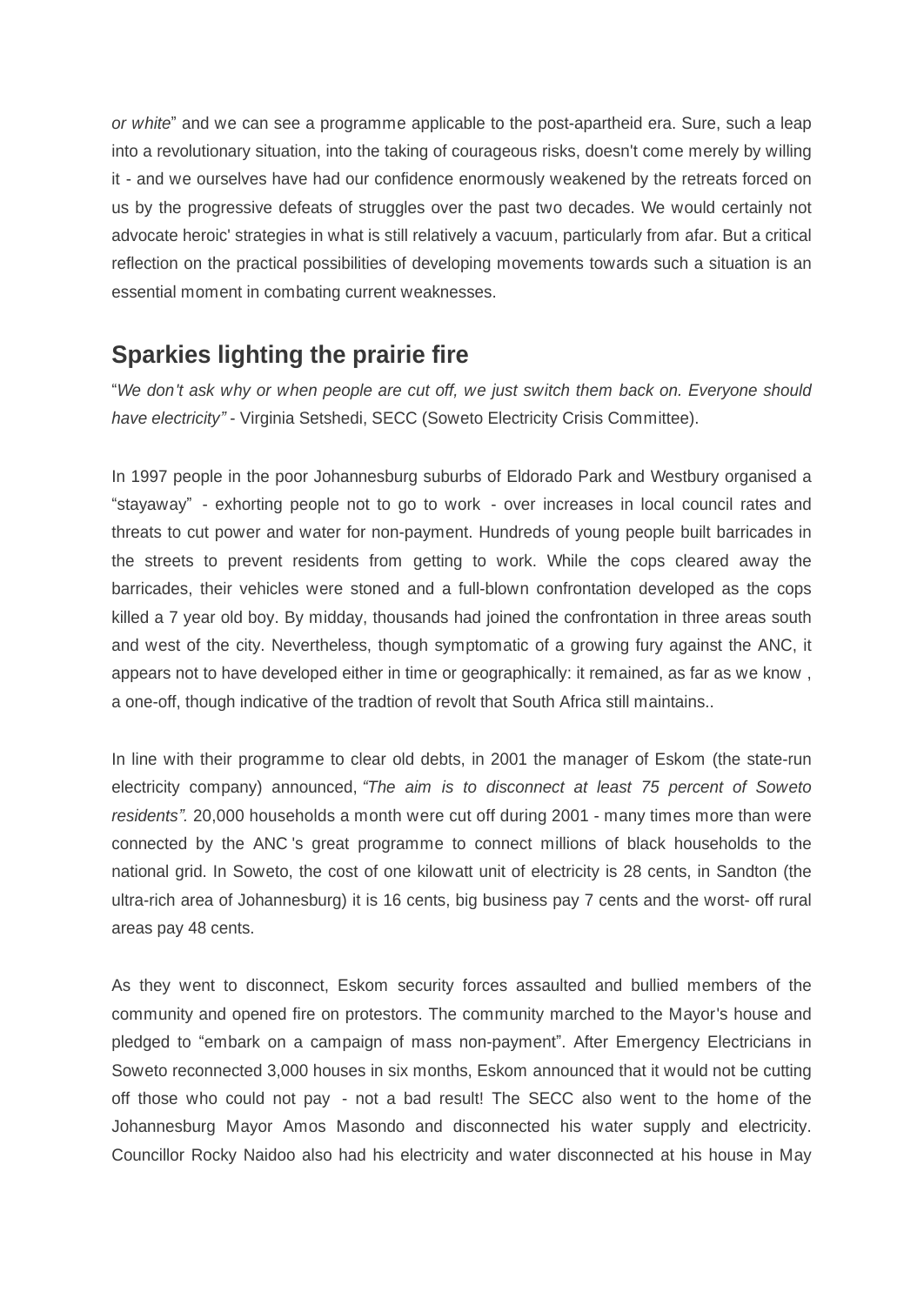2001. As part of this movement the offices of banks in Cape Town have been occupied, and the debt-collection building of the Thekwini Council in Durban was layed siege to. Apparently, the struggle to re-connect disconnected electricity supplies was initiated by anarchists in the ZACF collective and in the Shesha Action Group (SAG) in Soweto who started Operation Khanyisa, meaning "light", the operation that illegally re-connected some 25 000 homes in Soweto.

### **We are not striking for demands, we are striking for dignity'**

Under apartheid, workers, usually organised within black Trade Unions which had initially been illegal, won considerable gains - sometimes achieving wage hikes as high as 200%(!), though often this was down to just bloody-minded autonomy and trade unions seemed just a means to progress. Now - surprise surprise - they are clearly totally collusive with the ANC government. Take COSATU 's endorsement of a Labour Relations Act that, while supposedly guaranteeing more labour rights, in fact places so many mediation obligations before aggrieved workers that it is extremely difficult to embark on a legal strike (also, COSATU is party to NEDLAC, a cross-class labour/government/business policy forum that tends to lock it into agreements with the ruling class). Or take for instance, the National Union of Metalworker at Volkswagen - in 2000 it signed a deal which included, amongst other things: no overtime pay for weekend work, compulsory overtime with no notice, half the break time, and a pension reduction. Workers learned about the signing in the newspapers. When workers struck against the deal, without the Union, they didn't sufficiently confront the inevitable scab labour the bosses brought in, and then tried to get the labour mediation court to rule in their favour - but they lost.

However, at Engen, the South African affiliate of the oil multinational Exxon, workers forged better links with the local community and didn't put faith in the courts. The Engen plant is the single biggest employer of people living in Wentworth, a Durban township with typical high unemployment. Once a year Engen employs thousands of temporary workers for six weeks during the annual factory overhaul. Engen has its own training centre but uses temp agencies to employ people. Any attempt at unionising results in the temp agency contract being dismissed.

In 2001 a strike was planned. But there was a danger of the anger turning in on the community itself, via either the scabs, or the temp agency bosses, many of whom also lived in Wentworth. So the workers invited prominent members of the community to be on their organising committee. A joint body called the Industrial Relations Forum was formed and operated as both the strike committee and the equivalent of the residents associations in the other areas. The executive of the union devolved their organization into a loose and very broad grouping of activists and community and religious leaders. The unemployed (some of the better off call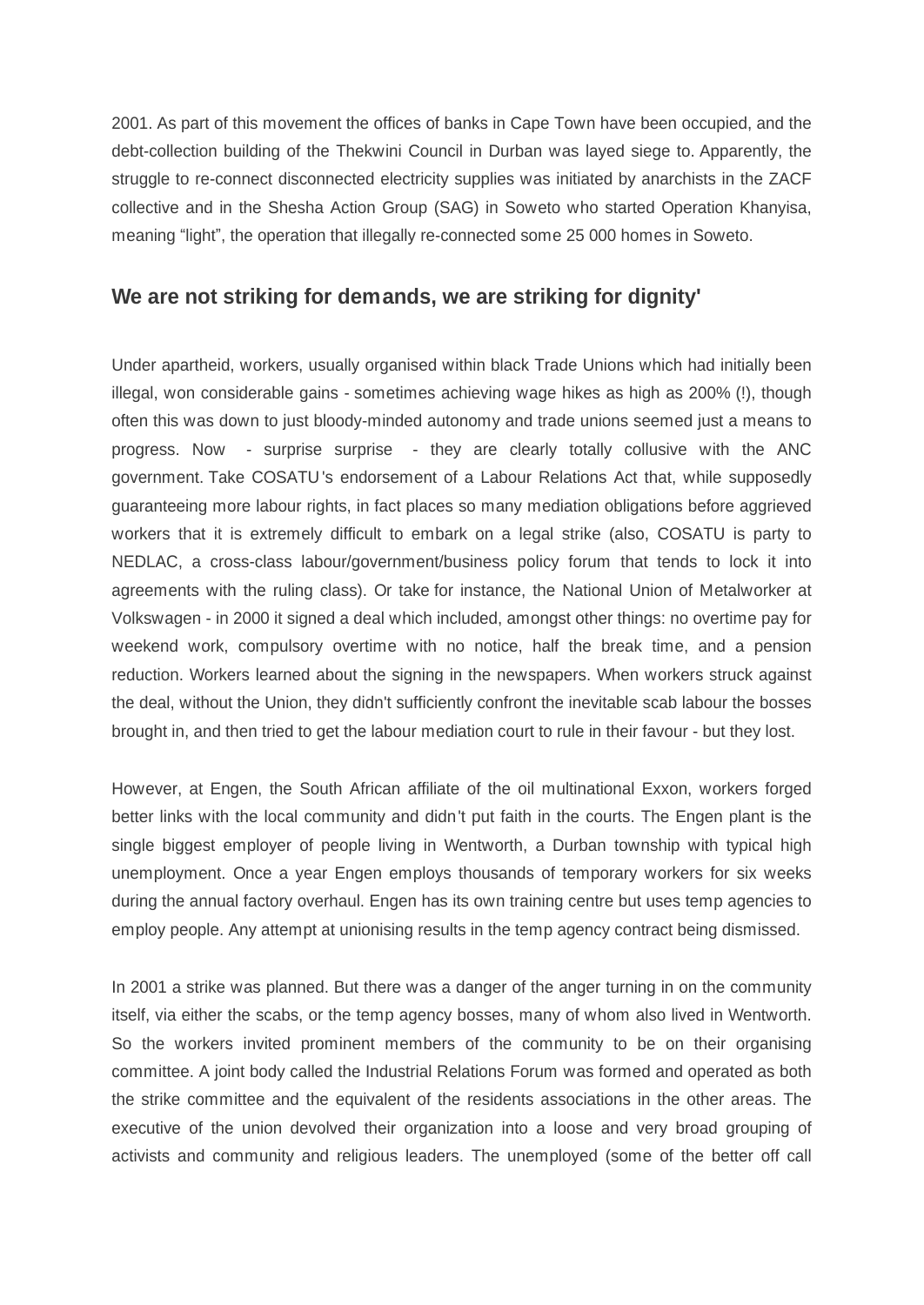them gangsters') were represented at the discussions and their inclusion played a crucial role in cutting off Engen's ability to recruit scabs. All the time the workers tried to ensure Engen was totally isolated from reaching potential allies in the community, by ´getting there first´ in the information battle and creating space for various interest groups to become part of the strike committee. For much of the time the union and community structures appeared as one.

The strike was solid from the beginning, despite the knowledge that this two months work was all many of the people would get all year. At the first meeting *every single worker*attended, along with their wives and teenage sons - "keen for action". They all put their badges needed to gain entry to the plant into a large bag and a constant roving picket was planned, but as the meeting broke up some of the key organisers were arrested and the bag of badges were taken by the police. **Desai** was at the meeting the next day:

³*Reggie, one of the workers, takes to the stage. In a speech, replete with Durban slang, he talks of labouring at Engen for over two decades. He talks of exploitation, of being pushed around, and the hurt of still having to find employment again and again every year through a labour broker, being inducted ' anew each time into a plant he built. It is a moving speech that he translates himself into Zulu for the benefit of the African chargehands ' of a particular labour broker who has just joined the strike after walking off the nightshift. They form a bright blue knot in the back of the hall where they stand in their overalls. Spirits are unbelievably high. I feel transported back into the 1980s and the meetings of righteous anger against apartheid that abounded. A member of the Cape Town gang of metalworkers brought down to assist on the shut, pledges his crew 's support for the strike. He speaks in Afrikaans and the message is translated into English and Zulu´.*

**After the meeting everyone went to the police station to demand back their badges. Not a single window in the Wentworth police station remained unbroken.** The army moved into Wentworth using apartheid-era security legislation. The company was trying every trick to bully, cajole, bribe and propagandise the people back to work. It didn't work. Then they let the temp agencies know that they would accept the strikers ' demands and made a written offer to underwrite the important wage parity demand.

But now that the community had found its voice and its strength there was a sense of purpose beyond the compromises and they stayed out on strike. Desai: *³When I pointed out to one of the community leaders that they had won the strike and could just as well call it off his answer confounded me: We are not striking for demands, we are striking for dignity '. I told him that Engen could not provide dignity'. Exactly, my friend, exactly!' was his answer´.* The strike went on for another week until Engen itself negotiated with the strikers and capitulated to all their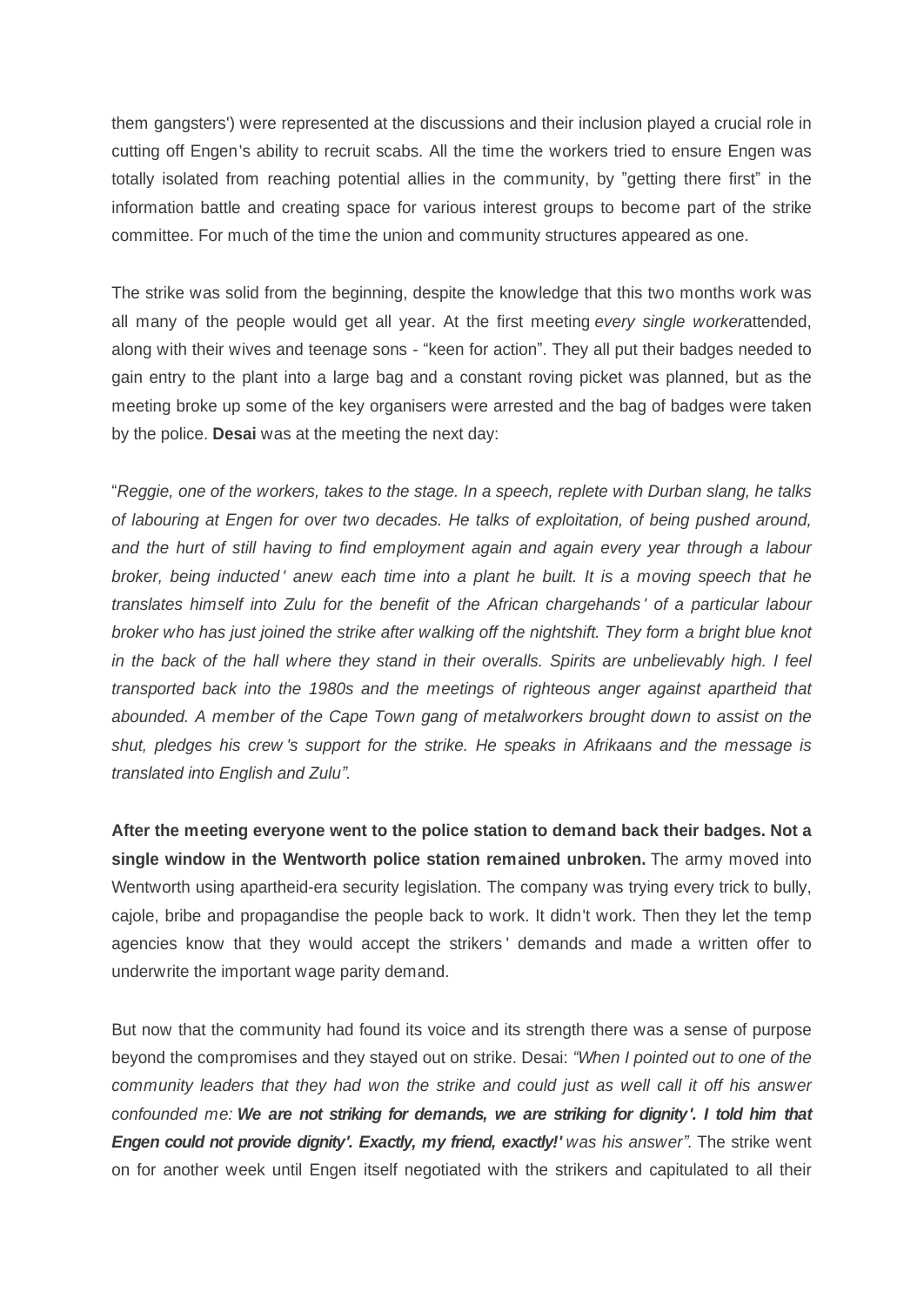demands including the instatement of a man badly injured by the police.

The strike at Engen, unlike that at Volkswagen, did not take seriously the conciliation and other legal measures afforded in post-apartheid South Africa. It relied on timing a wildcat strike to fit in with the company turnaround when the company was most vulnerable. A considerable amount of energy was devoted to building community support whilst not becoming a captive of one political tendency or casting itself in dogmatic ideological terms. *It was as if the whole of Wentworth was on strike'.*

### **The Durban Social Forum**

It's heartening to see in this tentative renewal of proletarian self-organisation a rejection of many of the organisations opposed to such self-organisation. Take, for instance, the declaration of the Durban Social Forum (DSF) in August 2001: "Colonialism is dead but new overlords impose *themselves. The World Bank, WEF, G8, IMF, and WTO. They are supported not only by lackey governments like our own but also by a legion of other forked-tongued abbreviations: NGOs, UNOs, USAIDs, and WCARs, of which we are all deeply suspicious, despite their pretense at caring for us.´*The DSF, having organised a national march and a series of meetings questioning the World Anti-Racism Conference, found that they had *³attracted the usual array* who earn their keep lobbying, politicking and gaining public notice for some or other cause...The *world of the NGO is a cynical yet self-righteous, populist yet undemocratic, sympathetic yet disempowering arena´* and, as proof of this critique, the NGOs who were holding an alternative' conference at the Cricket ground, called the cops to disperse the DSF when they wanted to camp and sleep the night there. And the march of over 30,000 people that the DSF organised ended with an attempt to break through police lines and storm the conference.

Nevertheless, there 's a danger that such an umbrella organisation as this can develop tendencies away from such concrete acts and towards being as self-perpetuating as the organisations it denounces, even if it has a different content - organising itself above all as an organisation rather than organising precise activities, which become secondary. Particularly as this organisation is ambiguously conciliatory towards some of the worse aspects of the social movement against apartheid - "*In the process, we had built strong, democratic organizations and elected individuals to lead us whom we trusted as honest and principled people.´* This is a present-day comment about the situation in the 80s without the slightest hint of critical reflection about the subsequent development of such organisations, or of such honest and principled people. It seems obvious - but perhaps it always needs to be re-said: regardless of whether someone appears to be honest and principled, once they have a position of professional elected leader they develop separate interests, particularly as those who want to be led, in their trust,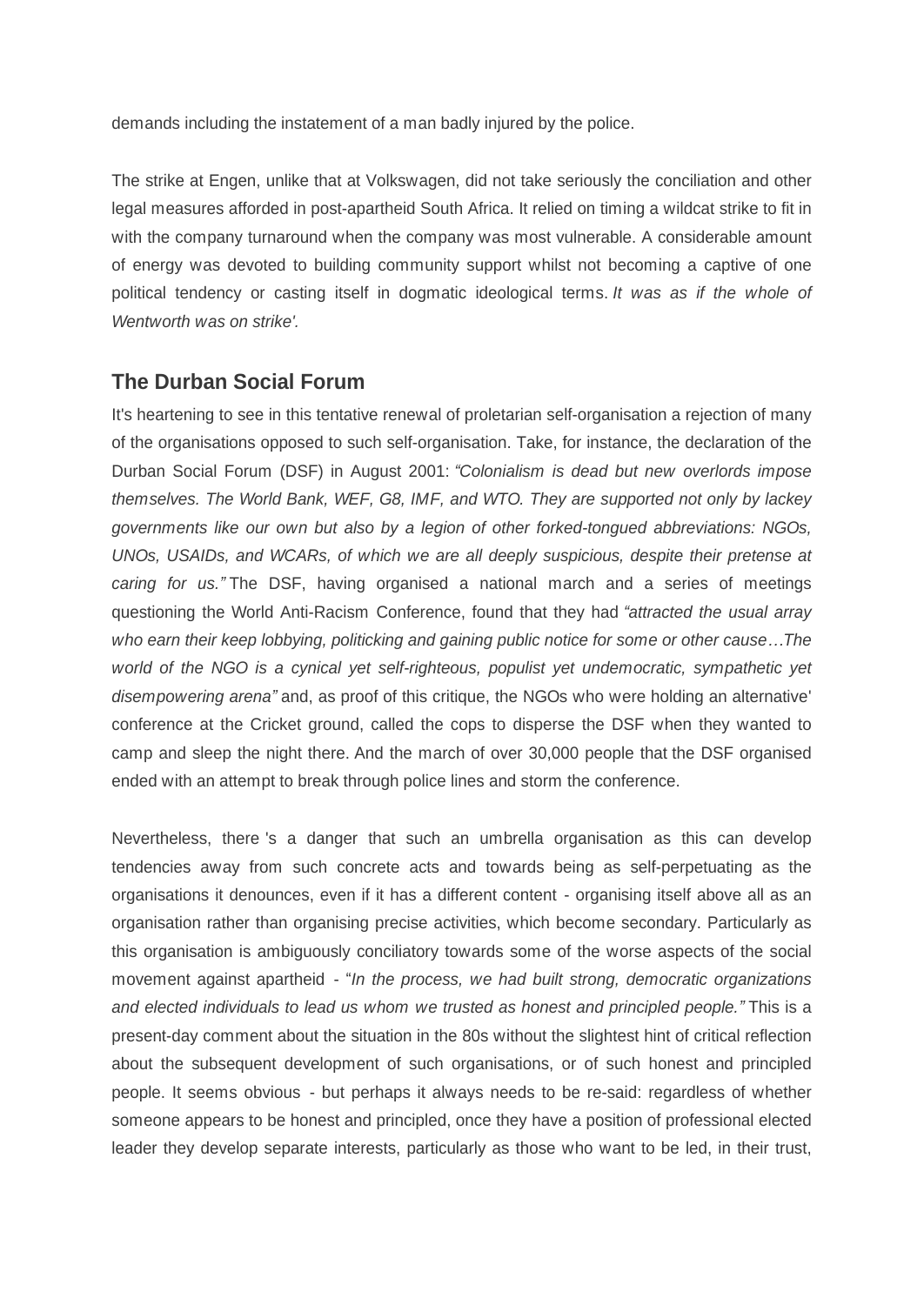give up their own ability to initiate activity. And this is part of what happened as soon as Mandela was released from prison. Of course we don 't mean to fixate purely on individual personalities - Mandela was the instrument and product of the ANC and the larger ruling class-in-waiting, the *collective* perpetuators of hierarchy.

Although it flies in the face of the deeply entrenched commonsense ' logic of this world, the essential question is not to build organisations, strong or weak, democratic or not, but to initiate different attacks on our misery and organising *this,* rather than organising the organisation as a prerequisite for this, which loses sight of the point of organising: it 's a way of developing organisation as an image, a show, an end in itself, which is ultimately the bureaucratic logic of the commodity economy and the State. This organisation question is an inherent pitfall in all struggles of any duration. But in the end, it's a question of constant vigilance on the part of those organising themselves. What might be temporarily practical in one situation can become an obstacle to the progress of struggle in another. The history of class struggle has always involved a tension between, on the one hand, the struggle of individuals struggling for community and, on the other hand, submission to the point of view of a separate specific organisation - proletarian identity versus *collectivist* identity - identifying with a particular collectivity (the history of trade unions is only the most obvious example of this complex dialectic); sooner or later, one must dominate the other.

And what does this quote from the DSF imply? - "*Recently, we have come to understand more about the ³global village´ and are ashamed about the role our government has chosen to play as an induna of the West. We wish to apologize to the people of Palestine, Harlem, East Timor, Congo, Chiapas, Algeria, Burma, Sudan, Iraq, the Dalits of India, the workers in Asian sweatshops, the women downtrodden in Afghanistan, the street-children in Sao Paulo, the political prisoners in the United States, the villagers in the Maluti Mountain Valley, the Aborigines in Australia, the immigrants of Europe and North America, and every other place in our world where injustice is perpetuated while the leaders of our country keep conveniently quiet, or even support your oppressors.´*This sounds like middle class guilt - as if they're kids of the rulers feeling bad about their nasty parents. Do they really expect rulers not to act like rulers? It seems to be something more than an unjustifiable shame for voting for the ANC - after all, the whole world hierarchy advertising the joys of bourgeois democracy coupled with the disappearance of a practical movement was the external pressure to vote. Guilt for believing they would be different is not only useless - it doesn't confront the forces that encouraged such "shameful" illusions and perpetuates the illusion that leaders of countries could somehow be ok.. Despite its internationalism, it still implies a strong emotional attachment to the nation, and a belief in the ideal of a Good State - that it could be composed of trustworthy leaders, and hence implies such an ambition on the part of some of the participants of the DSF (the fact that the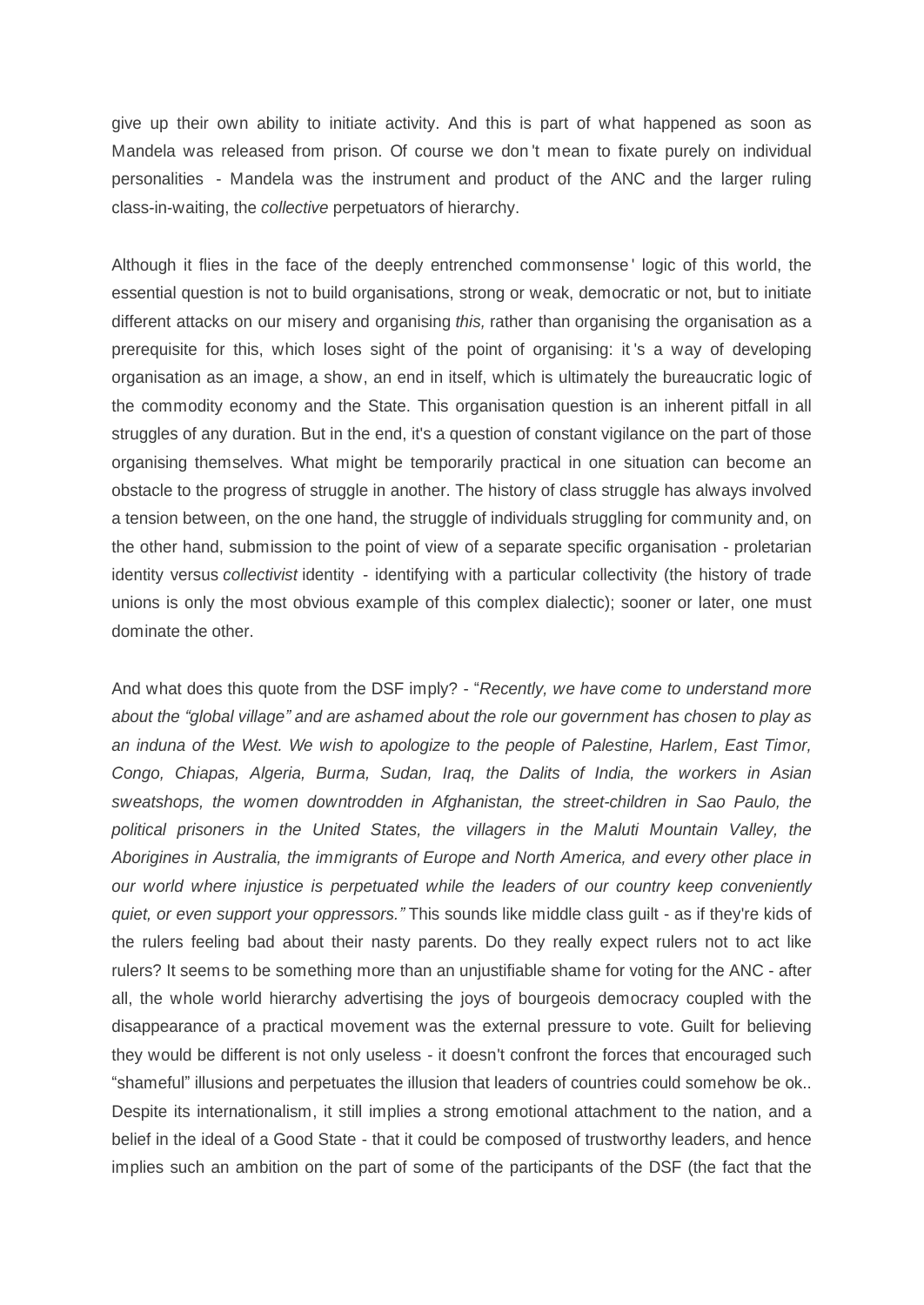DSF includes *Keep Left,* a semi-Trotskyist organisation with links to the SWP, is additional evidence for this attitude:Keep Left even told members to vote ANC - because, apparently, that s where the working class is, something for which they should truly feel abjectly ashamed and guilty about). ). We are not concerned with whether such people are genuine and sincere or not probably most of them are. But the essential thing is that this is not merely an illusion that flies in the face of the whole historical experience of all the various States but also an illusion that suppresses the consciousness of history as being something other than hierarchical social relations (to take just one small memorable example of anti-hierarchical self-organisation - the blacks of Alexandr[a\\[3\]](file:///C:\\\\Users\\\\Nick\\\\
Documents\\\\dialectical%20delinquents\\\\texts%20for%20site\\\\South%20Africa2.%20OpenOffice.org%201.1.html) organising themselves during the 80s publicly in street committees' as an open community, where everything - from attacks on collaborators & cops, to how to deal with rapists to stopping men harassing their ex-girlfriends - was discussed and organised by mass meetings). Above all, it implies (though, of course, we 're guessing) the continuation of hierarchical respect in the present, in the DSF itself.

*\* \* \**

As a contribution to re-examining the past and overcoming it, we offer the following three texts. If anything useful is to come out of the social movement of the past - for these movements not to have been wasted' - it's essential to look at what was an inspiration as well as what was weak in the movements - what enabled people to end the revolution and put their faith in the ANC, especially considering how little the ANC had to do with the real movement. Whilst any future revolutionary movement will certainly not put its faith in the ANC, it might well put its faith in some other representation of the revolution. Of course, we're a hell of a long way from that, though it should be remembered that a few weeks, even days, before the 1976 Soweto uprising, no-one expected such a widespread movement to develop, let alone that it should be schoolkids who initiated it. We're not saying this simply arose spontaneously out of nowhere: the seeds were already sown in the theory of Black Consciousness, and, moreover, it took place in a global atmosphere of increasing self-confidence on the part of the working class - very different from today. And it exploded precisely because the blacks realised they couldn't rely on anybody but themselves. It was only later that the ANC, having initially been contemptuously dismissive of the Soweto uprising, opportunistically honoured it a few years afterwards (yes, it took them that long! ) and thus could seem to be something people could rely on other than themselves.

On the other hand, we shouldn't ignore the simple fact of class war-weariness after 15 years of desperate violent struggle as a factor in the dominant powers regaining the initiative. Which is another way of saying that if you want peace you 've got to *constantly fight* to create the conditions for it. This is why we need to partly look at the past to renew this struggle, for the proletariat to regain the initiative after all these years. This is why we should never forget the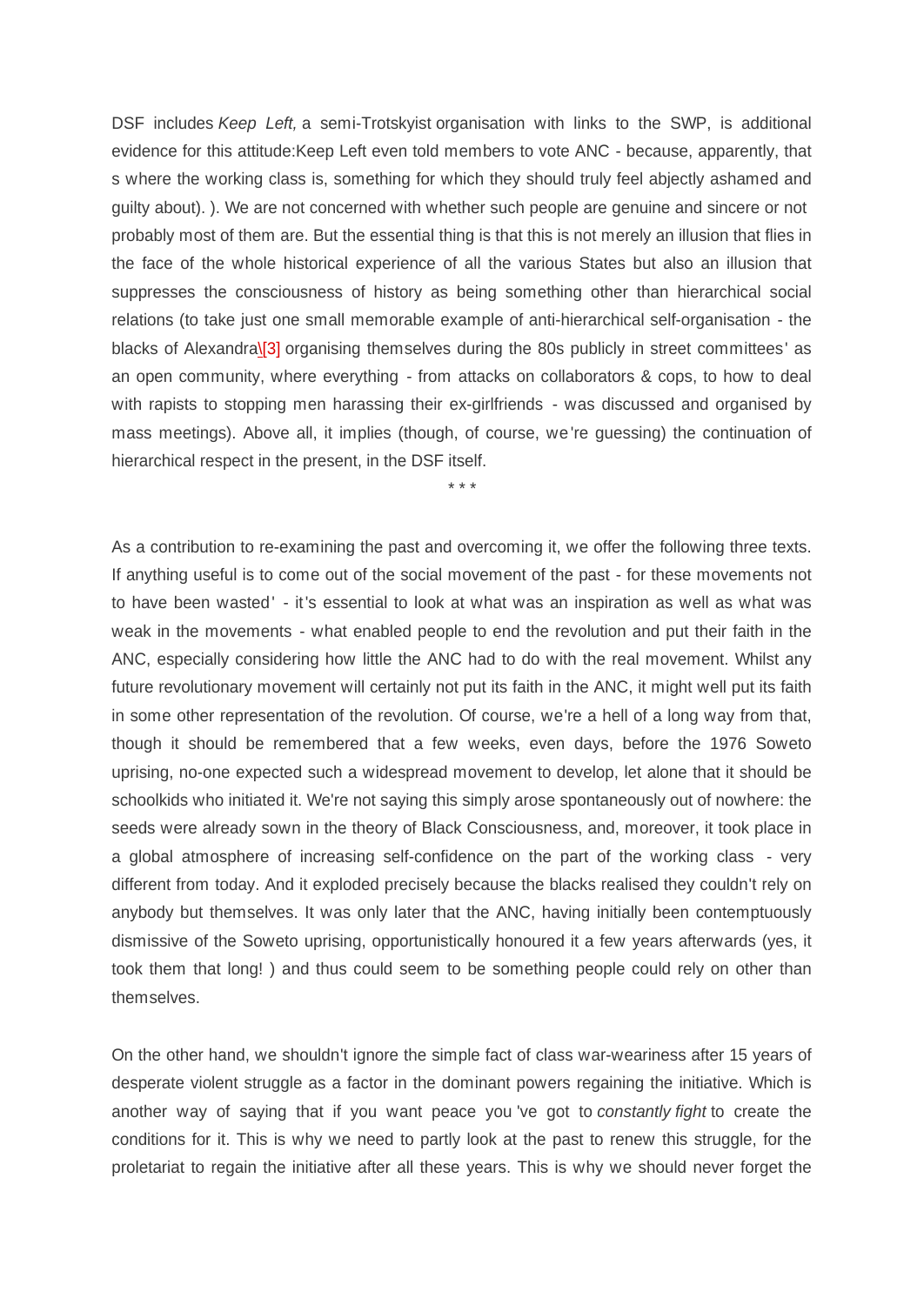incredible moments in the struggles of the 70s and 80s, which, as far as we know, don 't compare with anything going on today. Whilst the sick scum who support the ANC smugly claim the end of apartheid as mainly down to this horrendous organisation and its fellow travellers, there are a handful of, equally, if differently, arrogant, ultra-leftist revolutionaries' who also put the end of apartheid down to merely a battle between competing bourgeois parties. Such arrogance dogmatically dismisses the complexities of all practical risk in the struggle for freedom by only looking at the eventually victorious weaknesses of such movements, by which criteria one could dismiss the movements of 1848, the Paris Commune, the Russian revolution, the Spanish revolution, the 1984/5 miners strike etc. etc. In their complacent abstract critique' they show their contemptible contempt for the uneven process of any concrete practical opposition to this shit world, as well as a refusal to examine the contradictions of such movements, as if there 's nothing to be learnt from them. Such petrified attitudes are willfully ignorant of anything real that happened during the South African revolution of the 70s and 80s.

Take this from the Daily Mirror 17/11/84, for example:

# **Won't pay? Can't pay!**

More than 2000 blacks were arrested for non-payment of rent yesterday when South African police swamped on compounds near Johannesburg. The blacks said they could not pay because they had burnt down the rent office.

Or take this from a small pamphlet written in 1984 - *The Third Day Of September***,** an account of the uprising against rent hikes in Sebokeng by **Johannes Rantete**, a 20 year old son of a factory worker who, as a result of writing it, was disappeared' by the South African police:

*³There was no roof of the business buildings that remained tall after the strikes except the well-planned Mphatalatsane hall, Perm building and various churches. In Zone 11, all the shops were burnt down. The rent office, the bottlestore and the beerhall were burnt. Three houses were burnt, including a brand-new Honda Ballade. The petrol station and the soft-drink cash-and-carry wholesale were also attacked. The roadhouse cafe was broken into and goods were taken away«Roads in this zone were blocked with stones, boxes, and anything else that was easy to carry. The Sebokeng Post Office was attacked and burnt, not surprisingly. All the shops in Zone 12 were burnt down, too. The rent office, the bottlestore, the beerhall, a doctor's surgery and the house of a councillor were destroyed by fire. The tarred roads in this zone were blocked with stones and pelted with bottles and burning objects to hamper the passing of vehicles - especially police vehicles. Zone 13« not a single shop kept its original shape. Everything was ashes. Here again, the rent office was attacked, but the library and two clinics were spared. A house near the shopping centre was burnt. Roads used by buses were pelted* with stones and broken bottles. Zone 14...carries public buildings and other large buildings which are not found in other zones. There is the...Mphatalatsane hall, the Perm building, Texido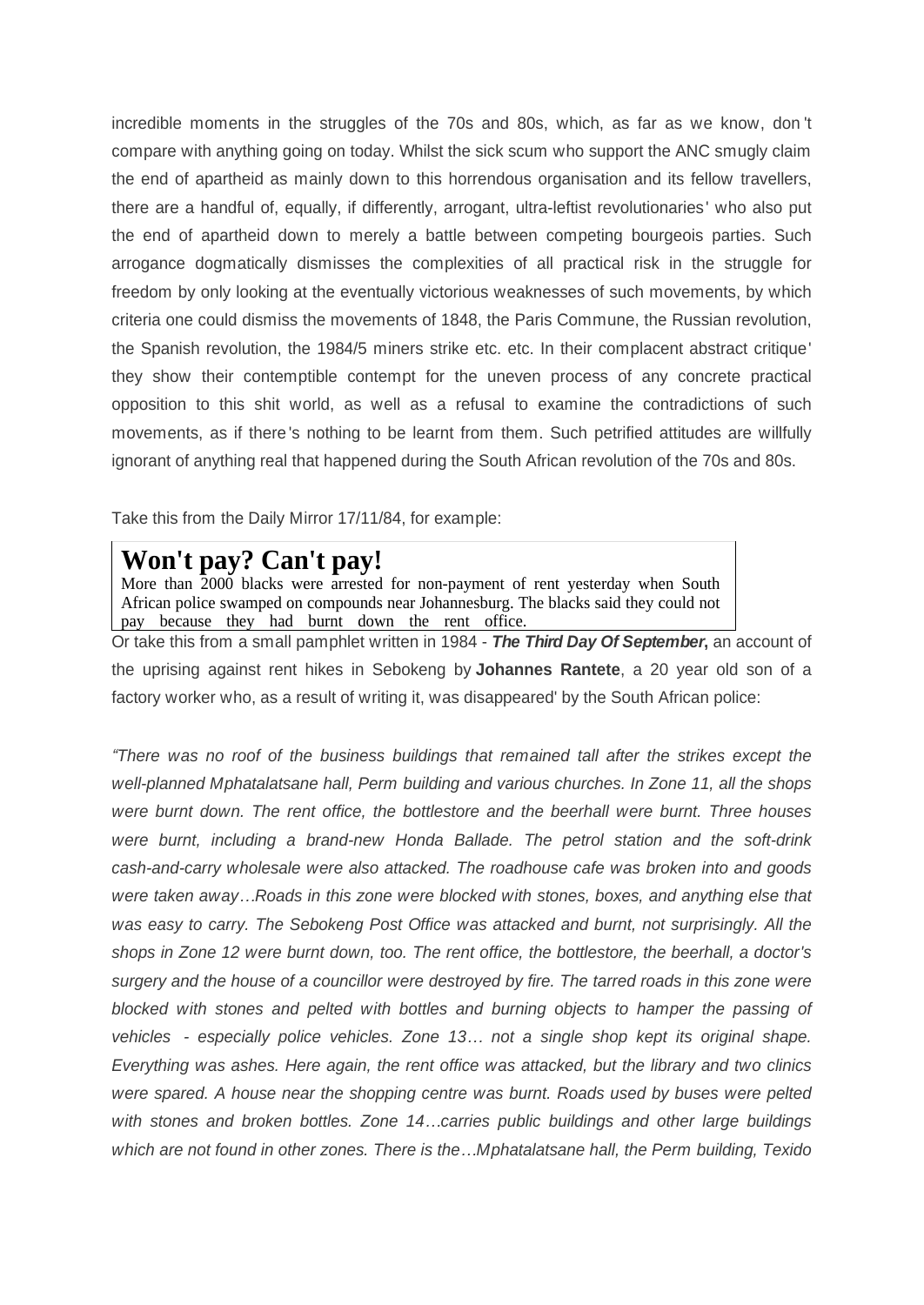*supermarket, the banks and building societies (Standard, Barclays, Volkskas, United, Allied) and the long frontage of the P & A Drycleaners building. Fire raged through all these buildings. All the shops - a ³Hire a TV´ shop, a Kentucky, a beerhall, a bottlestore - were burnt. Zone 7 «the rent office and a petrol station burnt down. Zone 3«A bakery, shops, a beerhall, the rent office and a bottlestore were burnt«.The strikes spread as far as Sharpeville, Boipatong, Evaton and Residensia«Strikes also erupted in the Sebokeng's mens hostels«a lounge had been burnt, all the shops, the administration board office...* 

*The strikes really proved to me that unity is alive and strong among blacks «What is most fatal to black unity is the numerous parties formed, that often lead to hatred and mistrust.... The strikes took four days and afterwards 31 people were dead. More than 50 were injured and about 8 policemen, while 37 were arrested. The police used tear gas and rubber bullets to disperse the rioting crowds«the count of police victims will probably never be known, because of news clampdowns. Some of the victims of the strike can be identified. The Zone 11 councillor, Mr.James Mofokeng, was killed; Councillor Caesar Motjeane was killed after* shooting two youths, and on his corpse read the placard, "Away with rentals! Asinamali!" *Ntomba Majola (12) was killed «Evaton 's deputy mayor died in the hospital on Tuesday. Evaton's mayor had to remain homeless after his house was burnt down. His gown was worn by an elderly woman who danced down the streets and called herself the first mayor. On Monday* ... Sharpeville councillor was killed by an angry mob...

*When the schools reopened on 26 September no student in the Vaal area was seen in the school yards, nor seen wearing a school uniform. What was the cause of their staying away, whereas the strikes were simmering down? «The answer from one «´ It will be too difficult for us to go to school when some of our mates are languishing in jail for unspecific infringements.´*

A lot more could be said about this period, especially by those who lived it. For ourselves, we'll confine ourselves to the reproduction of these three excellent texts:

**1. [\South Africa 1985: the organisation of power in black and white \(Aug. 1985\).](file:///C:\\\\Users\\\\Nick\\\\Documents\\\\dialectical%20delinquents\\\\texts%20for%20site\\\\SAfrica%20pt%202.html)**

**2. An extract from Chris Shutes'** *[The Poverty of Berkeley Life](file:///C:\\\\Users\\\\Nick\\\\Documents\\\\dialectical%20delinquents\\\\texts%20for%20site\\\\SAfrica%20pt%203.html)* **[\\(May 1983\).](file:///C:\\\\Users\\\\Nick\\\\Documents\\\\dialectical%20delinquents\\\\texts%20for%20site\\\\SAfrica%20pt%203.html)**

**[3. \Reflections on the Black Consciousness Movement and the South African Revolution](file:///C:\\\\Users\\\\Nick\\\\Documents\\\\dialectical%20delinquents\\\\texts%20for%20site\\\\SAfrica%20pt%203.html) [\(Aug. 1979\).](file:///C:\\\\Users\\\\Nick\\\\Documents\\\\dialectical%20delinquents\\\\texts%20for%20site\\\\SAfrica%20pt%203.html)**

#### **STOP PRESS**

A few days before this site [i.e. "endangered phoenix", the previous site I had with Red Marriott] was launched (end of June 2005) we 've had news of further developments in South Africa. Namely, a variety of confrontations over miserable housing conditions, in the last week or so of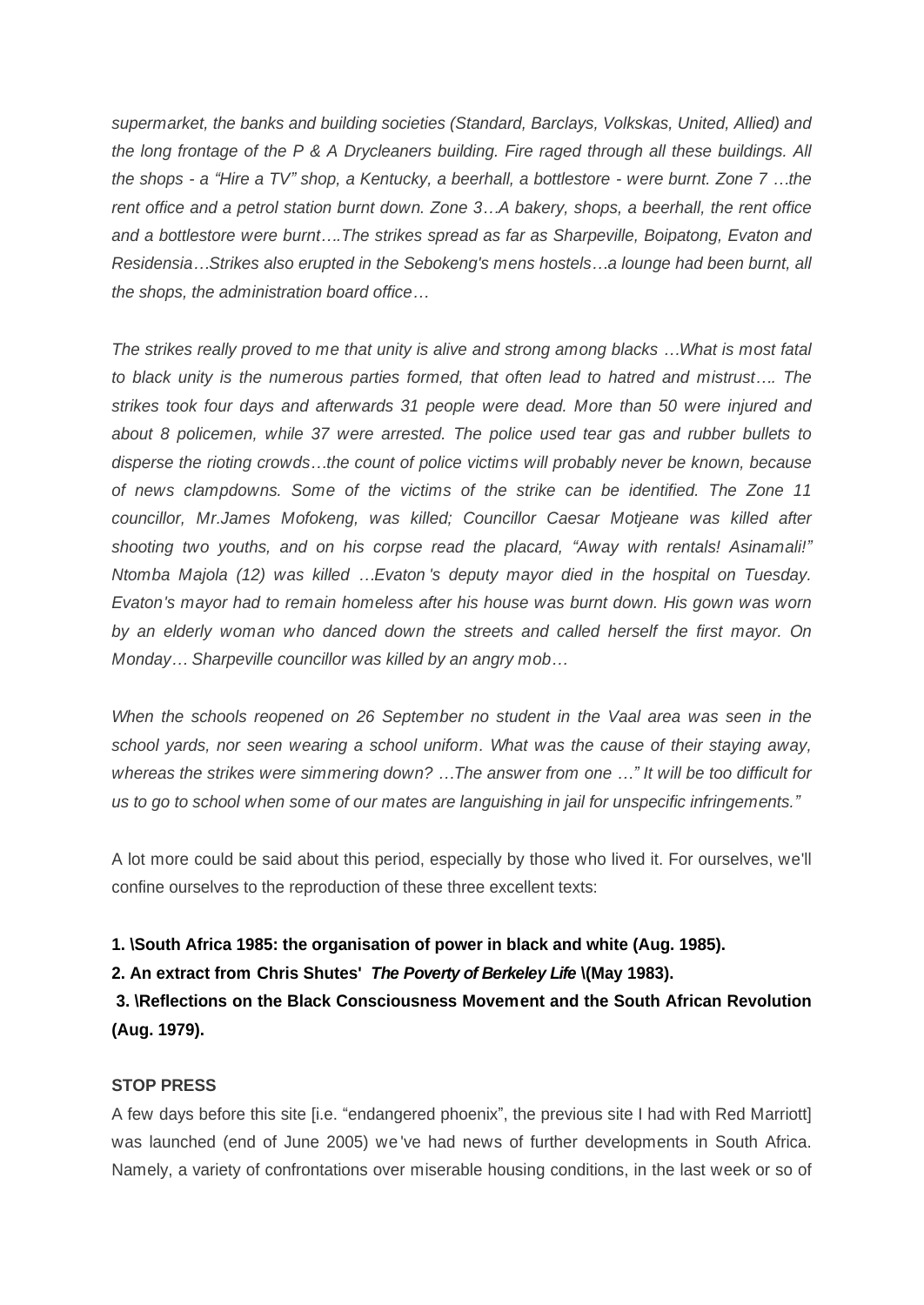May and the first week of June, with burning barricades of tyres and rubbish in different parts of Cape Town, and attempts to block one of Cape Town's major highways, the N2. In Gugulethu, the whole of NY1, the township thoroughfare, was blockaded every 100 metres with piles of burning tires. Residents were expressing anger at the lack of service delivery in terms of houses as well as water and electricity for informal settlements. ANC-aligned representatives from the city council and provincial government were booed and chased from meetings when they tried to pacify angry residents with appeals for patience. Police repression has been brutal, including the use of live ammunition and stun grenades, with one protester, Tebogo Mkhonza from the Free State, being killed. Town 2 residents graphically illustrated their discontent when they dumped the excrement from their buckets in the house of Ward Councillor Phakamile Kula. An illustration of the intensification of social conflict is that Cosatu, the largest trade union federation, has announced a programme of rolling mass action including a general strike on 27 June against job losses; of course, we have no illusions in Cosatu, but if they have to call a general strike that 's in order to recuperate the beginnings of a potentially explosive social confrontation. Watch this space for further developments.

Thanks to Z at [Prol-Position](http://www.prol-position.net/) for some of the information here.

Text no.1:

# **SOUTH AFRICA 1985:**

## **the organisation of power in black and white**

by Sam Thompson & Norman Abraham

#### **INTRODUCTION**

The police stations are surrounded by sandbags and barbed wire. They look like trenches in a battlefield. The police buildings are flanked by Saracens & Hippos.

Black and white policemen, armed with automatic rifles, come in and out. There are massive vehicles; army vehicles adapted to riot conditions. There are funny looking tear-gas machines.

Many shops have gone up in smoke. Houses have been destroyed. The burnt-out shells of cars, lorries and buses litter the streets.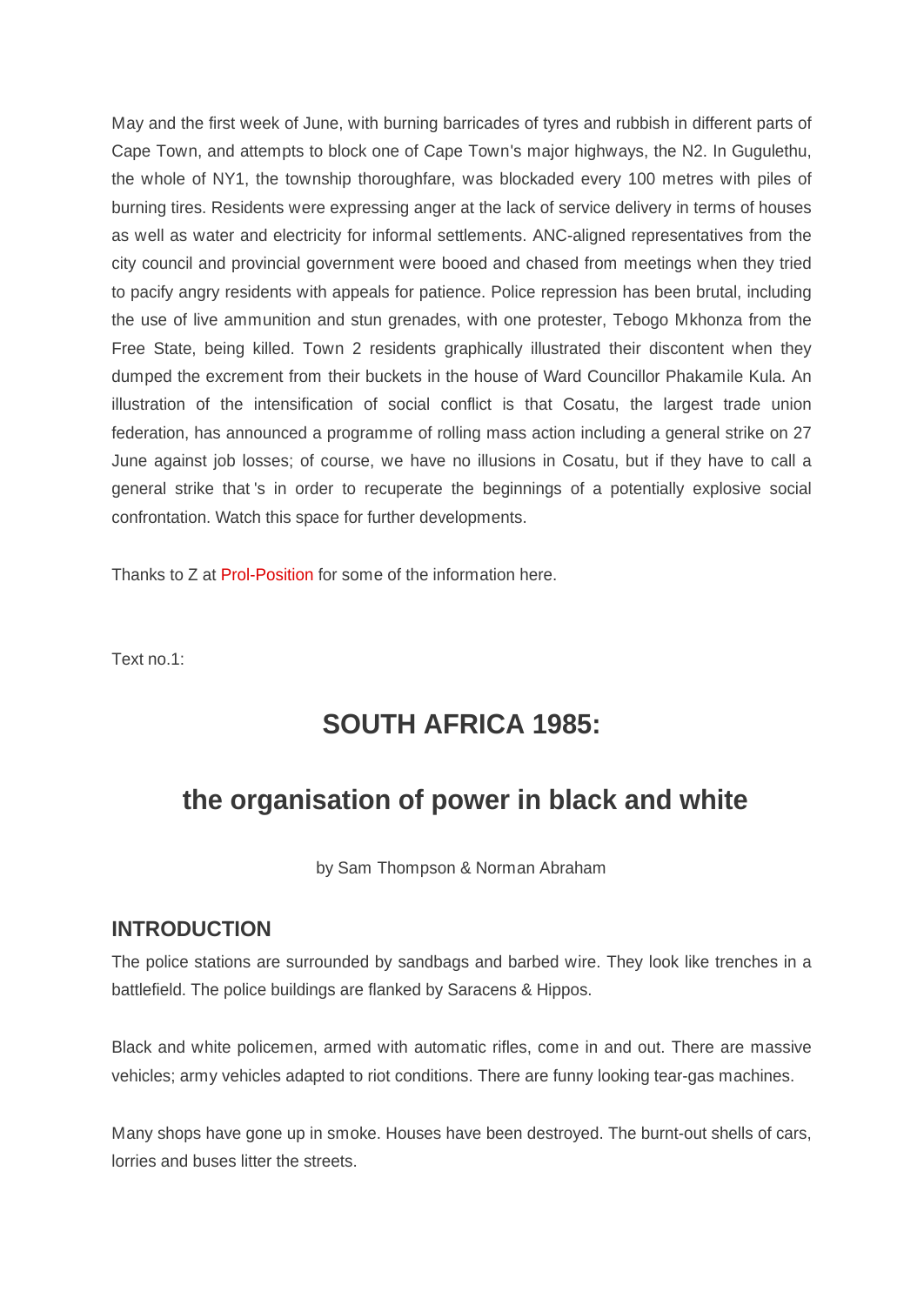Black policemen no longer live in their homes. Those who have not been killed have fled, living either on police property or elsewhere in hiding. All local black councillors are objects of attack because of their collaboration with the state.

Being a town councillor is like committing suicide. Those who have not yet been killed live in constant fear. When they move around they are escorted by soldiers.

Every day there are clashes between soldiers and police on the one hand and the people on the other. Tear gas explodes in the sky. Rifles crack. Rubber bullets and bird shot fly. People are injured. People are killed. Crowds of hundreds, often thousands are scattered and dispersed. Then they play cat and mouse with the authorities; shouting slogans, throwing stones, hurling petrol bombs, looting cars, burning shops, killing anyone they suspect of collaboration with the government or even white business, or anyone who disobeys the mood of the people on the streets.

The soldiers are everywhere. So are the police. They attack people indiscriminately. They have the guns and ammunition. They ride in armoured cars. They have batons, whips and tear gas. The people are not cowed. They get angrier and angrier.

This is the situation in Langa, NewBrighton, Kwa Nobuhle, Kwazakhele, LittleSoweto, Fort Beaufort, Lingelihle in the Eastern Cape. This is the situation in Duduza, Daveyton, Sebokeng, Evaton, Tembisa, Kwathema and Katlehong in the Transvaal.

The army and the police have a massive presence in these townships. UDF(United Democratic Front) organisations are very active. Its leaders have taken a high profile and they have paid the price by being cut down left and right by the system and its paid assassins. On a lesser scale, but no less aggressively and desperately, AZAPO is taking militant steps. Even some ANC infiltrators are operating clandestinely. But in reality no one controls these townships.

The army and the police intimidate and cordon using everything from dragnets to death squads to provoke fear and uncertainty. They do not attempt to establish order. UDF and AZAPO organise tirelessly, but fail to establish these areas as zones under their leadership.

The townships are battlegrounds between the system and just about anybody who is on the streets on any given day. The people of the townships are fighting because they are bitter and angry, because they want to end their oppression, but mostly because they have to. If you are on the streets when the police and army arrive you have three choices: to collaborate with the system and then face the risk of a violent death at the hands of people in the community; or you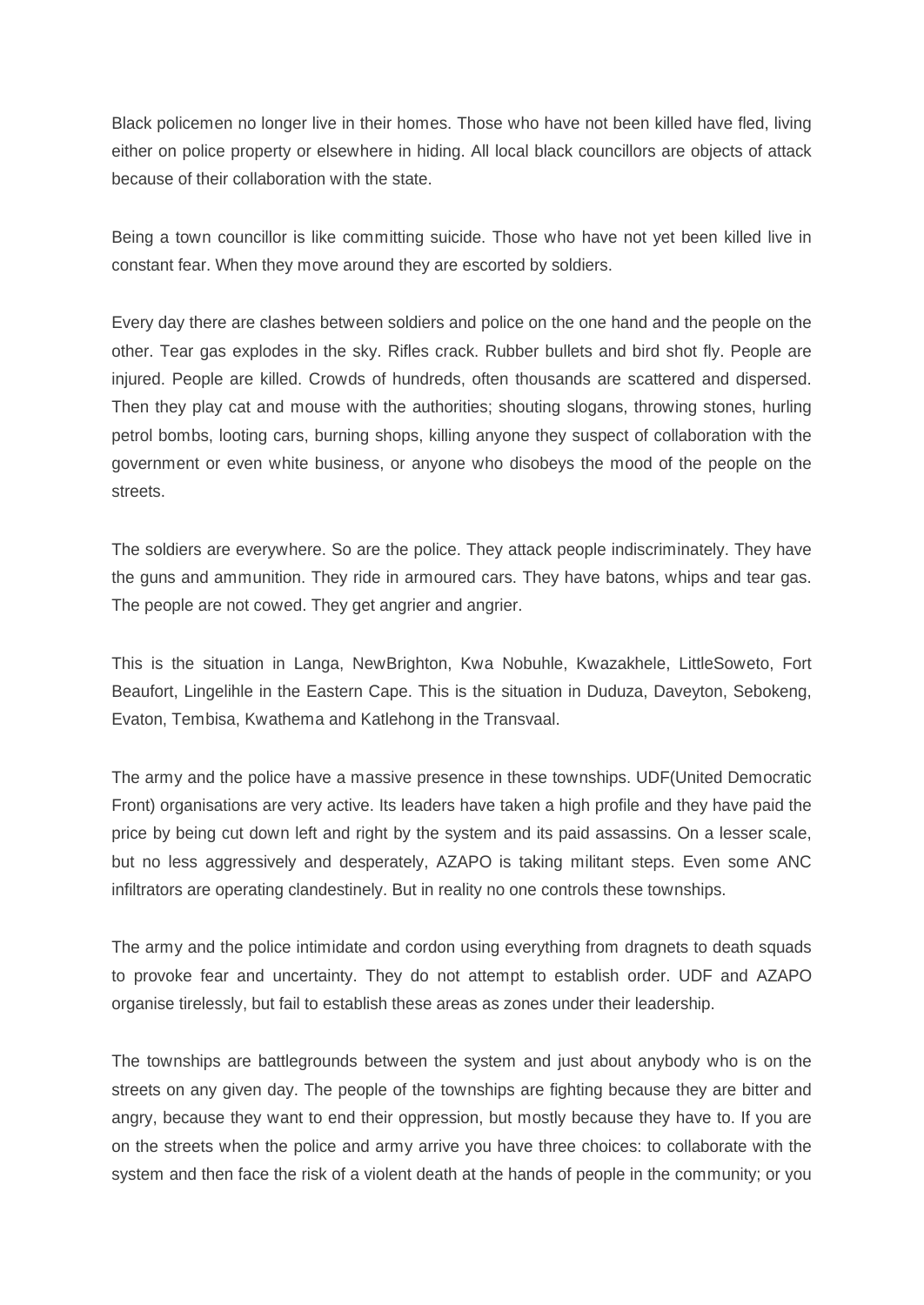can run away and hide in your home where you are still not safe from the bullets, the teargas, and the spies; or otherwise, you go with the flow and you fight back, in whichever way you can with rocks and with petrol bombs, with fists and with fire.

**The situation makes people defiant and courageous. They are not armed, but they are the toughest, most politicised, most rebellious proletariat in the world today. The youth are engaged in a potlatch, flaunting their fearlessness, dancing and gyrating through the ruins of their ghettoes, in an effusion of intensity, defiance and libido.**

This is what is happening on the streets of South Africa's townships. It is shaping the everyday reality of life in South Africa, of life in a country where a revolution is raging.

At the same time another war is being waged. It is a war of ideology and propaganda, It is a battle for hierarchical power, not a battle against it. At the moment there are five major protagonists. Each warrants close examination.

# **THE STATE**

As beleaguered as it might be, the white apartheid government is still very much, in power.

Most of the faces in the government, with a few important exceptions, are the same today as they were a decade ago.

The state has effectively dealt with the military threat from outside its borders. In spite of increased terrorist attacks this year, the ANC was dealt a severe blow militarily by the Nkomati Accord signed in 1983. South Africa has rendered the ANC guerrilla war even more ridiculous than ever before. It has simply bullied into submission the frontline states, on whom the ANC is dependant for bases & for launching pads for its attacks.

Inside its borders the state has sporadically stumbled upon the path of some reforms required for the improved functioning of large capital. The expansion of a black middle class was not exclusively a political creation, but also responded to a real need for a stable skilled workforce in the private sector.

Despite obvious reluctance, complete disinclination, and having bitten off more than it could chew, the state legalised black trade unions, giving capital a more predictable context in which to operate. At the same time this answered a pressing political need from black workers who were already forming unions, legally or not.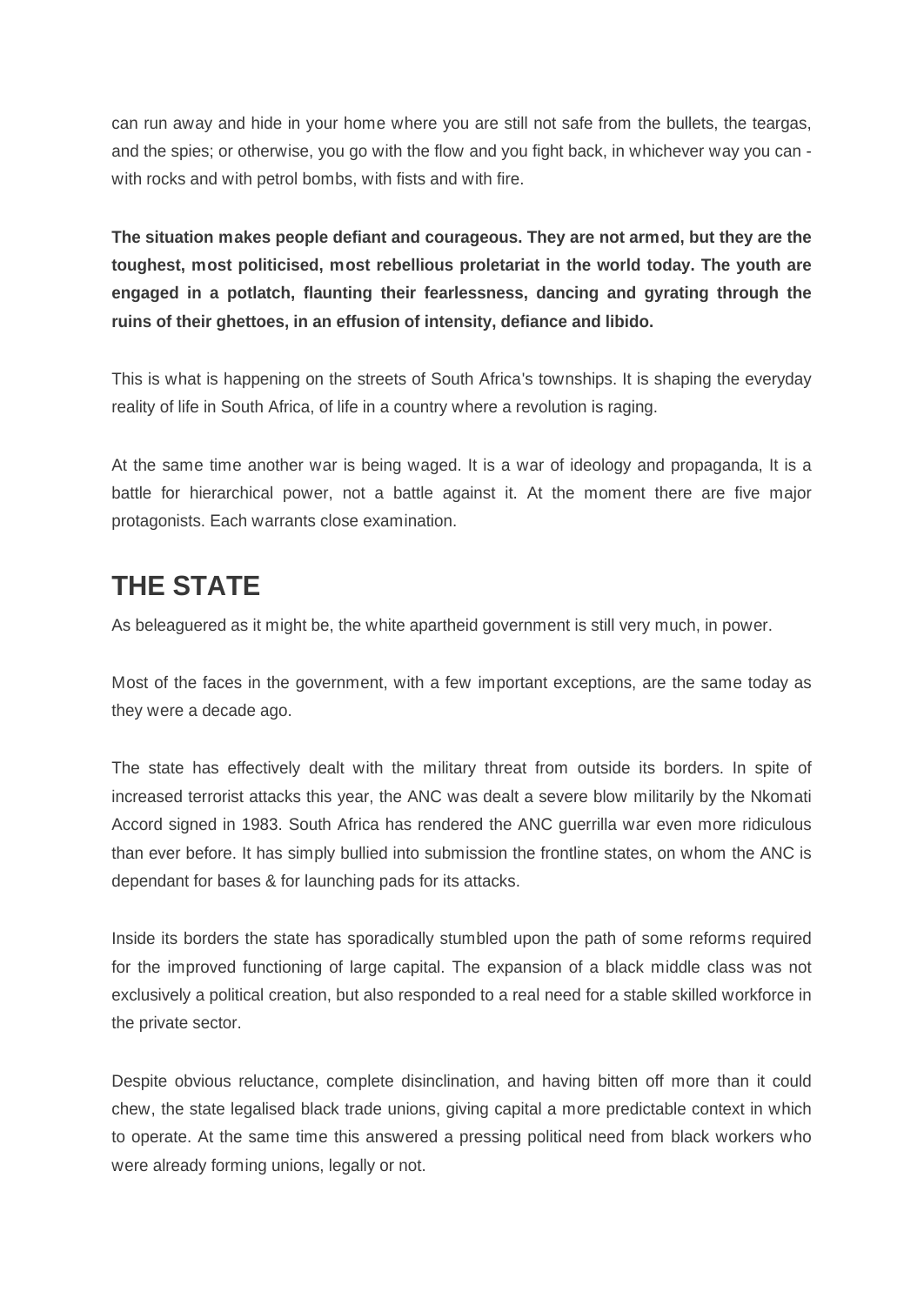In short, the state has adjusted its methods of control.

Internationally, the battle against external pressure has, for the most part, resolved itself in a stalemate. A stalemate is exactly what Pretoria wants, and, at any rate, is the best it can hope for. Minor statutory and social concessions are broadcast at full volume internationally, in order to promote the image of reform. But beyond this, the attitudes of foreign governments are relatively low on the state's list of priorities. First and foremost, it must stop revolution. Satisfying the needs of domestic capital is second in line. Foreign capital already in the country is far more important than Pretoria 's popularity rating in the capitals of the western world, and is even expendable if the worst comes to the worst'.

The current international outcry against the South African regime is presented to the western public as a moral reaction. Since World War II virtually every nation in the world except South Africa has rejected racism as official policy. Power has discovered that there is more mileage to be gained from criticising racism than there is from organising it. The international sympathisers, motivated by a moral outlook, sooner or later evoke the same plea as their heads of state; if something isn 't done, things will get really bad. They say they fear bloodshed, which they propose to stop by asking some authority or other to do something. What they all really fear is revolution. And not only in South Africa.

Internal revolution is the arsenic in the government's boerwors. It can try whatever it likes. A point has been reached where just about any step the government takes, either by means of increased repression or by means of reform, merely incurs the wrath of young black South Africans. The state sets up a tricameral Parliament; all participants from the coloured and Indian communities instantly lose credibility. It gives more power to local black councillors in the townships. More power doesn't save the government lackeys from petrol bombings and from lynchings.

The police and the army march through the townships in a show of force shooting and arresting people virtually at random. All that does is increase the anger in the black community, galvanising into action people who were previously unpoliticised.

The declaration of a state of emergency on 2Oth July did not give the police & the military much in the way of new powers. It simply gave them the go-ahead to freely use the powers they already enjoy, and which, as a necessary complement to reform have built up to an unprecedented level over the last ten years.

The mass arrests and intensified intimidation have most definitely had a serious impact on the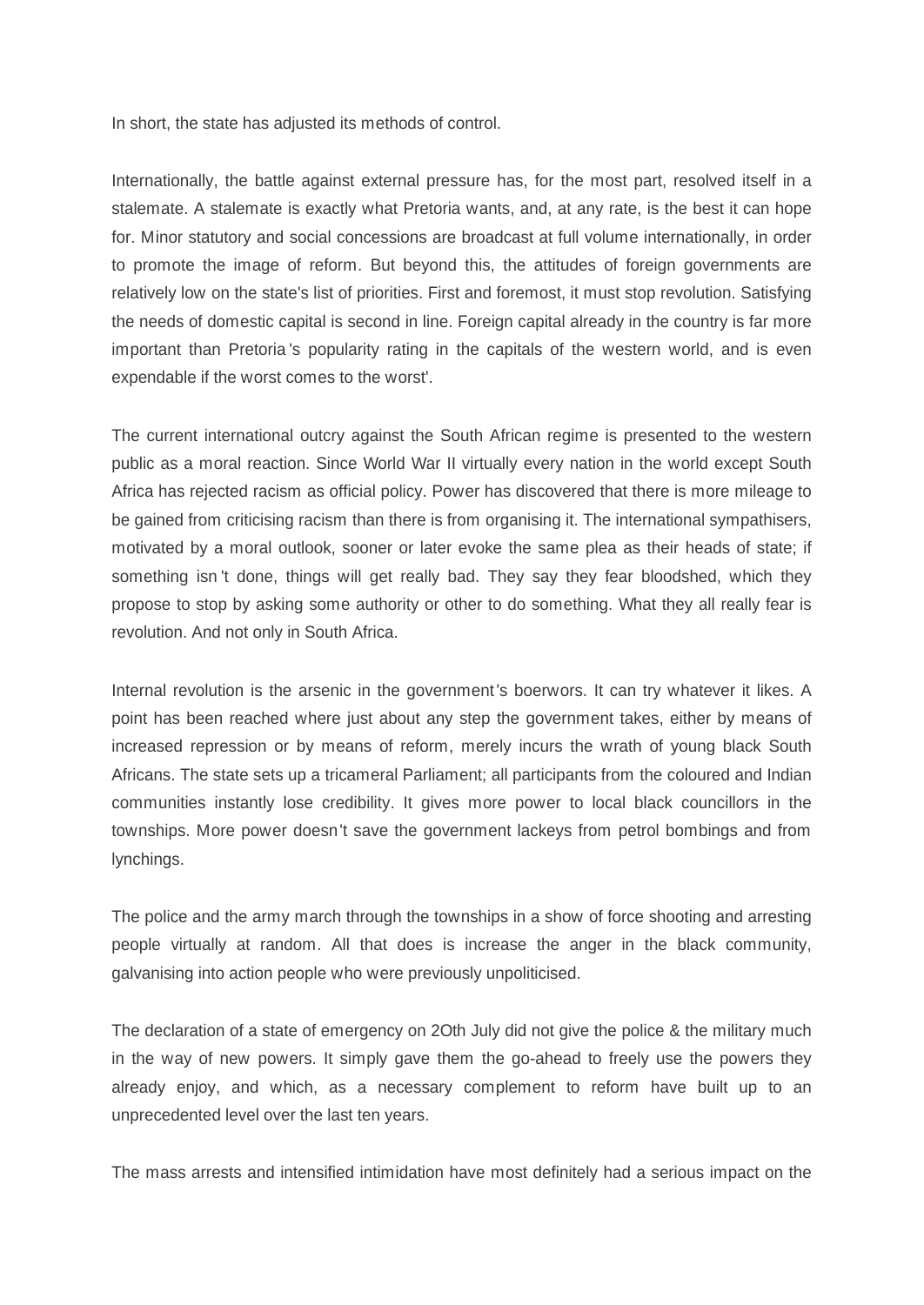affected black communities.

The shaky balance between reform and repression has, for the present, been tipped towards the latter.

The state of emergency also gave some foreign bureaucracies a convenient opportunity to suspend relations, and at the same stroke to expunge the bad image of having been there in the first place.

**The international sympathisers, motivated by a moral outlook, sooner or later evoke the same plea as their heads of state; if something isn't done, things will get really bad. They say they fear bloodshed, which they propose to stop by asking some authority or other to do something. What they all really fear is revolution. And not only in South Africa.**

\_\_\_\_\_\_\_\_\_\_\_\_\_\_\_\_\_\_\_\_\_\_\_\_\_\_\_\_\_\_\_\_\_\_\_\_\_\_\_\_\_\_\_\_\_\_\_\_\_\_\_\_\_\_\_\_\_\_\_\_\_\_\_\_\_

*³There are, of course, two characteristic snags with which we are constantly confronted; the conflicting requirements of a total strategy and a democratic system of government. The fact is that strategy is dynamic and requires constant and continued adaptation. A game-plan' is, of course, the theoretical ideal. We are working towards something like it within the restrictions inherent in our democratic institutions* 

*The time for a rethink' of all our national resources is now. This rethink' definitely does not mean changes in the Constitution or social system, but it aims at a reorientation of activities within the framework of the prevailing order«For whites, moderate blacks and co-operative tribal leaders, the issue at stake is survival*<sup>*"...*</sup>

**- General Magnus Malan, South African Minister Of Defence.**

\_\_\_\_\_\_\_\_\_\_\_\_\_\_\_\_\_\_\_\_\_\_\_\_\_\_\_\_\_\_\_\_\_\_\_\_\_\_\_\_\_\_\_\_\_\_\_\_\_\_\_\_\_\_\_\_\_\_\_\_\_\_\_\_

# **THE CLERGY**

Certain denominations of the church in South Africa are trying to make miracles, but no one who makes a practical difference is taking them very seriously. South Africa 's holy trinity of Desmond Tutu, Byers Naude and Allan Boesak rattle their teeth throughout the land, preaching non-violence at the daily funerals of black people killed by the police.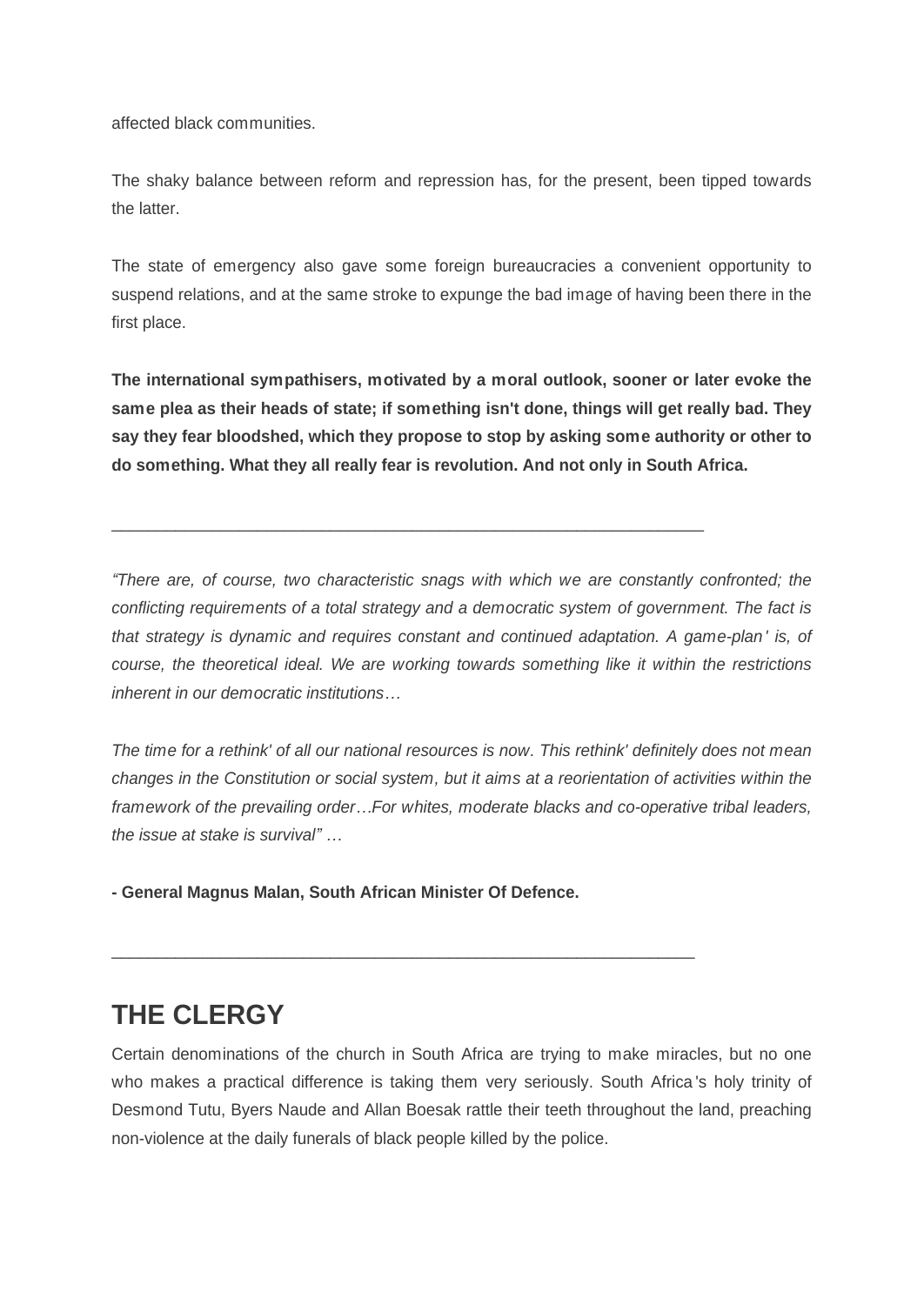Strictly speaking these three clerics are enemies of the South African State. But in every crisis they exert themselves to dissuade violence, and sometimes even to prevent it. From the government's point of view this means dissuading or preventing any effective action whatever. Besides, they are calling upon whites to repent or be damned, Tutu emphasising the repentance bit because he is Anglican, Boesak and Naude stressing damnation, a predeliction they share because of their Afrikaans background.**Surely the government and the whites find these men a lot less dangerous than the people all three of them are urging to be non-violent.**

*³Obviously, those who advocate peaceful change will have their credibility very drastically eroded because they have nothing to show for all their advocacy. We ought to be jettisoned very quickly. We are merely saying that our people must accept they have to be victims of this vicious policy.´*

\_\_\_\_\_\_\_\_\_\_\_\_\_\_\_\_\_\_\_\_\_\_\_\_\_\_\_\_\_\_\_\_\_\_\_\_\_\_\_\_\_\_\_\_\_\_\_\_\_\_\_\_\_\_\_\_\_\_\_\_\_\_\_\_\_\_

\_\_\_\_\_\_\_\_\_\_\_\_\_\_\_\_\_\_\_\_\_\_\_\_\_\_\_\_\_\_\_\_\_\_\_\_\_\_\_\_\_\_\_\_\_\_\_\_\_\_\_\_\_\_\_\_\_\_\_\_\_\_\_\_\_\_

- **Bishop Desmond Tutu.**

**In the summer of this year (1985) Tutu was acclaimed by the international media for intervening amongst an angry crowd to save the life of an informer. Not for nothing is this cop in shepherd's clothing known by other blacks in South Africa as The Clown Of Exploitation'. In the summer he promised to leave South Africa if the anti-State violence didn 't stop; unfortunately Nobel Peace Prize winners, and other celebrity specialists, never keep their promises.**

Meanwhile, the only real influence this clown has is on those outsiders who con themselves into believing he could possibly have some influence on the real struggle in the townships, the streets & the factories.

# **THE AFRICAN NATIONAL CONGRESS (ANC)**

*³We want Johannesburg to remain the beautiful and thriving city that it is now. Therefore, we are willing to maintain separate living until there are enough new employment opportunities and new homes to allow blacks to move into Johannesburg with dignity. ³*

- **NELSON MANDELA**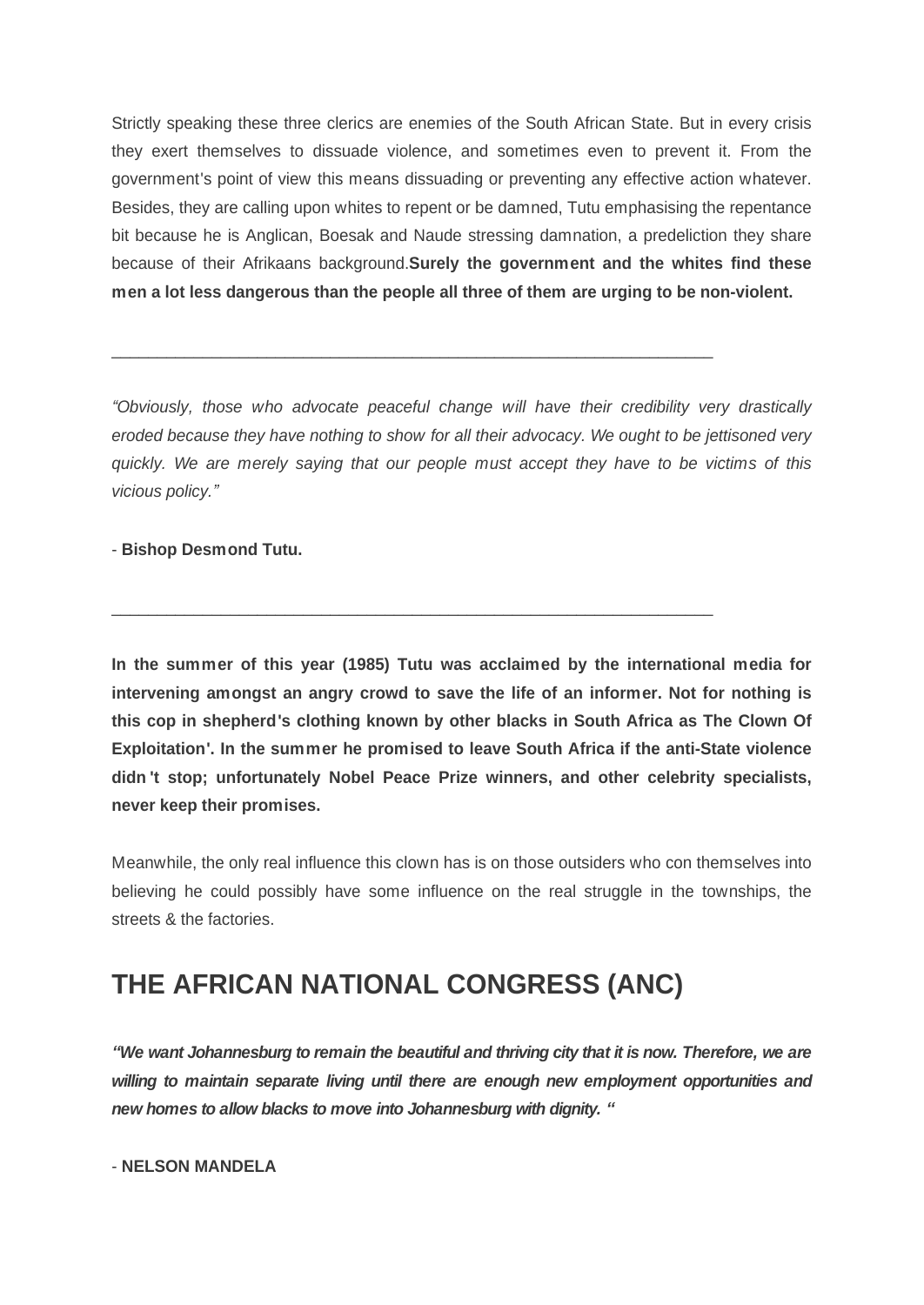For the past quarter century, the ANC has been the foremost surrogate government of South Africa. It has earned a name for its rhetoric and its ravings, and has been over-generous with its praises for the Russian bureaucracy. But beneath the ideological bombast, it has developed a bureaucracy more capable than any other of replacing the apartheid state and of successfully negotiating in the international corridors of power.

For decades, the ANC advocated guerrilla war as the only viable salvation for black South Africans. During the uprisings of 1976-7 and 1980, the ANC was conspicuously absent from the heat of struggle. ANC even went so far as to minimise the importance of these struggles as leaderless, anarchic and even infantile.

The events of the last year have led ANC to abruptly change its tune: it now recognises internal revolt as the threat to the white state, and the only viable avenue for an ascent to power. This recognition coincides with an admission by the State that the centre of its problems lie within the country, not outside.

A number of factors combined to allow ANC to keep its hat in the ring despite its ineffectiveness.

No small credit can be given to the South African government, which, for 20 years defined the ANC as the enemy, both for self-serving reasons and because of the government 's own illusions.

The prestige of being the oldest liberation movement, with well-known figures and martyrs, played a part.

The hope of blacks for an outside solution, similar to the hope of religious people for salvation from on high, also had a role. Along with this often went the constantly frustrated desire for arms. Weapons came not in a flood but a trickle always in the hands of loyal cadres, and mostly squandered on terrorist acts. But although desperate people saw no significant delivery of the goods, ANC remained the only potential game in town.

Though the build-up of a bureaucracy inevitably goes hand in hand with calcified, hierarchical thinking, the ANC managed to avoid the fate of the Pan-African Congress, which committed suicide by choking on its own dogma.

The ANC has not lost sight of its sole real practical objective: the seizure of power in South Africa. This is the fundamental requirement of an effective Leninist organisation. ANC has crossed many bridges but burnt very few. One example of this is that, despite its relationships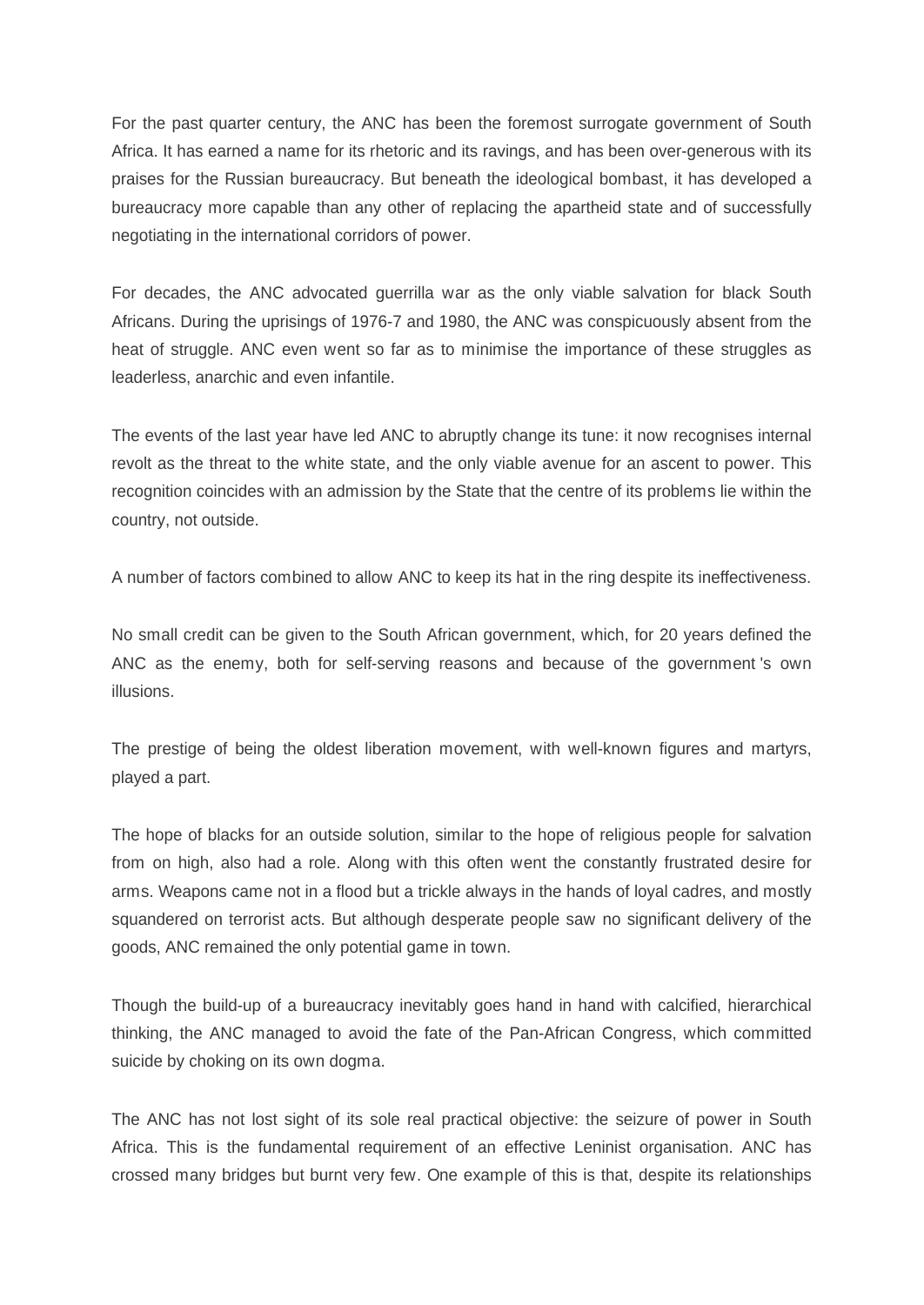with the Stalinists of the eastern bloc, it has remained foremost a nationalist group. There is no doubt that the ANC would be internally Stalinist in the unlikely event of a coup, negotiated or otherwise. But that an ANC government would become a simple Russian satelite, along the lines of MPLA in Angola, is rather implausible.

It is wrong to say that events "forced" the ANC to do anything. The new ANC outlook is an opportunistic move, notable not for being opportunistic, but for being successfully so.

The success has been spectacular. After years of hollow claims and dirty deeds, all is forgotten and ANC is very much in the running again. It is gaining confidence almost to the point of euphoria. For the first time, there is evidence among those actually fighting the Police of a significant spontaneous support for ANC. Passive support is at an all-time high. It is the only oppositional organisation with a highly developed bureaucracy and wide-scale international recognition. Best of all, it must only prescribe activities to the masses after they have already happened in order to maintain its position. The townships have become ungovernable? The ANC must only announce the slogan, "Make the townships ungovernable," and its popularity skyrockets.

ANC will continue to conduct terrorist activities and even intensify them if it can. It must maintain a visible profile, and keep up morale and dedication amongst its armed wing. But for most of those in the ANC military camps, the future after the glorious event, if it comes, is more mundane: as the elite of the ANC police.

As is the case with the State, ANC does not know where it will be swept in the course of revolution. In spite of a definite growth in support, ANC finds events out of its control. Wild speculation abounds about navigating from London and Lusaka to Pretoria. But some basic points can and must be made.

In a particularly revealing moment, the mystical Nelson Mandela, jailed demigod of the ANC, recently said: "We want Johannesburg to remain the beautiful and thriving city that it is now. *Therefore, we are willing to maintain separate living until there are enough new employment opportunities and new homes to allow blacks to move into Johannesburg with dignity.´*

Though bitter enemies, with profoundly opposing interests, the ANC and the white state are united in at least this: the infrastructure of the economy must be saved. Ownership, personnel and the style of administration are what is at stake here.

For the ANC to come to power in South Africa then, at some point in time & preferably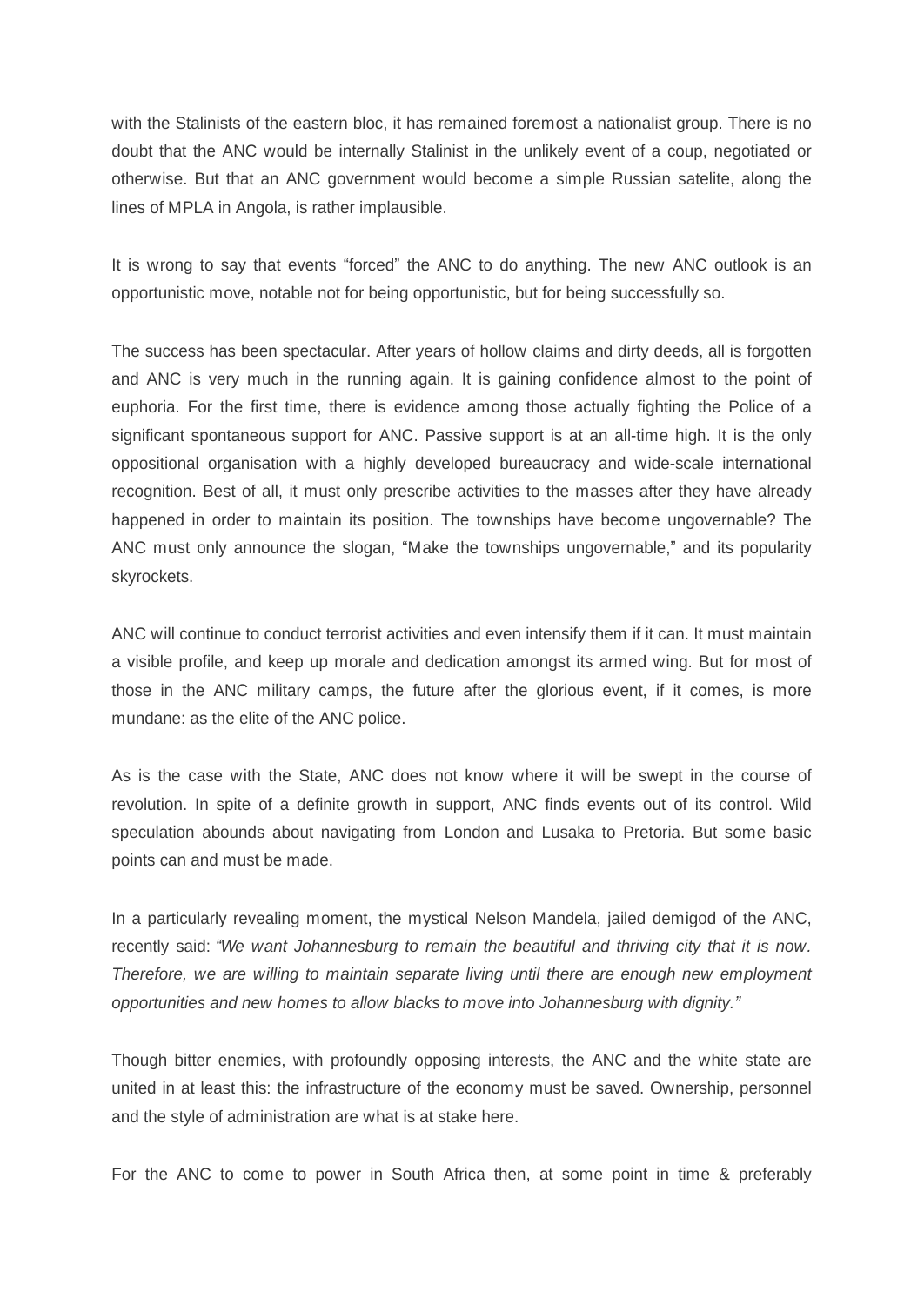somewhere, the revolution must stop.

# **THE BLACK CONSCIOUSNESS MOVEMENT**

The history of AZAPO and UDF, and the reality of what they are today cannot be understood without recalling the origins of Black Consciousness, whose legacy AZAPO claims to inherit, and whose form of organisation and whose political prominence UDF has usurped.

**When Steve Biko launched Black Consciousness with the proclamation, ³Black man you are on your own´ he came up with a master stroke of strategy. The impasse of fifteen years of waiting for the ANC was thrust aside. Biko restored radical subjectivity to the revolutionary terrain by switching the focus from the passive waiting for liberation from outside to the realm of individual consciousness.**

Clearly, this was not consciousness according to the academic notion of what you think when someone asks you. It was inseparably linked to action, on the level that is accessible to everyone: that of his or her own daily life. **Political struggle was not denied, but rather, put back on its feet. Action in daily life was posed not as a substitute for political action, but as the foundation that makes contesting power conceivable.** Biko posed a simple question: how can one oppose apartheid and the white State when one, everyday, gives in to the most basic humiliations? How can a person who is constantly ready to say, "Ja, my baas," effectively confront the entire social system?

The initial Black Consciousness decision not to co-operate with white opponents of apartheid must be understood in this precise context. Though Biko and his associates recognised that certain whites had come to play a role in, for instance, the Congress of Democrats leadership far out of proportion to the Congress 's constituency, this was not the primary focus of their decision. The point was not to create an ideology, tactic or programme that was attractive to blacks, or even to create an all-black leadership. Rather, it was a by-product of the very centre of Black Consciousness thinking, its focus on the individual black man & his need to begin from a positive self-definition, based on his own situation as he himself determined it.

The early Black Consciousness organisations, e.g. SASO (South African Students Organisation), were limited in scope and were often specific to particular projects, as in BCP (Black Community Programmes). No sort of comprehensive organisation which might compete with ANC was envisaged. It is worth noting in this context that Biko himself made a continual effort to avoid any sort of personality cult, any role that would make him indispensible to the fulfilment of the outlook which he did so much to develop.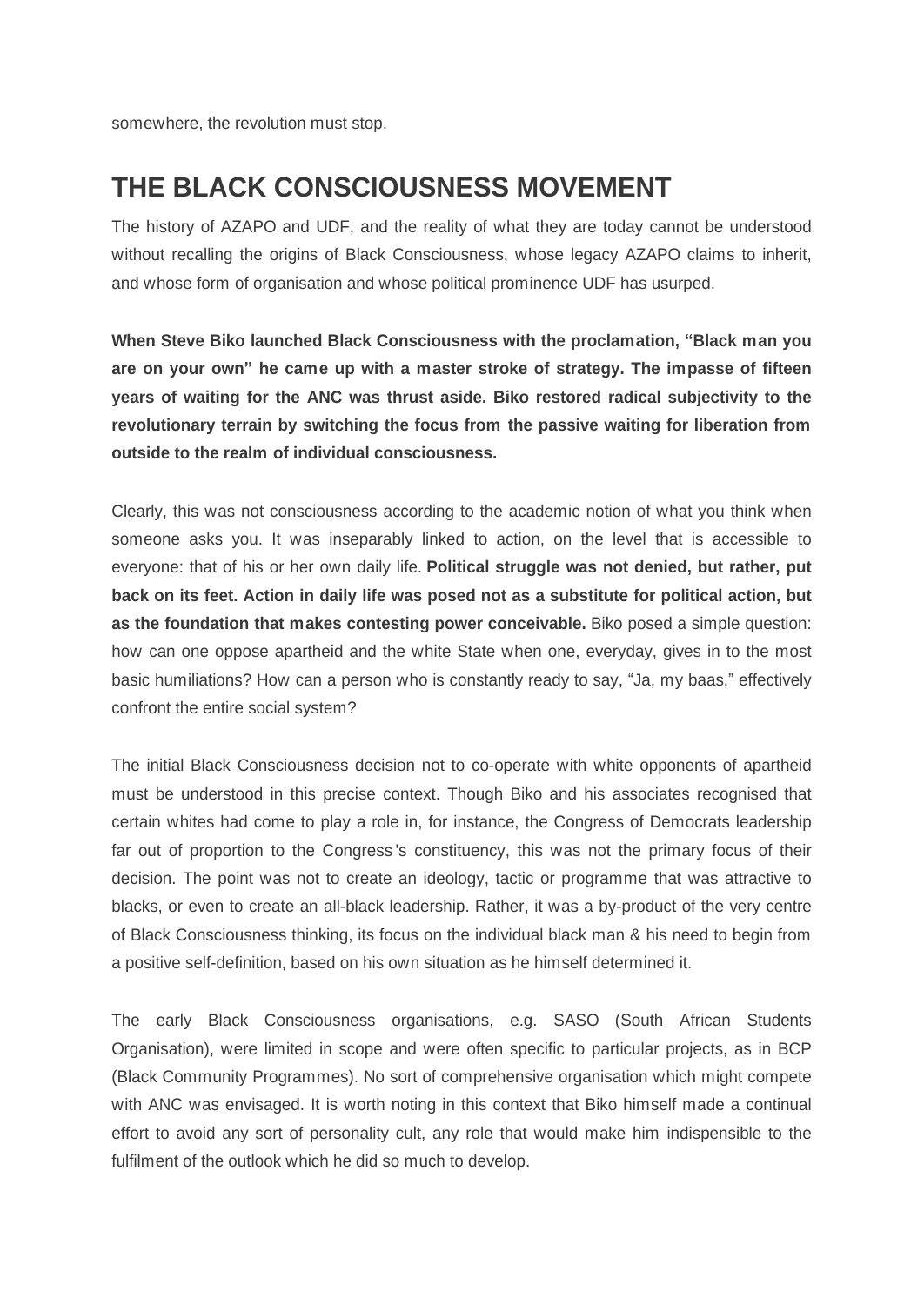This is not to say that the partisans of Black Consciousness definitively broke with the notion of a hierarchical, Leninist-type organisation. It is more accurate to say that they proceeded not against it, but without it. This was in large part a tactical choice, to avoid leaders being singled out and eliminated by the State.

During the early 1970s, a Black Consciousness organisational framework began to take shape. The number of Black Consciousness organisations increased. Some of them grew out of the struggle itself. Existing groups increased rapidly in size. Co-ordination of these groups was loosely formalised in the notion of an umbrella' structure. Each member group was allowed to conduct its activities free of centralised control. But though explicitly not monolithic or dogmatic, the umbrella notion added a decisive new element to Black Consciousness.

One began to hear more and more of the Black Consciousness *Movement*. This

referred at once to the general social unrest sweeping the country and to the organisations formally united in the Black Consciousness umbrella. A tension between these conceptions emerged and in time developed. On the one hand, Black Consciousness was a "way of life", reflecting and, in some vague sense, uniting the actions of autonomous individuals in their struggles at all levels. On the other hand, Black Consciousness was becoming a separate entity, not merely the general movement but a distinct, organised part of it. The tendency became for the BCM leaders to see the unorganised movement *in the terms* of the organised one, where what was autonomous' was no longer the individual, but rather, the various *organisations*.

The duality between the two conceptions of Black Consciousness was solidified with the BCM leaders' new ideology of "mass support". This ideology developed something like this. First, there was the fact of parallel and even joint action between the organised and unorganised elements of the "movement". Second, in the general upheaval, the division between formal BCM activists and the actions of others blurred to the point of invisibility, notably in the eyes of the State. Third, there was widespread popularity of the notion of Black Consciousness in the broadest sense.

The ideology of "mass support" turned these realisations upside down. While apparently reaffirming the non-authoritarian nature of Black Consciousness, it recast the "masses" in the *terms of organisational forms*. No longer were the actions of unorganised blacks merely distinct from the organised BCM, in importance if not administratively.

Biko said, in one of his "Frank Talk" articles, that as the struggle progresses, we need to talk more and more of blacks and less of whites. But by the time BCM was banned, the watchword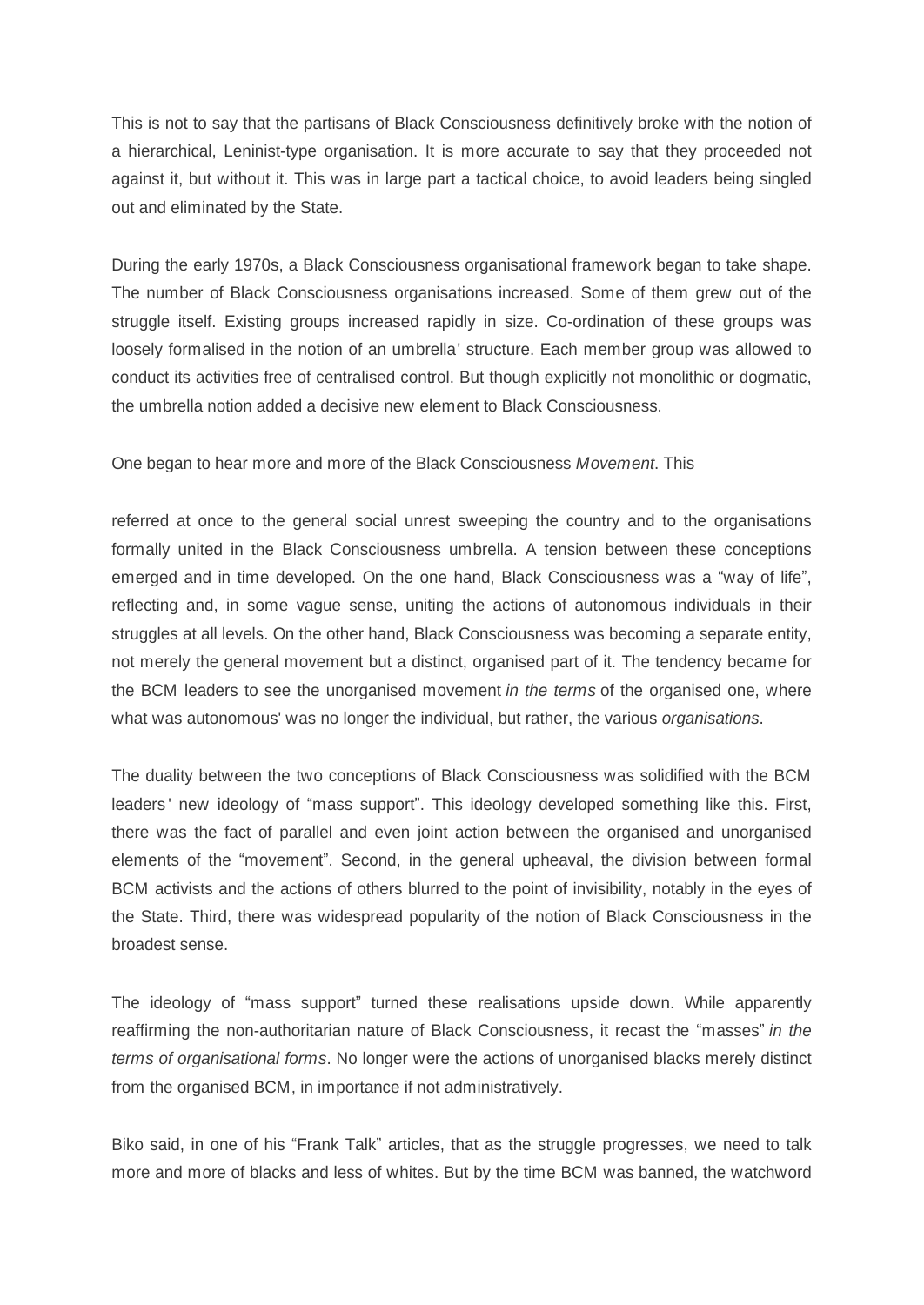had become, we need to talk more and more of organisations, and less of individual blacks!

This was roughly the situation at the time the BCM was banned in 1977. When the State cut things short, the Black People's Convention was already setting itself up as an elite of cadres, the bureaucratic centre of BCM both administratively and in terms of establishing an implicit ideological programme.

# **AZAPO**

AZAPO was founded in 1977, after the existing Black Consciousness groups were banned. Many BCM activists joined AZAPO then. If AZAPO is in some sense what it claims to be, the inheritor of Black Consciousness, then it is in this sense: AZAPO assumed the legacy of the *bureaucratic tendencies* that were developing in BCM at the time of the banning.

**With the gradual restoration of order in South Africa in 1977, any number of superficial critiques of What Went Wrong emerged., One of the most frequent and vocal of these was the struggles of '76- '77 lacked organisation, and more specifically, a professional, disciplined leadership. This is a predictable response that has followed almost every proletarian explosion the world over, made mostly by aspiring bureaucrats who have at best led nothing.**

The actual formation of AZAPO, with its cadres of committed and unswervingly loyal militants, was the practical crystallisation of this sad outlook.

One of AZAPO's appeals was, no doubt, that it scrapped some of the baggage that had been awkwardly carried along in the loose umbrella structure of BCM. Whereas sheep in wolves clothing like Buthelezi and Motlana had been able to dress their sorry reformism in Black Consciousness attire, AZAPO sent them packing.

Already in 1977, the Black Consciousness philosophy had lost much of its initial practical basis. Thousands upon thousands of black South Africans had in the past two years become prepared to fight the State, angry and amazingly conscious of their situation. **Today, in 1985, the black man who says ³Ja baas´ to the white man 's face and then curses him in the toilet belongs to an endangered species.**

"Black Consciousness" in the hands of AZAPO has become a simple programmatic label. It provides a reassuring link with past struggles, with which many people identify in some sense. But, most of all, it serves to distinguish AZAPO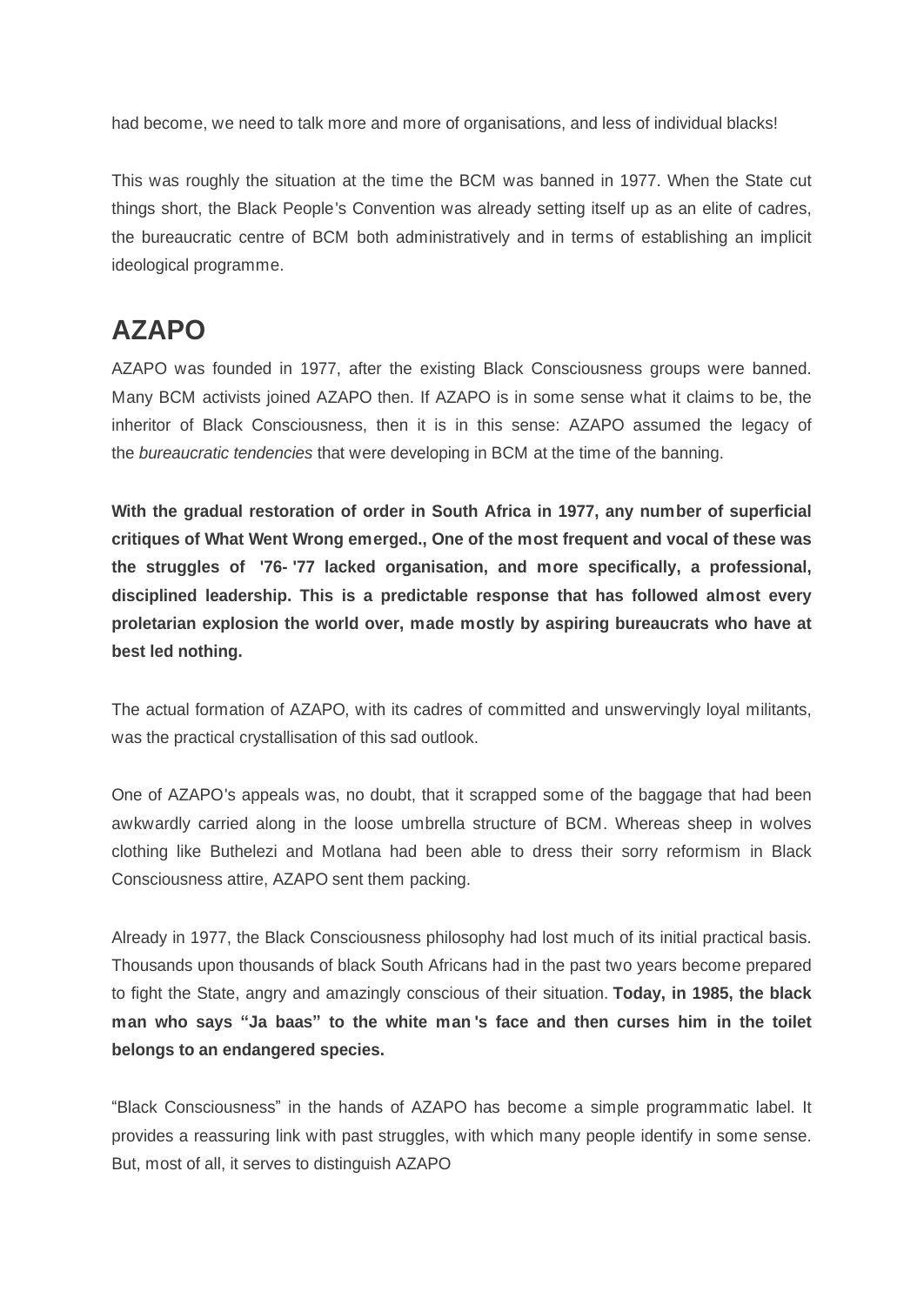from other organisations with whom it is engaged in a power struggle for the imagined proprietorship of the South African revolution. AZAPO clings to black exclusiveness not from theoretical strategy but for tactical reasons: it figures this will have a broad appeal. It also counts on this exclusiveness to help maintain commitment and militancy within its ranks of believers.

AZAPO's ideological programme, in keeping with its practical outlook, is slightly more militant and daring than those of its principal rivals ANC and UDF. It is basically an amalgam of shop-worn Leninist phraseology , heavily emphasising the working class, with the usual paeans to anti-racism and anti-imperialism. It explicitly calls for popular control of the means of production. Black Consciousness reworked into an anaemic pan-Africanist nationalism. But all this has little practical impact. AZAPO is at root an organisational form in search of a content. All in all, there are no goals in the AZAPO programme that UDF or ANC could not comfortably live with. If UDF and ANC tone down their propaganda a bit its because of different tactical approach not a different theoretical one.

The widely publicised attacks by AZAPO militants on UDF militants and vice versa initially served the interests more of AZAPO than UDF. This is simply because UDF is by far the stronger organisation, which is graphically demonstrated by the fact that the State of Emergency has seen hundreds of UDF militants rounded up by the police and almost no members of AZAPO. One on one battles give AZAPO the appearance of being on a more equal footing with UDF than is actually the case. For a period of time, the relative militancy of AZAPO cadres can, in direct battles, compensate for the far greater number of UDF supporters.

Almost everyone who has publicly commented on the matter has pointed out that the UDF v. AZAPO attacks have as their main beneficiary the white State. In the sense that this has allowed the State to murder UDF members and blame AZAPO, this is tragically true.

But in general, those who decried the attacks have done so from the point of view of a hollow black unity. This viewpoint contains a fundamental misunderstanding. The proletariat is not weak because it is divided it is divided because it is weak. Though perhaps stronger today than ever before, the South African proletariat has still not yet shown itself strong enough to throw off the chains of bureaucratic opposition to capitalism. The greatest tragedy of the UDF-AZAPO conflict & the violence that has accompanied it, is that it hasn 't brought the oppressed one millimetre closer to greater clarity, to new forms of struggle, to the critical self-evaluation that is needed so desperately. It's all been lost in a power struggle between rival bureaucracies.

# **THE UNITED DEMOCRATIC FRONT (UDF)**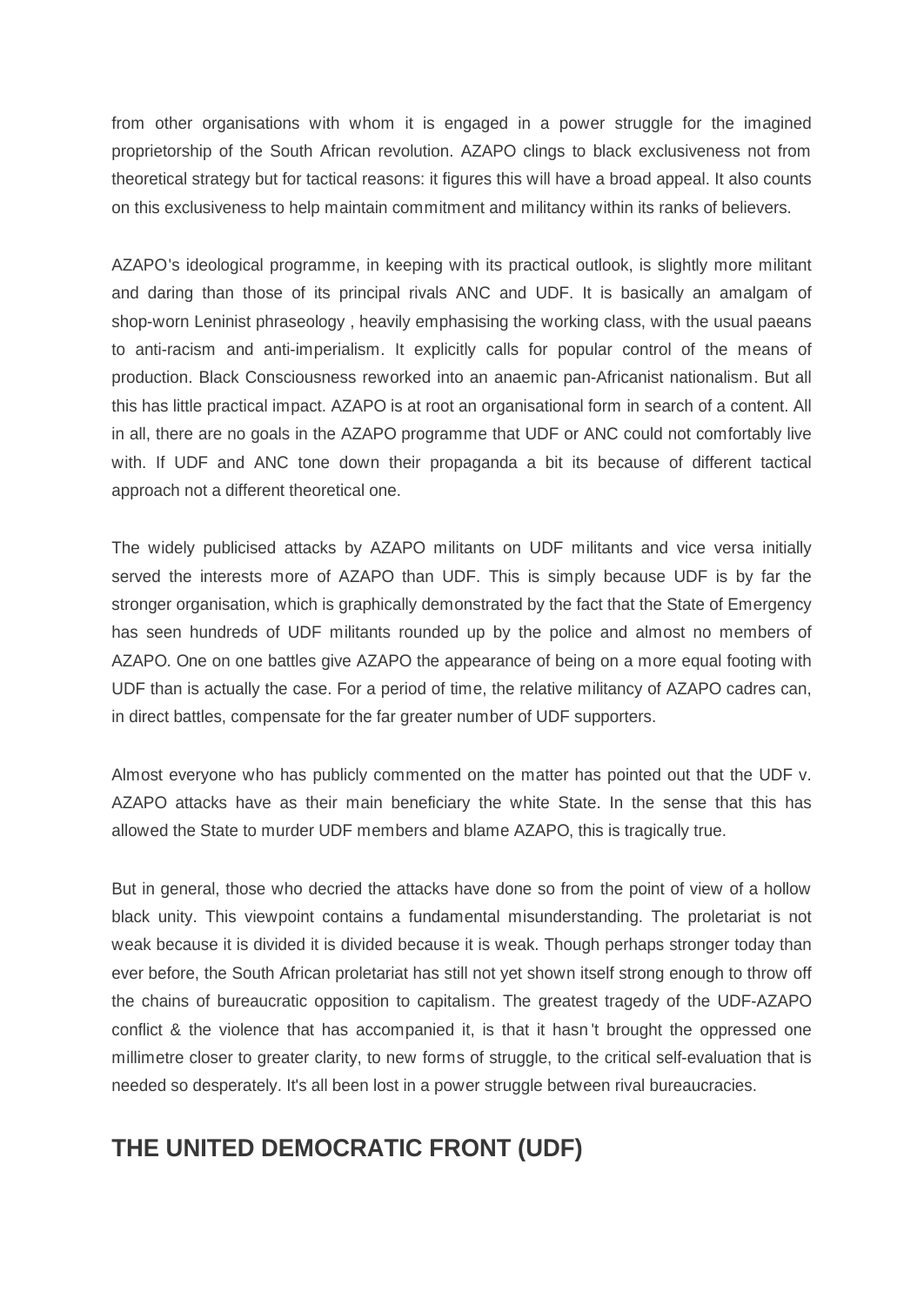In January 1982, a steering committee was setup to establish the United Democratic Front. This had been prompted by a call from Dr. AlIan Boesak, president of the World Alliance of Reformed Churches, for progressive forces to unite in resistance against the government's constitutional plans.

In the months of May, June & July, general councils of the UDF were established in Natal, the Transvaal & the Cape Province.

The aim of the UDF was to achieve maximum unity among "all democratic peace-loving people´, as a response to the government's plans to divide people and entrench apartheid.

At a press conference in early August, the national interim executive of the UDF emphasised that while it articulated the view point of a broad cross-section of people, it accepted that the main burden of exploitation and discrimination fell on the working class.

On August 2Oth, the UDF was launched nationally when a thousand delegates, representing some 575 organisations, met at Mitchell 's Plain in the Western Cape. Many highly visible organisations were in attendance. These included:

AZASO (Azanian Students Organisation), T1C (Transvaal Indian Congress), COSAS (Congress of SA students), SAAWU (SA Allied Workers Union), Federation of SA women, Black Sash, Soweto Committee of Ten, DPSUC (Detainees Parents Support Committee), Release Mandela Committee, SASPU (SA student Press Union) & hundreds of youth organisations & action committees.

*³The principal of organisation does not lie in a determined accord between determined activities; it does not translate the really organisable element of individuals' activity, but is the inversion of this point of view: it is real and potential global activity, the very substance of individuals, working to organise the organisation. ´ -* **Daniel Denevert, 1976.**

The UDF conference adopted a declaration which stated as its aim the creation of a united democratic South Africa, free of bantustans and group areas & based on the will of the people. The need for unity in struggle through which all democrats, regardless of race, religion or colour shall take part together' was recognised.

The UDF pledged to organise community, women 's, students ', religious, sporting and other organisations, to build and strengthen these organisations, to consult with people regularly to represent their views, to educate people about the coming dangers ', and to unite in action '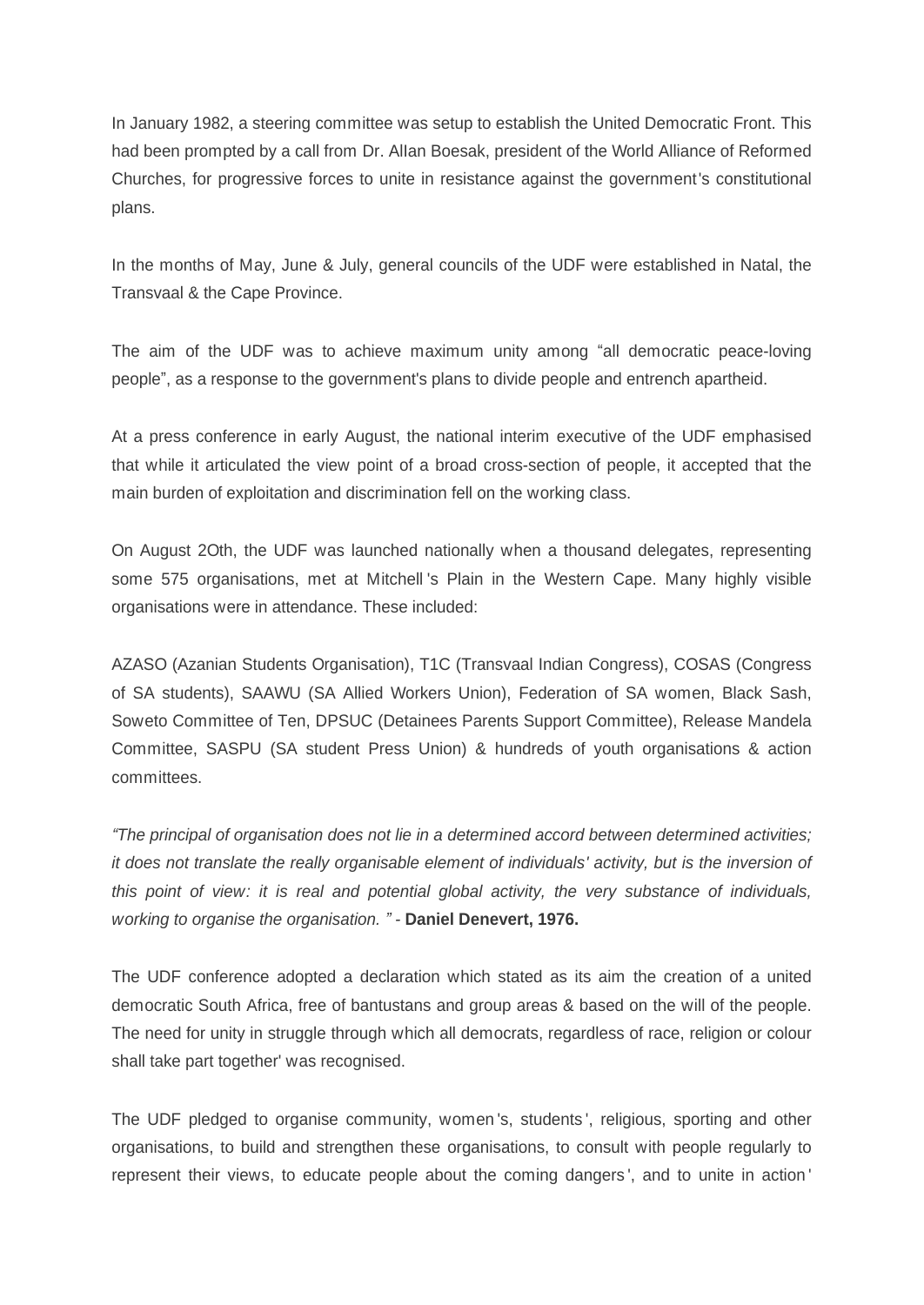against the constitution and other day-to-day problems of the people.

As a front rather than an organisation UDF exerts an ephemeral control over its affiliates, and does not make them tow a particular line. Nevertheless, a common ideological thread that more or less binds all UDF groups together is the tacit acceptance of the Freedom Charter as a policy manifesto. The Freedom Charter serves several important functions for the UDF. It gives some ideological content to the UDF 's organisational form. It is sufficiently diluted to appease the moderates in its broad coalition, and just vaguely socialist enough not to be rejected by the more militant. Since the Freedom Charter was a Congress of Democrats manifesto, & the ANC belonged to the COD, by waving it as a banner the UDF enforces it image of following in the line of historical liberation movements. The UDF does not claim to be the same as the ANC simply because it isn't. It does, however, want to make it quite clear that it is of the same pedigree, and it is true that both organisations have to some degree relied upon *the image of the other* for their current credibility.

**Unlike its immediate historical predecessor, the Black Consciousness Movement, which was rooted in the activity of the masses at the level of their everyday life, UDF starts out at the level of the organisation. UDF is the product of a more classical form of organisation. Its specific form is a federation of active and visible mini-parties, many of whom enjoy an intimate and immediate interaction with their constituents. Superimposed upon this umbrella structure is a bureaucracy with no other reason for existing other than to supervise the unity of the front.**

Since UDF has, until recently, operated in a *relatively* tolerant political climate, it has used ritualised symbols from an earlier epoch as an ideological glue. Much of this symbolism does not belong to the history of the proletariat as much as it belongs to the history of the ANC. UDF is not a screen for the ANC, but by trotting out old ANC symbols and by using these symbols to help set itself up as mediator between anti-government groups, the UDF has given the ANC a desperately needed shot in the arm.

The adoption, implicit or otherwise, of the Freedom Charter was not the first tie that bound together affiliates of the UDF. The first alloy was a far more pragmatic one. It was opposition to the government's constitutional proposals. That, however, was an organisational tactic, destined at birth to be short-lived, since the issue of constitutional dispensation was to be resolved practically.

By the time the campaign against the constitutional reforms was over two of the most pathetic bunches of Uncle Toms the world has ever seen were exercising their vocal cords in the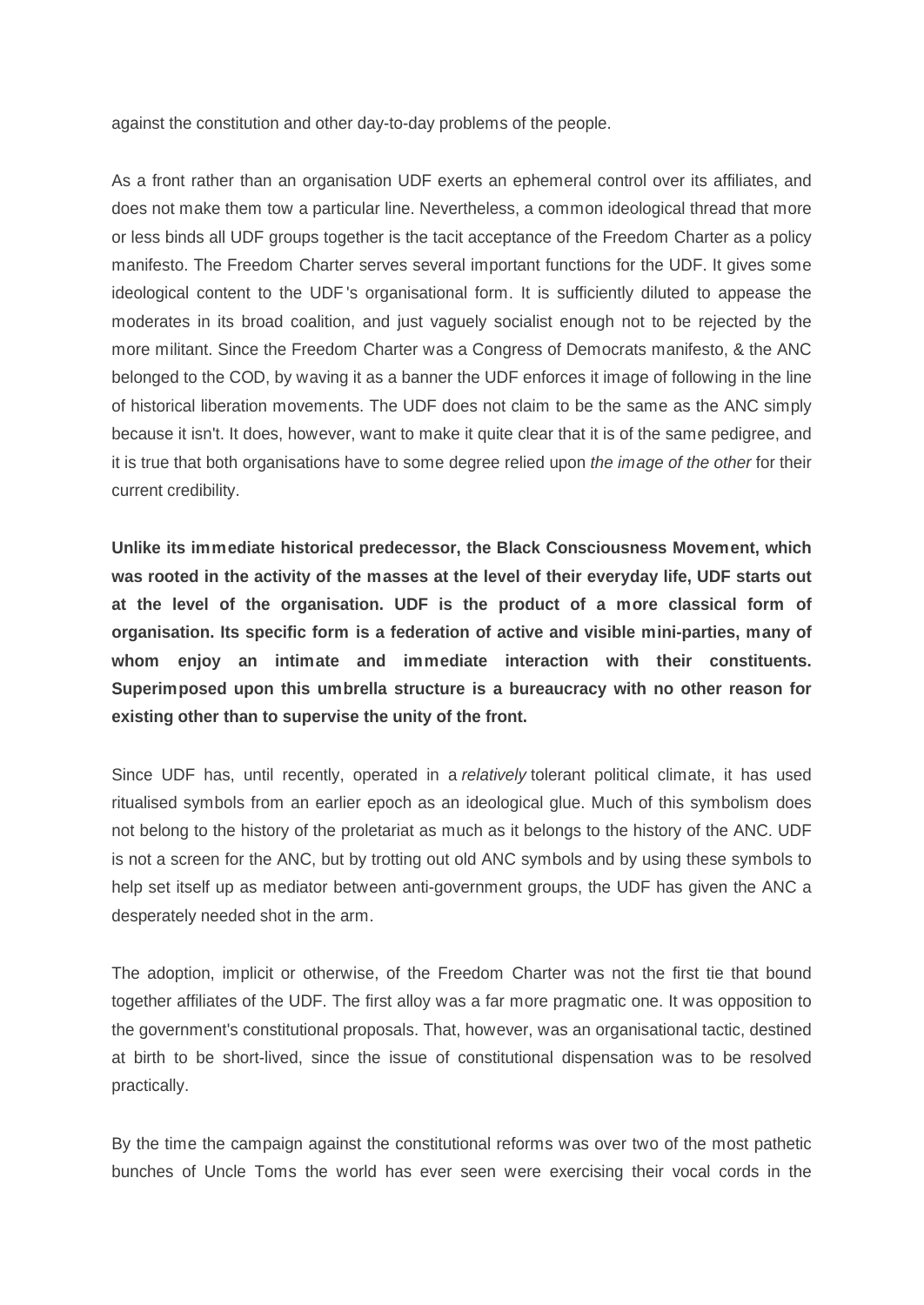non-white Houses of Parliament, as well as the  $7\% \times m$  mandate given them by their respective coloured and Indian constituencies.

The original rationale for the creation of a united democratic front was dead and buried in two tiers of the South African government. But UDF did not dissolve. New and more permanent reasons for its self-perpetuation were already in place.

The Black Consciousness Movement was able to lay claim to all revolutionary acts during 1976/7 because all blacks who were willing to oppose the system could identify immediately with its message which was pitched at the level of daily life. UDF, on the other hand, did not have any popular philosophy which it could use to claim the right to become *the* liberation organisation of South Africa. What it did have was a reformist political climate in which to operate. This enabled it from the start to use symbols, tactics and allusions that no-one would have dared to use in the 1960s and the 1970s.

It is impossible not to be angered by the spine-chilling fate that UDF leaders have experienced at the hands of the State and its cohorts. There is a barbarism to the acts of detention, disappearance and death that no string of adjectives can describe. The intention is not to downplay the agony of the victims. Rather the point is to refuse to make them into something more than they are. If the State of Emergency has shown anything, it is just how dispensable UDF is. The momentum and intensity of the struggle against apartheid is not being generated by the leaders of UDF .

**Out on the streets is a mass of young rebels. Growing up in the townships, they have never known a ³normal existence´. Rebellion has been a way of life from the earliest years. They have little interest in ideology. They do not think of revolt as a political or economic act, but rather as a necessary and unavoidable response to the constraints imposed upon them by power.**

**For the past ten years the children of the townships have shown their maturity. They have zeroed in on their enemies with uncanny accuracy. They attack with equal vigour the state and its collaborators. They show no respect for private property. They do not allow leaders to control their actions. They refuse to participate in a dialogue with power. They set no goals for themselves other than their total emancipation.**

Many obstacles remain. The frantic optimism expressed by the ANC, for example, is precisely the kind of attitude that must be done away with. The process of proletarian revolution is not neat and even. Mistakes are made. Hesitations occur. Impasses are met. The enemy is formidable and not only in arms. The state is being increasingly intelligent in defending its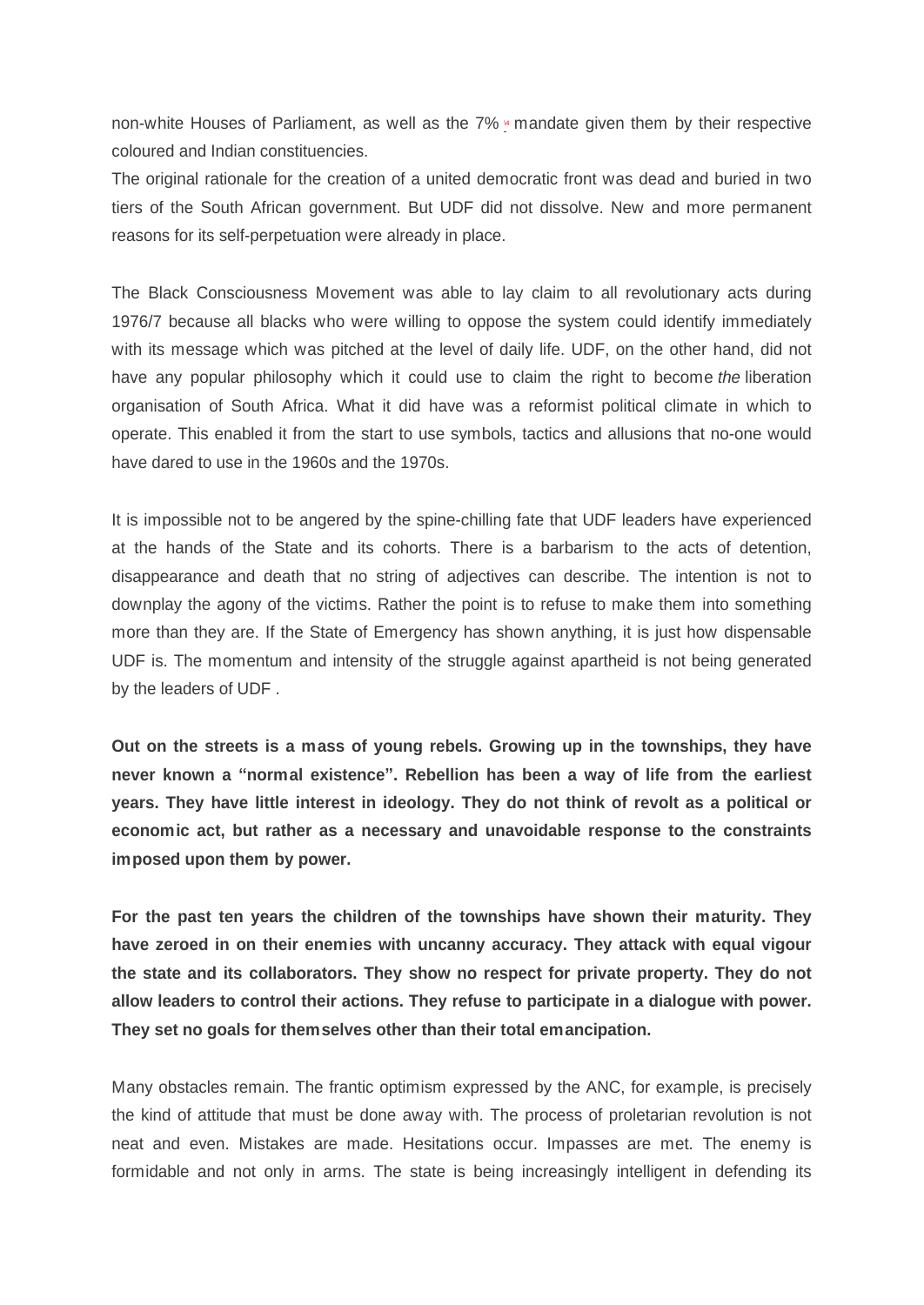stupidity.

**Criticism is needed. Not grandiose treatises or manifestos, but practical consciousness that will put the pitfalls behind; and develop forms of struggle that will overcome odds which seem to overwhelm those who gamble on freedom.**

*³Society does not develop in a continuous way, free from setbacks, but through conflicts and antagonisms. While the working class battle is widening in scope, the enemy 's strength is increasing. Uncertainty about the way to be followed constantly and repeatedly troubles the minds of the combatants; and doubt is a factor in division, of internal quarrels and conflicts within the workers' movement.*

*³It is useless to deplore these conflicts as creating a pernicious situation that should not exist and which is making the working class powerless. As has often been pointed out, the working class is not weak because it is divided; on the contrary , it is divided because it is weak. And the reason why the proletariat ought to seek new ways is that the enemy has strength of such a kind that the old methods are ineffectual. The working class will not secure these ways by magic, but through a great effort, deep reflection, through the clash of divergent opinions and the conflict of impassioned ideas. It is incumbent upon it to find its own way, and precisely therein is the raison d 'etre of the internal differences and conflicts. It is forced to renounce outmoded ideas and old chimeras, and it is indeed the difficulty of this task that engenders such big divisions.[´](file:///C:\\\\Users\\\\Nick\\\\Documents\\\\dialectical%20delinquents\\\\texts%20for%20site\\\\SAfrica%20pt%202.html)\5*

\*\*\*\*\*\*\*\*\*\*\*\*\*\*\*\*\*\*\*\*\*\*\*\*\*\*\*\*\*\*\*\*\*\*\*\*\*\*\*\*\*\*\*\*\*\*\*\*\*\*\*\*\*\*\*\*\*\*

This text was produced in August 1985, c/o P.O.Box 4502, Berkeley, California; 94704, U.S.A. This version was produced in November 1985 by B.M.Combustion, London W.C.1N 3XX, without the knowledge or solicitation of the original authors. It contains two additions to the original text; namely: the small piece in bold type on Tutu at the end of the section on the clergy & the Daniel Denevert quote in the middle of the section on the UDF.

\*\*\*\*\*\*\*\*\*\*\*\*\*\*\*\*\*\*\*\*\*\*\*\*\*\*\*\*\*\*\*\*\*\*\*\*\*\*\*\*\*\*\*\*\*\*\*\*\*\*\*\*\*

**Text no.2:**

# **the movement In 1980**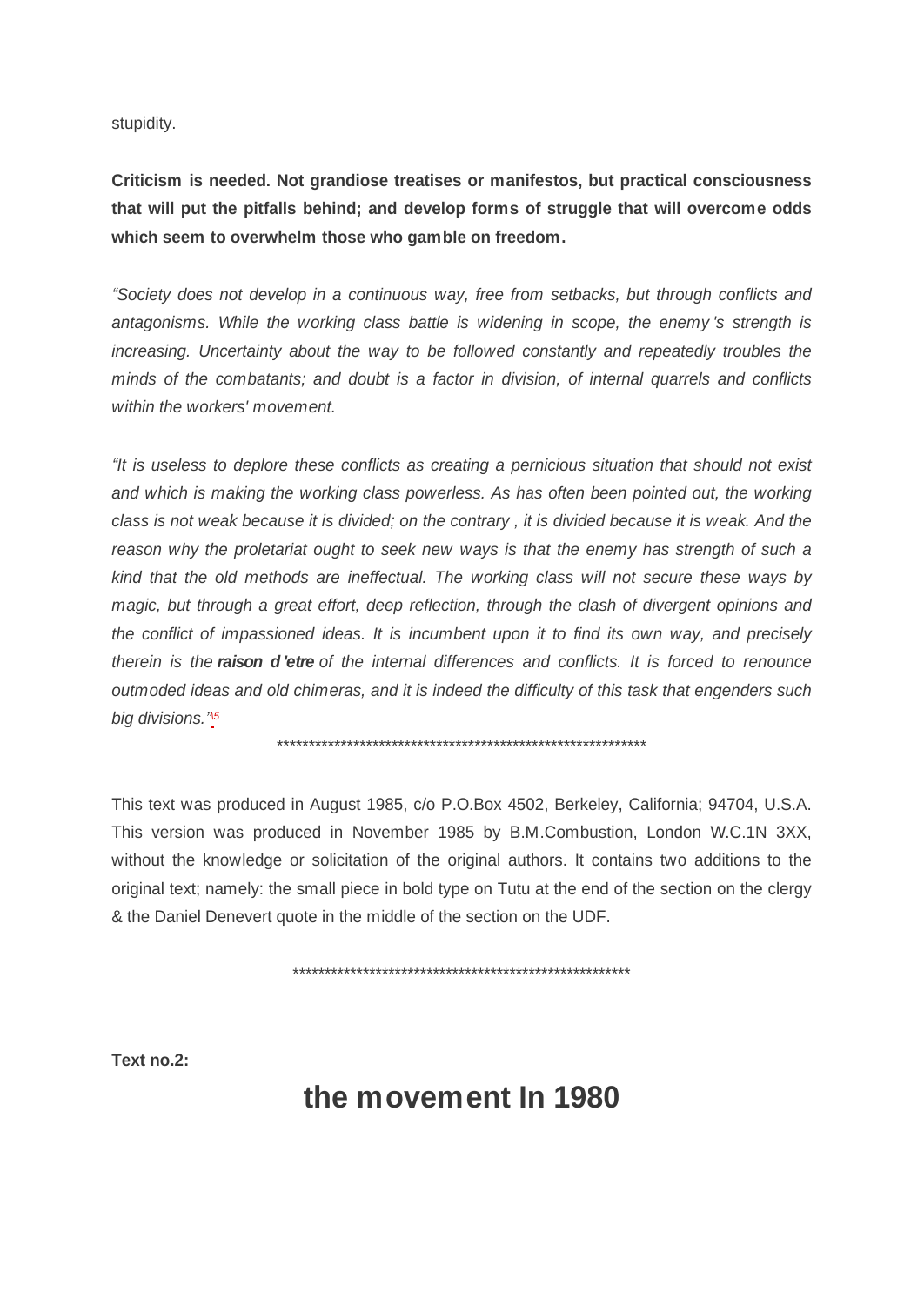The following is an extract taken from the final part of the final chapter of the text "On The **Poverty Of Berkeley Life** and the Marginal Stratum of American Society in General<sup>"</sup> written by Chris Shutes

([http://libcom.org/library/on-the-poverty-of-berkeley-life-and-the-marginal-stratum-of-american-societ](http://libcom.org/library/on-the-poverty-of-berkeley-life-and-the-marginal-stratum-of-american-society-in-general-chris-shutes-1983) [y-in-general-chris-shutes-1983](http://libcom.org/library/on-the-poverty-of-berkeley-life-and-the-marginal-stratum-of-american-society-in-general-chris-shutes-1983)) and published in May 1983. Reproduction here is without the knowledge of the author.

## **The South African insurrections of 1980, virtually across the board, marked advances and extensions of the positions of 76, of the consciousness of the rebels and of the forms of struggle deployed in the assault on the South African State.**

The South African "Soweto student revolt" of 1976which in any case was not limited to Soweto, students or 1976is fairly widely known and recognized, to the point where it has attained, in widely disparate circles, the status of a landmark in international revolution, and is spoken of with all the reverence and due spirit of holy affirmation appropriate to all the latter-day gurus of the left. What is truly remarkable is not the affirmation of 76, but the fact that, for whatever reasons, the bourgeois press has enjoyed a quasi-total monopoly in discussing subsequent South African developments, notably the insurrections of 1980 which, virtually across the board, marked advances and extensions of the positions of 76, of the consciousness of the rebels and of the forms of struggle deployed in the assault on the South African State.

Whereas one of the first issues confronted in 1976 was the relation of the so-called "Asians" (people predominantly of Indian descent) and "coloureds" (people of mixed race, often of Malay descent) to the rebellion of "Africans," the events of 1980 began among one of the social groups previously considered to be of dubious loyalty: the coloureds, who "enjoy" a marginally superior position in the South African hierarchy vis-a-vis the people of native African descent. The initial skirmishes took the form of a strike by coloured students in the Cape Province, in protest of the huge disparity between the money spent on their schools and that spent for the education of whites. Many Indians quickly took up the struggle, which earned them a massive repression in their town ships; the "Africans," though apparently suspicious atfirst, soon became involved to the point where, in most areas, they were the principal combatants. That which in the 1970's had been a key issue of theoretical struggle on the part of the partisans of "Black" Consciousness" - namely, the reorientation of all non-white people towards a positive and unified self-definition as *black -* became a practical banality, no longer a goal but a point of departure.

In the social tumult of 76'77, contestation in South Africa was largely confined, perforce, to black areas. It is shortsighted and in fact racist to maintain that the struggles of this earlier period were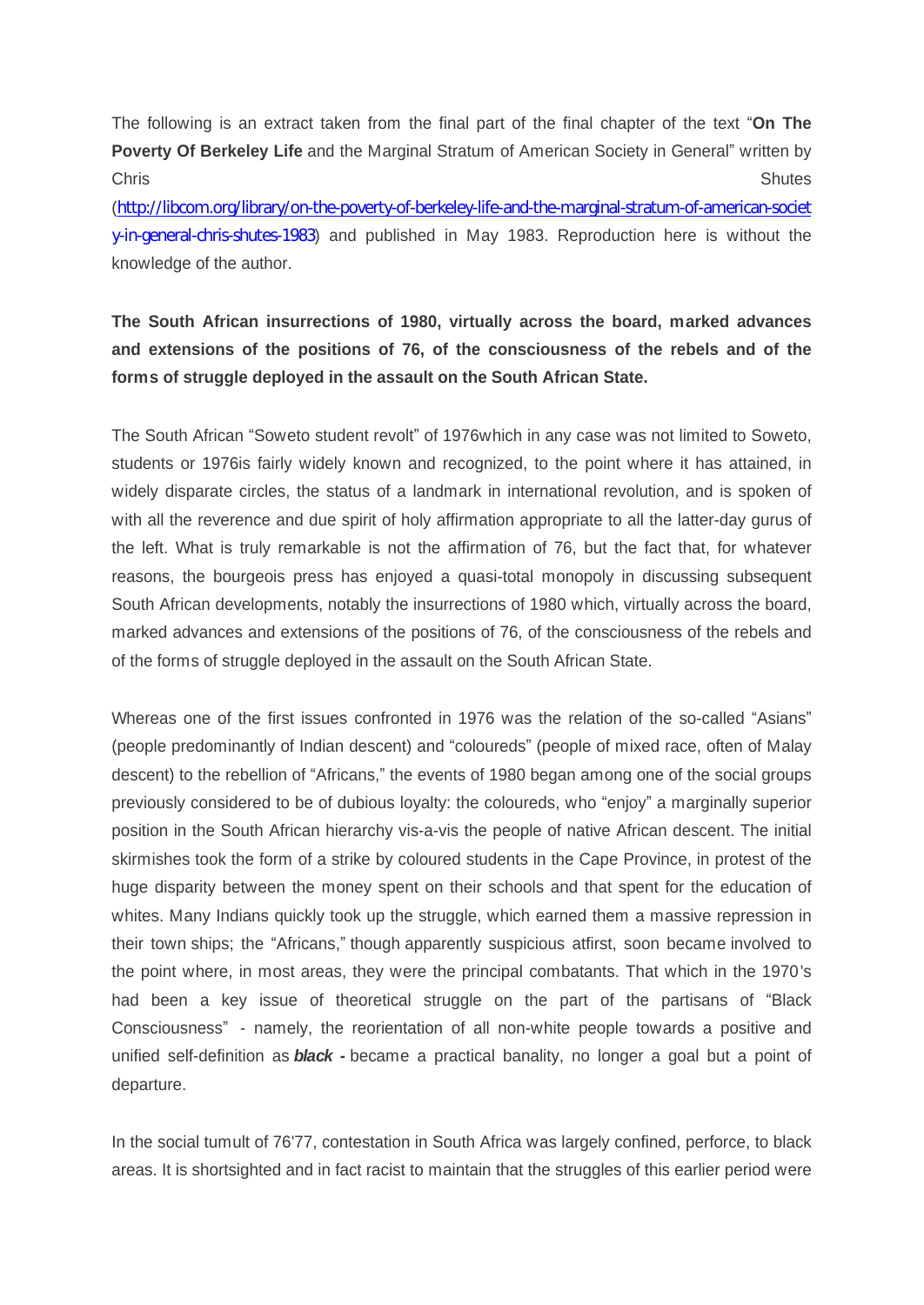limited to "symbolic" gestures against the dominant society; there is nothing symbolic about the social function of South African township beer halls, golf courses, schools, stores, houses of sell-outs or police stations (all of which and more were attacked in that period). **The acts so callously described by white assholes as ³preying on their own kind´ demonstrated above all the** *class***consciousness of the rebels; what was combatted was not, as the conservative whites would like to believe, purely racial inequities, but the social system based on the domination of commodities, which flourishes in South Africa** *by means of* **racial divisions.**, the strategic necessity of attacking the society on the enemy 's terrain remains, and it was just here that the rebellion of 1980 saw its first decisive leap. In late May, some 3,000 coloured people, mostly young, staged a sit-down protest in the heart of downtown Cape Town; which predictably became, given the mentality of the South African police, a street battle between protestors and cops. Before the tumult had subsided several months later, one had also seen the burning of a building in Bellville (white, though formerly coloured, suburb of Cape Town), an act which went a long way in promoting a generalized feeling of siege among whites in the traditionally "liberal" southern port-resort.

Whereas in 1976-77, a nascent black bureaucracy - the Soweto Students Representative Council (SSRC) - was in part able to dominate and mediate the activities of South African rebels with a certain credibility, in 1980 the nascent student leadership was forced to retreat into the woodwork at a fairly early stage. In early June, the initial organization of coloured student leaders (the "Committee of 81," centered in the Western Cape), openly dissolved itself: "The students Committee of 81, which co-ordinated the boycott, said the protest was not having any effect and urged a return to classrooms´ (S.F.*Chronicle,* 6/6/80). Whether it was a matter here of chickening out, or whether it was a matter of tactically recognizing that to continue would only invite State repression, is academic. The practical point is that the situation itself had no place for this committee; far from flagging at this point, the student strike continued to grow, and the effects provided by its initial impetus spread throughout black society, both geographically and in the extension of the struggle far beyond the student terrain.

The attempts of the African National Congress (ANC) to interject its own careerist leadership aspirations into the struggle were even more ineffectual. Long since left without a practical power base within the country, the ANC has survived as a *strictly exile* organization, largely through the support of Moscow (lacking such support, the Pan-Africanist Congress and other exile splinter groups exist today mostly in name only). The ANC's notorious recruitment policies in southern Africa among exiles fresh out of the townships at home has little to do with its ideology as a classic leninist-nationalist "liberation organization" (an ideology completely inappropriate to South Africa's developed economy and *modern proletariat,* and whose tactical orientation is frankly idiotic). The ANC has rather induced a fair number of exiles into obeisance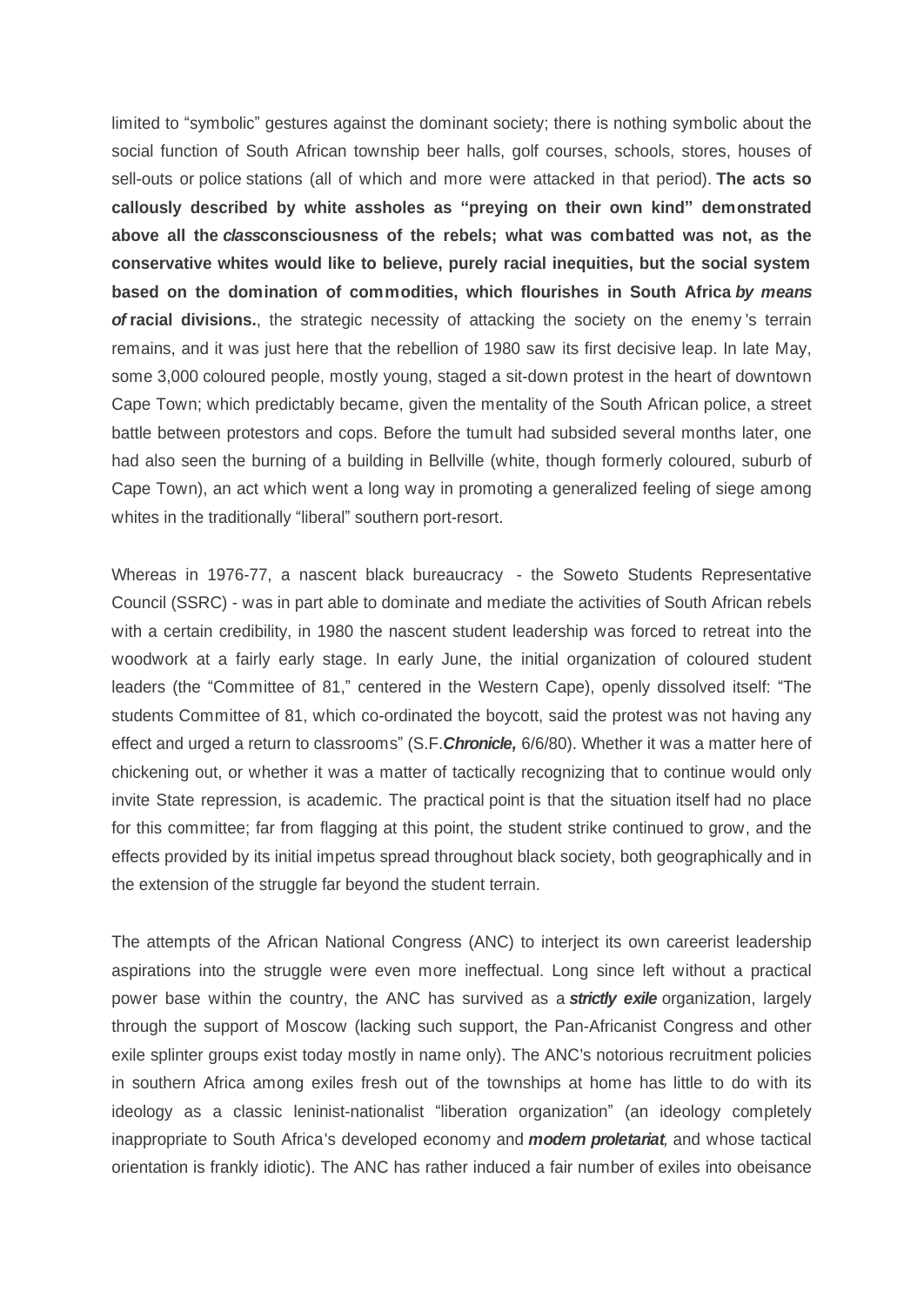simply because many exiles have nowhere else to go in order to survive. For those in the organization's camps who begin to doubt the promise of a glorious return, a ruthless military discipline is deployed to keep them quiet (in this regard, the stalinists of the ANC are the worthy heirs of the National Party, which had its origins in the explicitly *anti-imperialist*Afrikaner movement of the 20s).

When, on June 1, 1980, ANC commandos bombed two South African oil refineries, they generated a lot of press, and doubtless a fair amount of fear on the part of whites and an equally fair amount of passive approval on the part of blacks. The course of the struggle was perhaps momentarily stalled whileeveryone pondered what came next, but simply continued from its own momentum and development, with the fireworks eclipsed from memory, if not forgotten.

Only the *authorities* maintained the posture that the struggles that developed were the work of professionals or "outside agitators," whether communist or even American (!) inspired. This was as predictable as the labelling of rioters as "criminal elements," a simple reflex on the part of Power whichknows well the degree of hatred and bitterness felt by the majority of South African blacks, but which must nonetheless feed the mill of deliberate self-delusion on the part of the majority of South African whites. One reformist member of Parliament, Dr. Frederik van Zyl Slabbert, was more candid: "The police find themselves in an almost impossible situation. They have to maintain law and order and prevent anarchy and looting in a community that finds itself in a political vacuum<sup>"</sup> (Chronicle, 19<sup>th</sup> June 1980).

In the period from May through July, the following exemplary acts had taken place in South Africa:

 A black adult who addressed a meeting of student strikers, seeking to convince the students to call off their boycott, was stoned to death in Port Elizabeth.

A white cop was stabbed to death in the township of Elsies River, outside Cape Town.

A black cop was set afire in Bloemfontein.

 A cop was stabbed in the Onverwacht township near Bloemfontein after a police station was overrun by blacks. The crowd of 600 wrapped up the evening looting stores and burning cars.

June  $16<sup>th</sup>$ , the anniversary of the beginning of the uprising of 76, was marked by a very successful worker stay-away in the Cape Town area, and by huge gatherings of people in the Cape Flats townships, in spite of a police ban on meetings of ten or more persons. By the 18th, the Cape Flats were a battle zone. At least forty-two and perhaps as many as sixty persons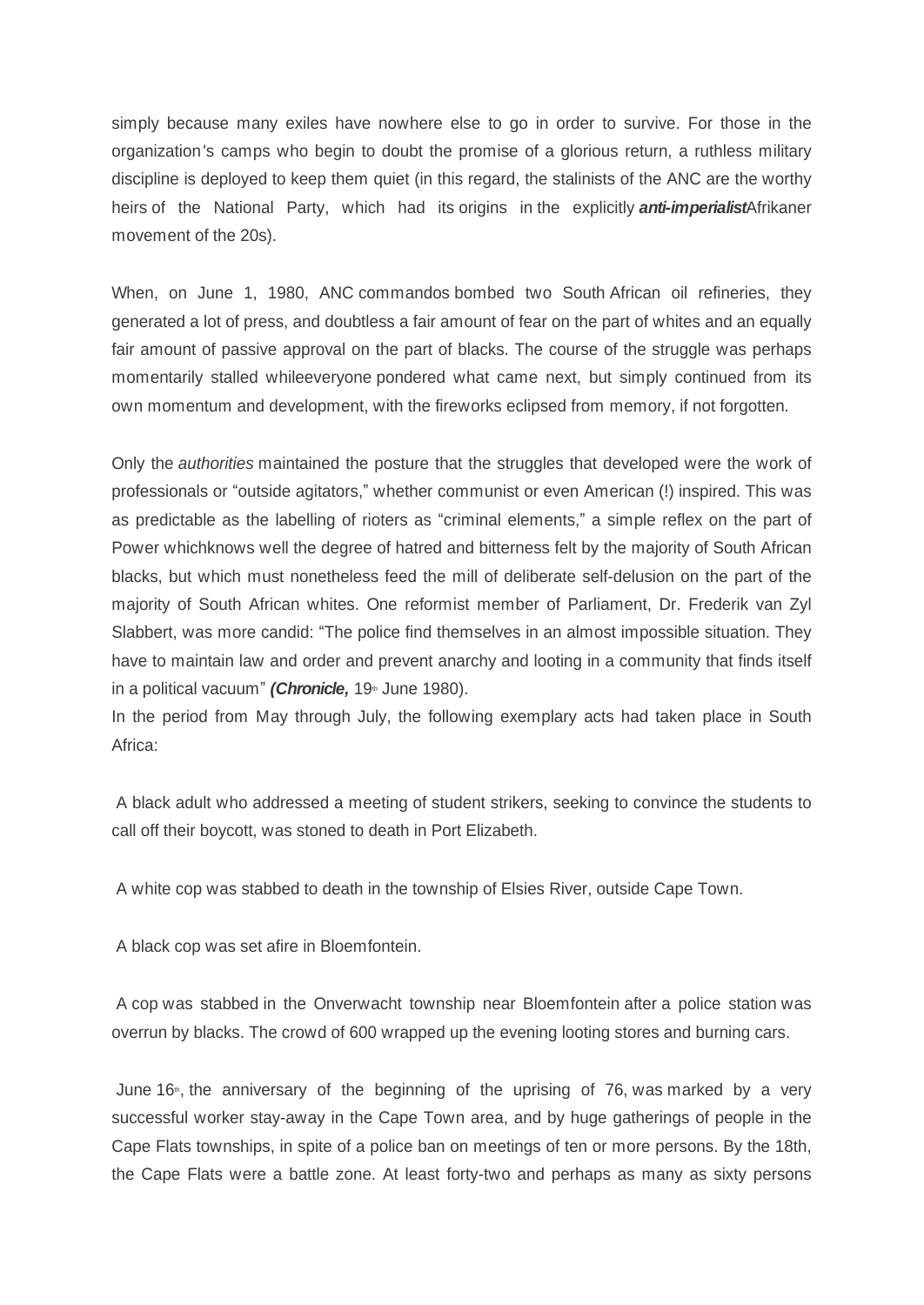were shot to death by police, with hundreds injured, mostly by bullets. Countless businesses were looted and/or burned; several schools and at least two factories were torched; roads were barricaded, at one point cutting off Malan airport from Cape Town, and passing vehicles were destroyed. Needless to say, fire crews, police and whites in general were not well received in these areas.

 Simultaneous to the warfare in the Cape Flats, a strike wave broke out in Eastern Cape cities, notably Port Elizabeth and Uitenhage, centers of South Africa's auto industry. Beginning at the Volkswagen factory and spreading eventually to about a dozen other plants, black workers demanding a 70 percent wage increase and other concessions bypassed the official union structure (which immediately called for a return to work). In a remarkable show of solidarity, workers stayed out for three weeks until their demands were largely met, in spite of having foreign-based strike funds cut off by the government. The South African Army was called in to protect plants in Uitenhage; on several occasions police used dogs, tear gas and buckshot to break up groups of strikers near their workplaces.

It should be noted that the student boycott continued for months after the major incidents of May-July; a large number of students simply never bothered to go back to school at all.

The decisive involvement of workers in the South African struggle, an involvement which has increased in importance since 1980, clearly has South Africa's rulers very worried indeed, as shown for example by the emphasis given by the Security Police in the past two years to curtailing the activities of black unionists and other radical workers. When in early 1982 a young white unionist, Dr. Neil Aggett, died while in police detention, some thirty to forty thousand black workers immediately staged a brief work stoppage in protest. Far from being a matter of a softening attitude among blacks towards the typical forms of white oppositionalmost invariably feeble expressions of a guilty conscience at having their way of life so *obviously* based on the victimization of blacksthis action should rather be seen as one more example of the developing consciousness among black workers of the class nature of their oppression, and of their struggle.

As in the case of the Stalinist bloc, one cannot judge unions in the South African context with the same criteria as one does the union rackets in the industrially developed West (with the obvious exception that the official unions maintained by the government in selected industries, run mostly by whites and always for whites, richly deserve such contempt). The new "autonomous" black unions in South Africa have, rather, a much less clearly defined role in the class battle array. Though they tend to center their activities on reformist issues, many of their apparently reformist demands are at least implicit attacks on the entire social structure. Demands which often call for doubling or even trebling wages, for instance, challenge the foundation of cheap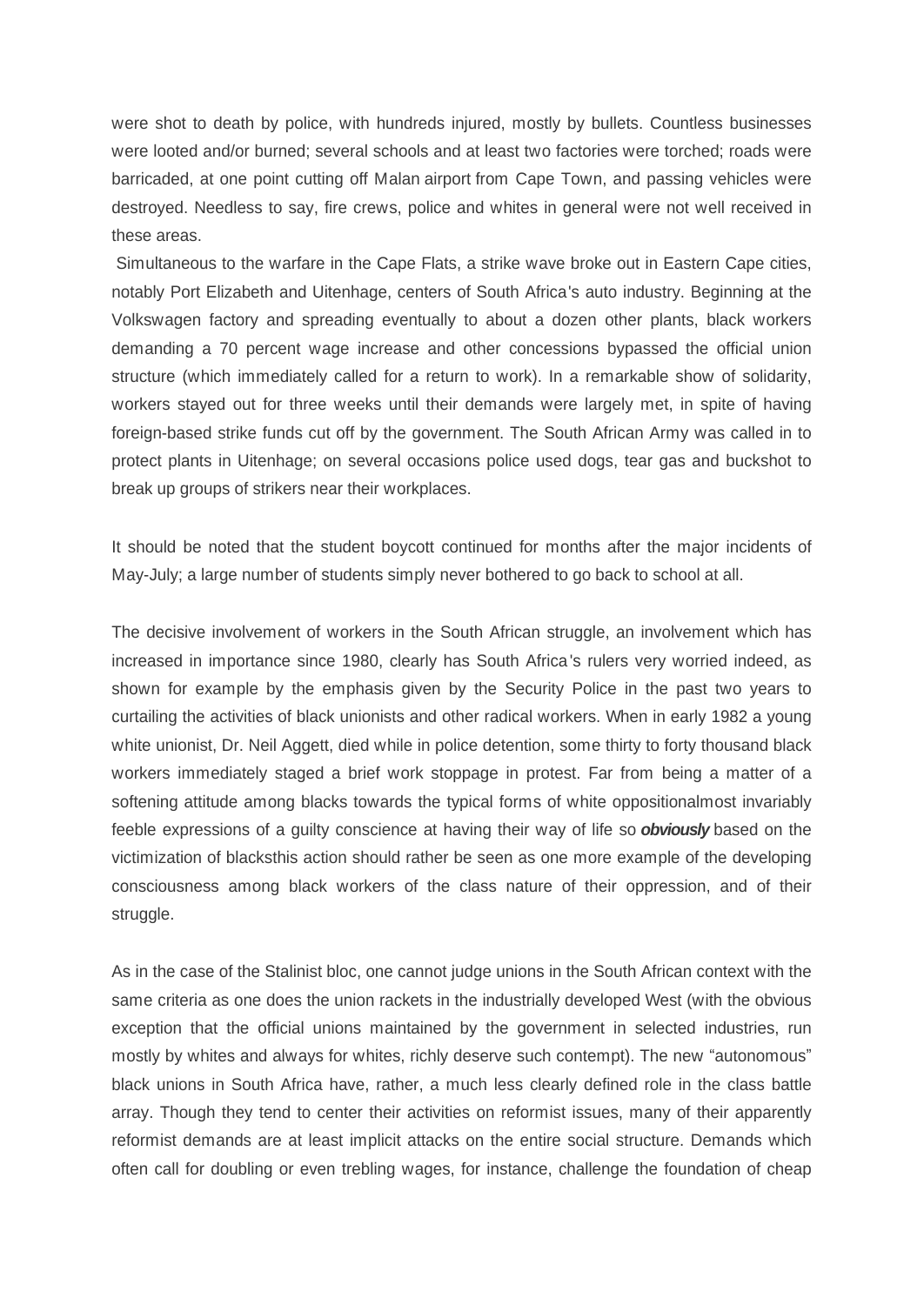labor without which white South Africa and its modern economy could not survive. Almost invariably, strikes focus, at least in part, on racial restrictions in job availability which keep black workers largely in unskilled and therefore replaceable positions. Black workers, moreover, are clearly aware that much more is at stake in each skirmish than a few motley reforms, which is doubtless the main reason that most who become involved pay attention in the first place. Further, the union form is frequently the only available means by which black workers can more or less openly take a political stand, serving as a *de facto* forum of proletarian expression as well as an albeit thin buffer of protection that makes united action possible.

On the other hand, the new South African unions present possibilities for a new conservatism. The problem, or potential for problems, lies not so much in the likelihood of the solidification of union hierarchies, for the government can be expected to remove from circulation any individuals who stand out as too effective, powerful or popular (as the Aggett case showed, not even whites are exempt from this). Rather, the possible source of the creation of a certain social equilibrium - which, even if temporary, can only work to the profit of the system - posed by the unions consists in the fact that the very form of struggle they promote could tend to mediate and circumscribe the struggles of the most industrialized sector of the South African proletariat. As with any labor union, the tension always exists between "realistic" demands and ultimate goals; between the immediate situation of the organized segment of the workers and the interests of the working class as a whole; in short, whether the union becomes something to protect and conserve, its existence secured at the price of moderation, of limiting the scope of its actions and concerns to more or less classical industrial action, however "militant." It is worth noting in this context that a certain "enlightened" sector of South African capital wants to see black unions gain legal status, preferring to deal with a predictable organization rather than an "anarchic" assembly of workers. Largely due to pressure from this sector, unions in many areas have been granted a *de facto* legal existence, and in a few cases are recognized as parties to labor contracts.

There is admittedly a great deal that mitigates against the black unions becoming petrified institutions, above and beyond governmental resistance. The massive reserve labor pool in South Africa, bolstered by the atrocious "homelands" scheme of the government, makes the withholding of one's labor a very tenuous weapon. It is entirely possible, often probable, for the government to simply fire the workers of entire industries, ship them wholesale to the homelands (in the case of "Africans"), and bus in from the homelands or elsewhere new recruits who are likely to be unaware of the entire situation (as was done, for example, in the 1980 strike of Johannesburg transport workers). Further, the efforts of the government to more explicitly stratify nascent class divisions within the black population are well known and understood: any sort of development of an "aristocracy of labor" is bound to be seen as playing into the hands of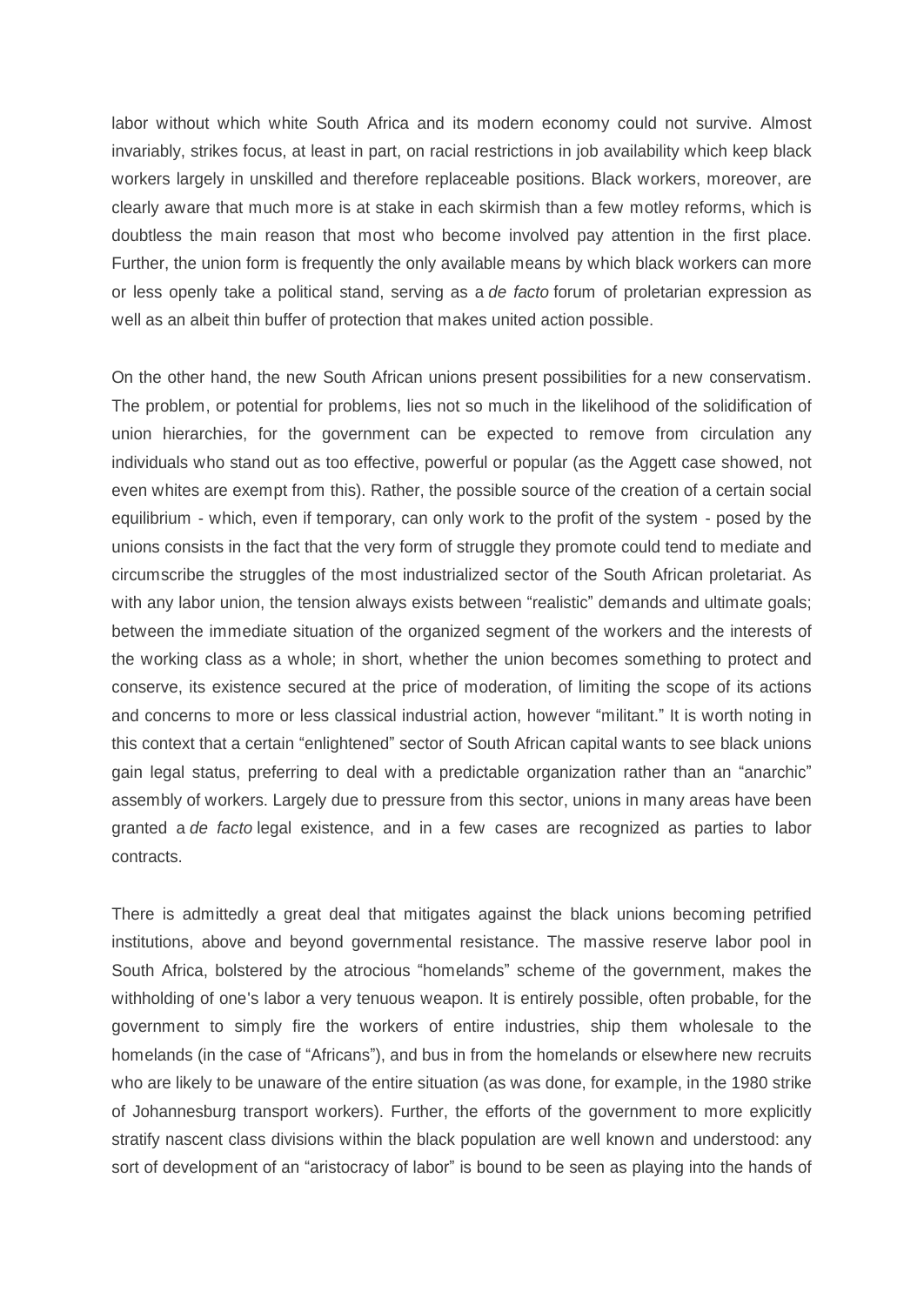the whites, selling one's soul for the altogether dubious "privilege" of slightly better pay and permanent residence in urban townships. Finally, any sort of credence given by whites to unionseven (if not especially) by liberal whites who would of course like to see issues of black and white obscured by a nice Western style union organizing drive in which they or at least their children could play a modest partonly leads to the question, "What are we doing wrong?"

Developments in South Africa overwhelm all accounting. That which would cause headlines in most countries is often, in South Africa, so commonplace that it scarcely qualifies as news.

South Africa today is the most clearly polarized country in the world. Not only is society divided into two parts, but those who know they must do away with the system, though their methods are very understandably unclear, have fewer illusions about their situation than do their counterparts anywhere else. Why do South African blacks, to take but one example, refuse, with violence if possible, to occupy the new, "improved" townships that the government so generously offers from time to time? Because they know that every reform is repaid a thousand times over in that fundamental currency, social control. In spite of often the direst material poverty, the inflation rate that commands foremost attention is the rate of humiliation.

³ South Africa: a world in one country,´ touts a Johannesburg tourist calendar. South Africa reveals not the excesses of global Power, but its naked and brutal truth. Liberalism and stalinism, the two principal forms of geopolitical domination, fuse, in South Africa, into one; permeating each other and together the society, they reveal their common rotten core. Bureaucrats in power world-wide wish that South Africa would fall into the Indian Ocean. Short of a proletarian revolution elsewherealways *the* essential form of international solidaritySouth African rebels can in the foreseeable future expect no appreciable assistance from outside, least of all from the "front line" southern African States supposedly hostile to their southern neighbor but in fact dominated by its economy. It is rather the South African proletariat that is showing the world the pathway towards progress. And progress for them can only mean continuing the adventure of total negativity; doubting everything and enforcing this doubt; forgiving nothing and forgetting even less. Those who are officially the most unskilled are today at the forefront of the struggle to make specialization obsolete.

**All this world is like a ghetto called Soweto.**

**Text no. 3:**

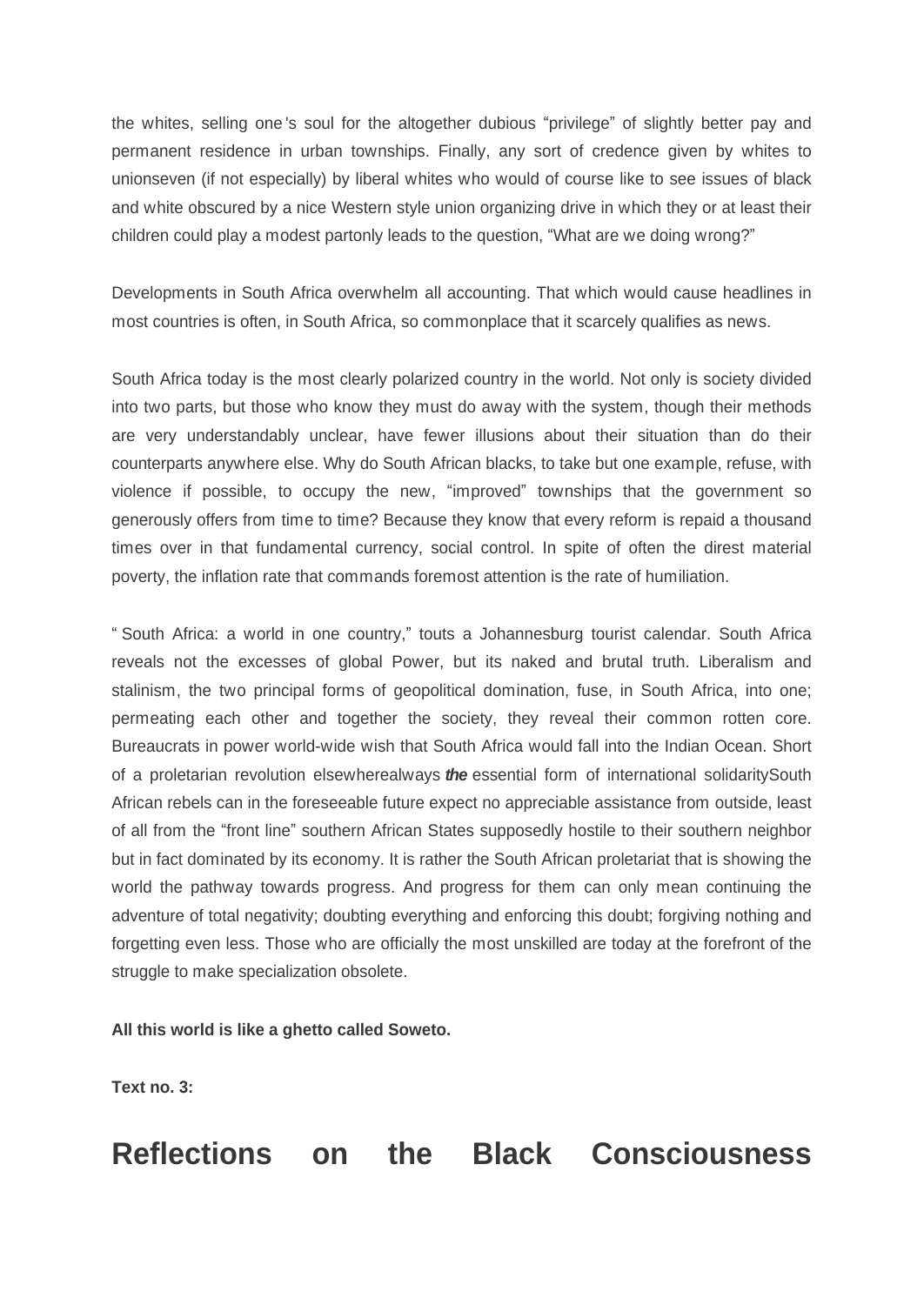# **Movement and the South African Revolution**

by *Selby Semela, Sam Thompson & Norman Abraham* **(**originally published in August 1979 c/o p.o. box 4644, Berkeley, CA 94704, USA)



# **1: The 1976/77 Insurrection**

*³The school for the oppressed is a revolution!´* - Soweto pamphlet, 1976

**The manner in which the violent uprisings that swept South Africa in 1976/77 have been defined by the international spectacular society and its pseudo-opposition exposes their willful determination to misinterpret, misrepresent, and misunderstand what was a decisive event in the history of proletarian struggle in that country. Everything emanating from established circles - from the Nat regime in South Africa to the racist white man or woman on a Johannesburg street and from the African National Congress and the Pan Africanist Congress (ANC and PAC) to pseudo-oppositional leftists the world over - has not only undermined but also distorted the events that occurred in South Africa.**

For a start; what happened in South Africa cannot be encapsulated in alienated notions of time and space. It was not isolated to June of 1976. It was not restricted to Soweto. It was not merely the act of students. Nor was it simply a revolt, rebellion or unrest. It was creative revolution in the making, in the desperately clear moment of confrontation.

The events that shook the entire edifice of white South Africa, and threw into stark relief the notion of total revolution, began with relative inconspicuousness. A group of Soweto junior high school students at a single school protested the use of Afrikaans (the official language of the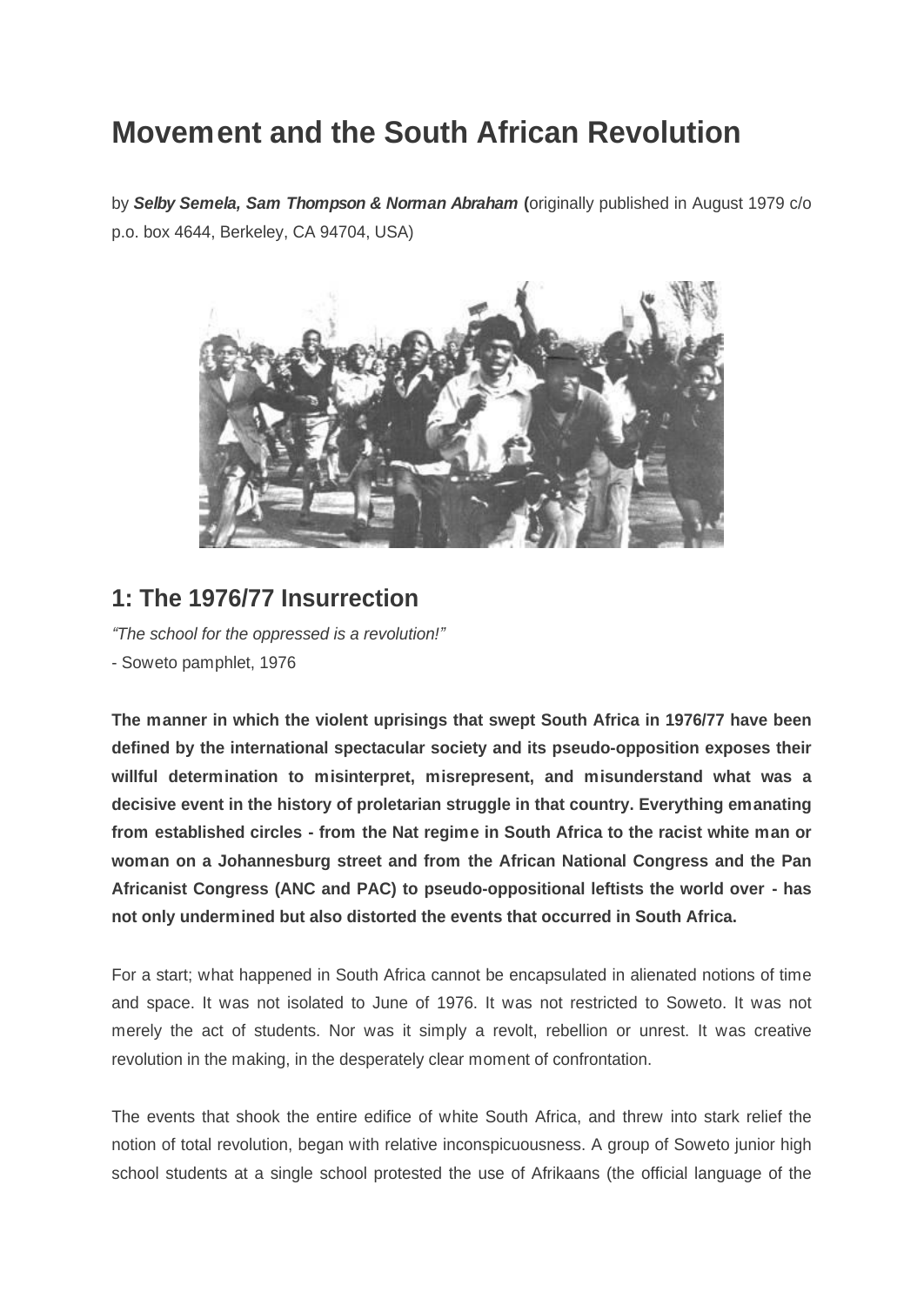oppressors) as a medium of instruction. The revolt of high school students against the enforcement of learning in the Boer language was significant in itself. It marked, from the outset, a highly advanced struggle to the extent that it was a rejection of the colonisation of consciousness which triggered off the insurrection, even when so many other material reasons for resistance existed.

Initially, however, the Soweto student protest followed the traditional defeatist lines of oppositional politics: the students boycotted classes. But in a community such as Soweto, where any contestation immediately brings down upon itself the entire repressive apparatus, symbolic protest cannot be contained to the symbol, but must overflow into the realm of real struggle. For a community that is all too well acquainted with lumpen criminality and with unrelenting brutality on a daily basis, violence is always a ready-at-hand implement to pit against the contradictions of daily life. The striking students were no exception. Not for them the "ponderous" problem of morality and constraint. A teacher who ignored student demands was stabbed by screwdriver-wielding youths. Police were stoned. Two government officials were killed by a young man from Soweto.

In a matter of days the students had gained the support of their parents, and had coerced the teachers into backing their demands. The authorities still refused to concede. Afrikaans remained as a medium of instruction.

At this point the confrontation between the students and the state (in the institutionalised form of the school) was contained to, at the most, a handful of campuses. How was the transformation made so that these grievances ignited the fury of all black South Africa? Those who sought the answer in the form of an effective and extensive centralised organization - be they the South African state on the search for scapegoats, or the international humanitarian conscience on the search for superstars - were in for a rude surprise. (Eventually the South African state was able to fabricate its scapegoats whom the international opposition were then able to turn into superstars. Thus symbiotically, the state and its pseudo-opposition succeeded in fooling themselves and almost everybody else except the real participants in the struggle, by recreating the events that began on June 16, in their own image.)

But there were no leaders - only a handful of militant individuals (prior to June 16), inspired by their frustration in the face of unyielding authority, who with the help of friends set out to organise something, the content of which, let alone the consequences, they were in no position to anticipate.

A group of students from Orlando West Junior High School - the first school to boycott classes -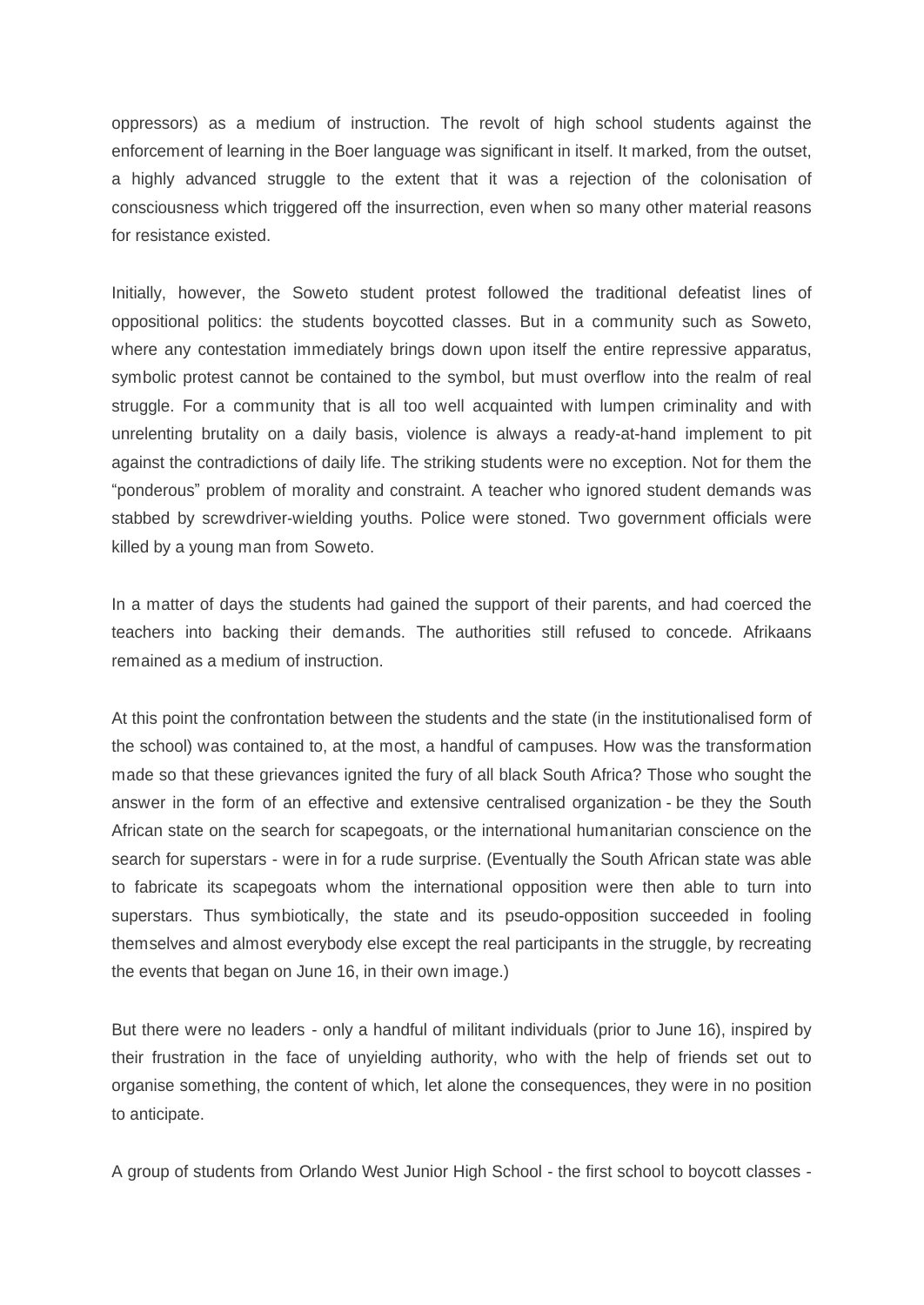and some of their friends from other schools such as Morris Isaacson High School - as yet unaffected by the Afrikaans issue - arranged a general demonstration in protest of the state's design to use the language of the oppressor as a language of instruction.

Once again the tactics, the form of protest - a demonstration - was a symbolic one, albeit more dangerous, since demonstrations of any kind in South Africa are, by statute, punishable offences. The organisers of the demonstration - the embryo of a later-to-be self-proclaimed leadership - proceeded to visit all local schools to gather support.

The response of the Soweto students who attended that demonstration on June 16 far exceeded the expectations of the organisers. As opposed to the anticipated couple of thousand demonstrators expected by the organisers, about 30,000 students gathered at Orlando West High School.

The placards carried by those gathered already portended things to come. There were slogans not only denouncing Afrikaans and Bantu Education, but such slogans as: "Power", "Smash the system," "Away with Vorster", "We'll fight until total liberation."

In festive mood the students took their protest to the streets. Inevitably they were confronted by the brute force of the South African state, who, by ruse of history, understood the implications of the students' actions even more clearly than most of the students themselves were able to at that time. Without warning the police opened fire on the singing and marching students. The students at the front of the procession began to retreat, but their flight was halted by the act of one person. One young woman stood her ground, then defiantly walked towards the police shouting: "Shoot me!" Inspired by this incredible act - so incredible that the police did not shootthe students' retreat turned into a regroupment and frenzied counterattack. Rocks were torn from the ground and hurled at the police. After a second volley of shots had left more students dead and wounded, the leadership suddenly reappeared, in the form of one Tsietsi Mashinini, who stood up on an overturned vehicle and exhorted his fellow students to disperse. He was promptly forced to scuttle when the students turned their rocks on him. While the leadership was thus "left in the bush part three," so was their newfound style of contestationdemonstration; for the students did disperse, not to seek refuge at home from "inevitable" suicide, as the self-proclaimed leadership had urged, but to rampage through the streets of Soweto in a potlatch of destruction.

Within days spontaneous rioting had broken out in every major area of the country. The South African blacks launched a vicious attack on apartheid, commodities and state power. The original grievance was quickly superseded, not because it was insignificant, but because the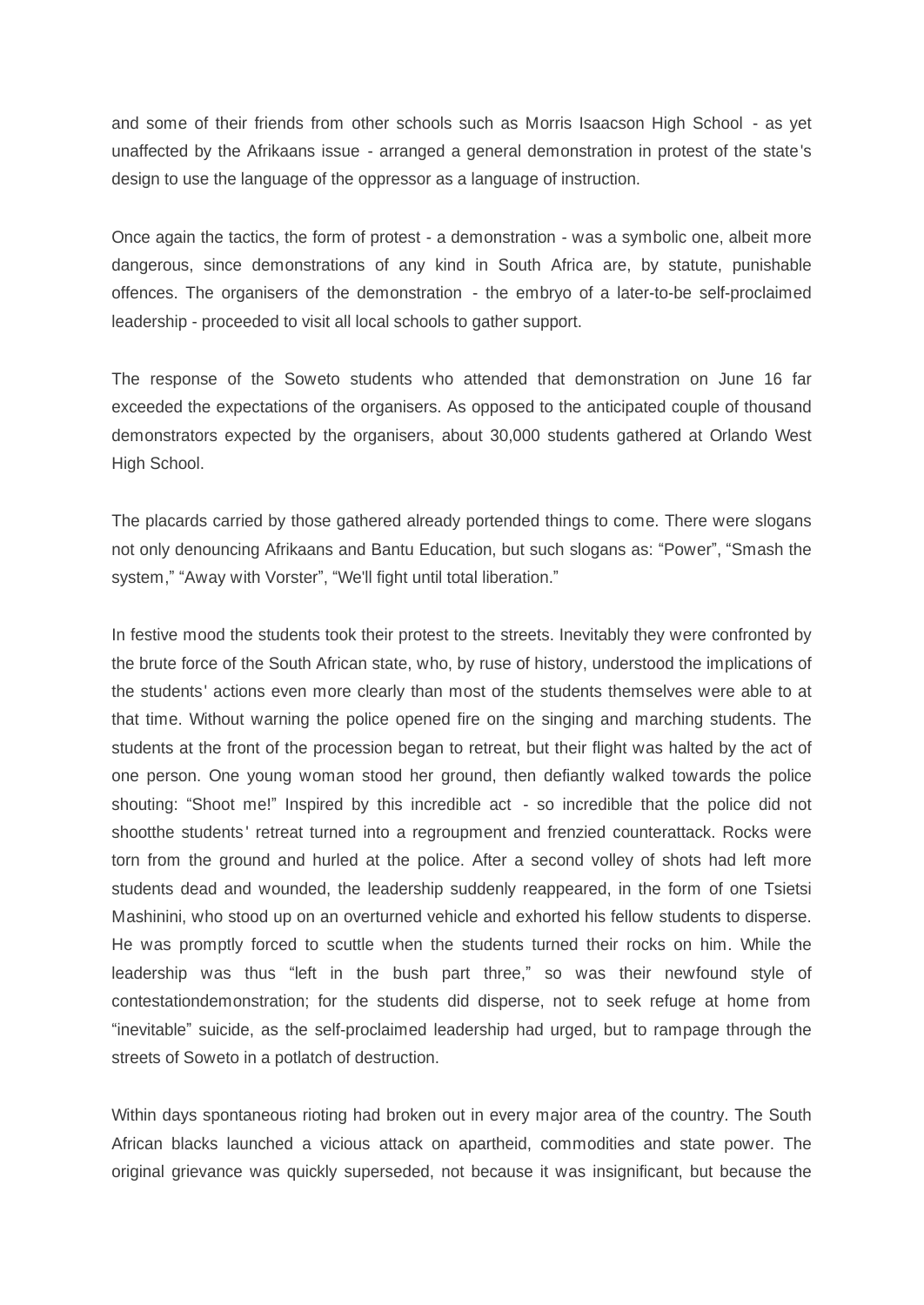extremity of the insurrection put everything else in question along with it.

By August 1976, the white state was being forced to retreat on all fronts.

• Almost all schools had been attacked and many had been burnt down. The students were in almost daily confrontation with the police.

• Almost every beerhall in the black townships had been razed to the ground.

• Collaborators within the townships had been severely attacked. Not a single "respectable" black community figure was able to come forward as mediator.

• High school students and young "ex-thugs" prevented workers from going to work in Johannesburg, threatening taxi-drivers, blocking trains and sabotaging railroads. Workers quickly responded, and even after coercion had abated, strikes in Johannesburg and in Cape Town were 80 - 100% effective. Some of the workers who went to work went, not because they were intimidated by the system, but in order to sabotage white-owned technology and commodities.

• Coloureds and Indians had been drawn into the struggle, thus bridging an historical gap among the oppressed that had existed for generations.

• The Bophutatswana (a government-created black "homeland") houses of parliament had been razed to the ground. All government appointed black leaders were in danger of losing their lives. Many lost their houses.

• Numerous black policemen had fled the townships. Several were killed. After nightfall one-time "lumpen criminals" joined with students and workers to attend to community needs.

• The worker stay-aways drew the adult population into the struggle. Before then they would leave to work in the white cities in the early morning and return after nightfall, while the students squared off against the state. During the stay-aways, the workers were drawn into the confrontation, being forced by the sheer magnitude of the bitter struggle to join the youth in their battle against the system.

For the remainder of 1976 and through to June of 1977, violence continued across the country. Within four months of June 16, about two hundred black communities had been swept along by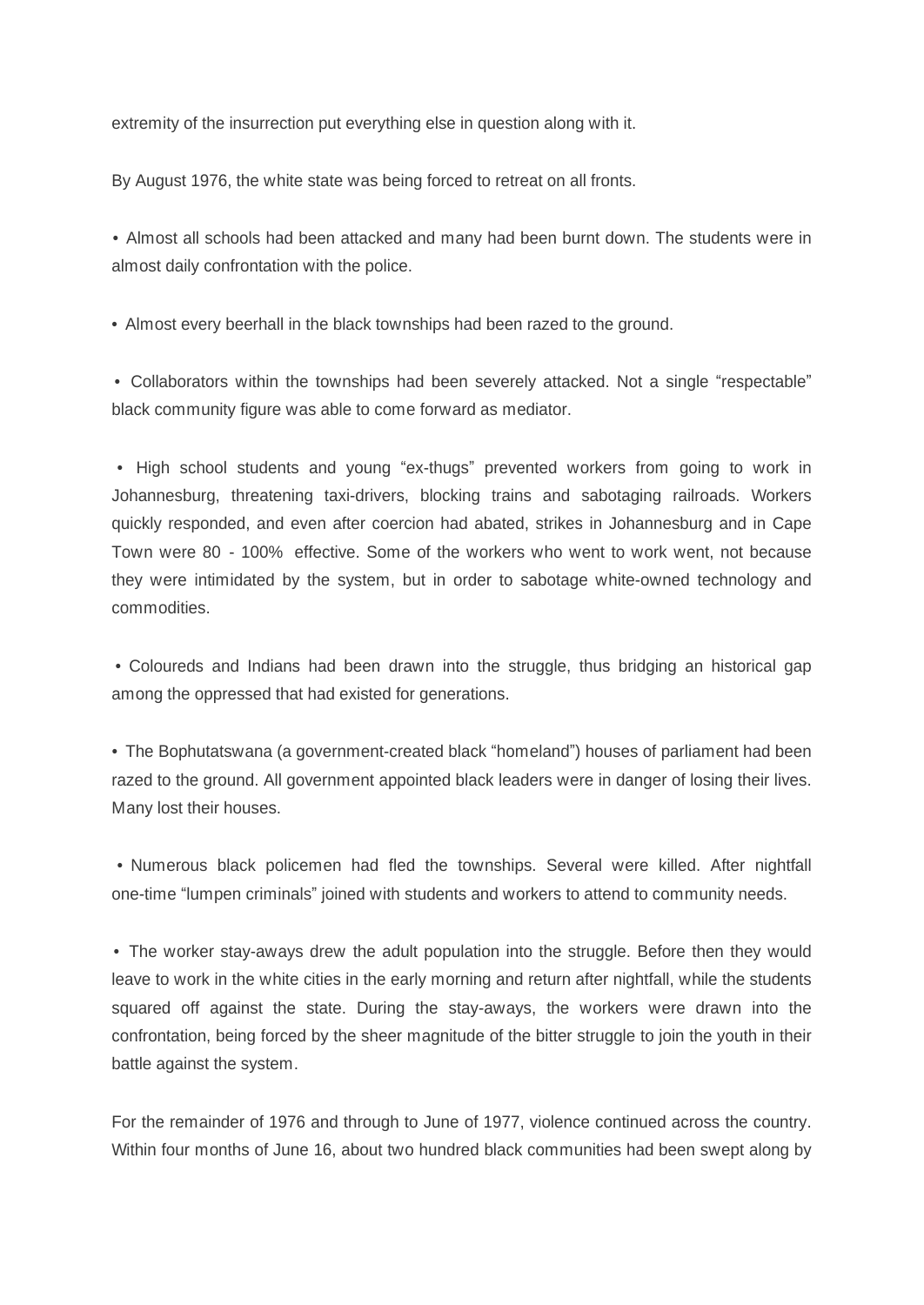the tide of revolution. Major areas like Soweto, Guguletu, New Brighton, etc, are still shaken at times by new revolts.

Let the moralists and the humanitarians pretend the students were always peace-loving, and mere victims of the violence. The events in South Africa have exploded that insipid myth. In a situation in which state violence is institutionalised on such an overwhelming scale, one affirms one's humanity not by "turning the other cheek" and suffering with dignity, but by willfully and consciously accepting one's share of violence and by understanding that brute systematic force can only be destroyed by the creative violence of the masses.

In June 1977 the executive of a student organisation, whose credibility as a vanguard emerged out of the hero and/or agitator seeking of the South African press, was detained by the South African police. The recent trial of these individuals along with a great many others of the same type are important to note, for by means of these sham efforts of justice the South African state has attempted to delineate in time a quasi-official ending to the period of open class struggle in South Africa. The logic is: *arrest the leaders, arrest the revolution.* This official self-delusion of the state is mimicked by many of its opponents in exile. The exile's lament, in spite of his real anguish and homesickness, his glum belief that "the revolution has been suppressed again," is pitifully vacuous. It is designed only to convince his listeners that despite his present passivity he remains committed to a struggle in which his past participation is often very dubious anyway.

But the struggle has not been suppressed as is witnessed by the consistent reports of unrest and sporadic violence in the South African press. Such events *underline* the ongoing ferment that sustains the revolutionary spirit from day to day throughout South Africa.

## **2: The Soweto Students Representative Council**

*³The repulsive absurdity of certain hierarchies and the fact that the whole strength of commodities is directed blindly and automatically towards their protection, leads us to see that every hierarchy is absurd.´*

- Situationist International, *The Decline and Fall of the Spectacular Commodity Economy* (1965)

If any organisation had grounds on which to ascribe itself a vanguard role in the 1976/77 period of the struggle, it was the Soweto Students Representative Council (SSRC). The SSRC, which emerged from the zealous superstar scouting of the South African press more than anything else, has since then laid firm claim to the dubious honour of the avant-garde party. Internationally this claim has been contested by the old spinster/huckster organisations: the African National Congress (ANC), the Communist Party of South Africa (CPSA), and the Pan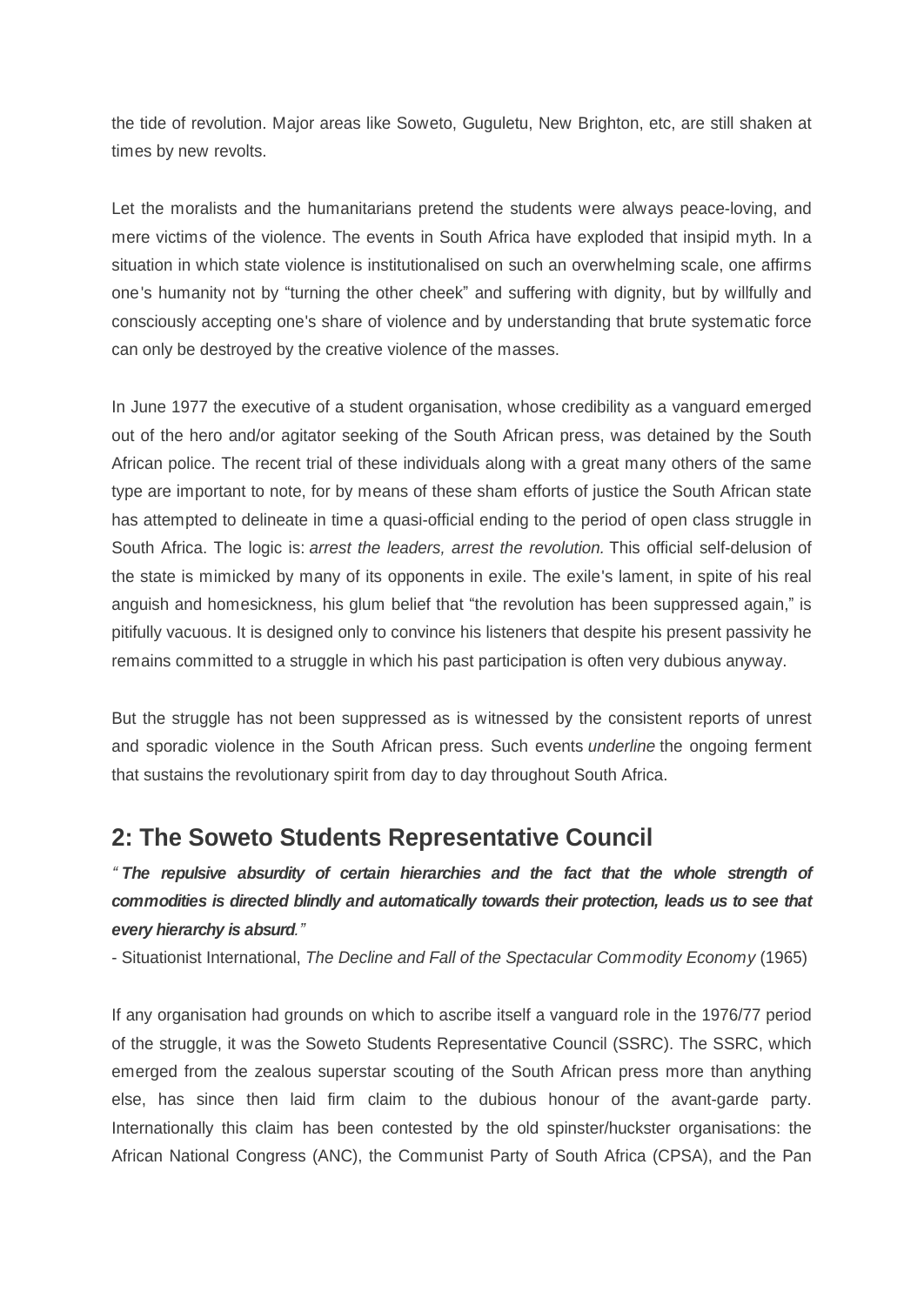Africanist Congress (PAC). At home in South Africa, and among exiles in Botswana, Lesotho and Swaziland, the bidding of the old league nationalist-Stalinists have largely fallen on deaf ears. Unfortunately not so the pretensions of the careerists who were one-time leaders of the SSRC and who now parade under the title of the "Third Force". There are many exiled students who seem quite contented to submit to the spectacle of their self-styled leadership and titillate themselves with the memory of their past participation in the struggle. Too bad for those in search of a shepherd that the hunt for a vanguard party will only find a fleeting shadow.

As for the leadership of the "Third Force," it is one of the most hideous hierarchical freaks ever spawned by revolutionary experience, and history has never been lacking in grotesque examples. Concocted in the fashion of a passively consumable item, at a time when its later consumers were far from idle, it had to wait for exile before it could raise its ugly head. From outside South Africa the "Third Force" has joined the ANC and PAC in perpetuating the self-same myths that have always crippled proletarian struggle, and even indulges in the same ruthless and coercive tactics when it comes to dealing with others who do not subscribe to its own stupidity, and when it comes to expanding its tiny ranks.

The SSRC grew out of an organisation known as the South African Students Movement (SASM), although its relation to that organisation was extremely dubious. In the heat of the first week of the uprisings, a number of the earlier coordinators of the June 16 demonstration, wanting to lend legitimacy to their claims of leadership, hijacked the controls of the Black Consciousness Movement (BCM) organisation, SASM, from its elected executives who were based in Cape Town.

How could an open struggle that raged for almost two years, and spread the length and breadth of the country, involving at least two hundred cities or towns and hundreds of thousands of active participants, have been under the control of an *ad hoc* committee that only emerged full-fledged in August, almost two months after June 16, and a fortnight or so before its first self-appointed leadership went into exile?

**All revolutionary history shows the part played in the defeat of popular struggle by the appearance of an ideology advocating popular struggle.** Within the BCM the ideology of "mass action" lay latent almost from the start. With the uprisings that began in Soweto, the ideology of "mass action" found the SSRC as its vehicle and came to the fore. The black proletariat's spontaneous organisation of its struggle assured its early successes; but this gave way to a second phase in which the "fifth column" worked from the inside in the form of the SSRC as the vanguard movement. The mass movement sacrificed its reality for the shadow of its defeat.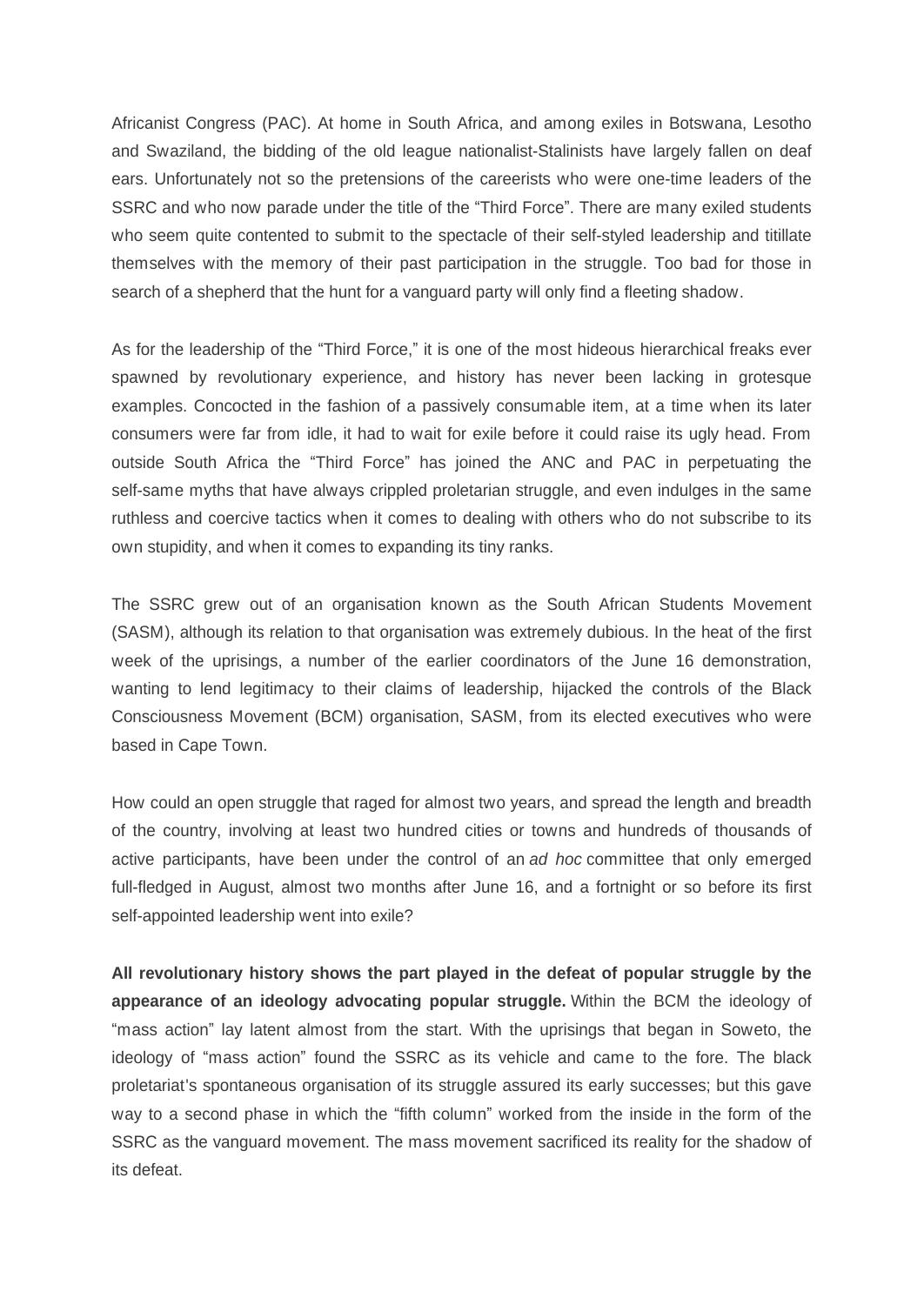Even though the SSRC did have widespread support amongst the Soweto high school students and gained international recognition, to justify it on the strength of its allegiance is to miss the point. Popularity of a hierarchical organisation does not condone the organisation, but exposes the degree to which the consciousness of its supporters has been colonised.

The most important point to recognise is that the SSRC owed its reputation to the very organisation of South African daily life, to institutions compatible with apartheid and the white state, which the proletariat in action was out to destroy. It was the press that gave it a name both literally and metaphorically. It was an intellectually intimidated community both at home and abroad which was highly susceptible to advertisable commodities that gave it pride of place on the stage of revolution.

Inside Soweto the SSRC's ability to stabilise itself and to advance its vanguard aspirations at the very time that the struggle intensified, and when all other organisations were key Black Consciousness organisations (ANC and PAC having all but disappeared), is not testimony to its indispensability. On the contrary in Soweto the SSRC enjoyed a deep degree of very bourgeois respectability, being recognised by moderates (who highly condemned the folly of the struggle), as the only visible and legal organ still operable, and which seemed to be the only possible starting point for some sort of detente. High ranking officials in the South African Police shared the same opinion.

A concrete example of the SSRC's moderation is to be found in one of its press releases in October, 1976. In this statement the SSRC leadership condemned anonymous leaflefts which had been circulated in Soweto and which incited people to violence. Small wonder that as a result senior police officers in Johannesburg as much as thanked the SSRC for its collaboration, when the police issued a press statement immediately afterwards, in which they said that they felt that the township would be peaceful and law-abiding because the SSRC had repudiated the leaflets.

In acknowledging its authority, the police confirmed the SSRC's legitimacy. To be legitimised by one 's immediate enemy is a sure sign of one 's fundamental conciliation. A look at the organisational structure of the SSRC is helpful in that it exposes with clarity the alienated and stultified social relations that characterised the "vanguard of Soweto." The self-appointed executive, dictatorially controlled by its chairman, deliberately distanced itself from its supporters until a group of several students under the chairman's direct control were elevated to the position of national leaders. The more their reputation grew, even amongst the students themselves, the less they participated in the struggle. Their activities revolved around the traditional and banal specialisations of the administrative and the propagandistic, while the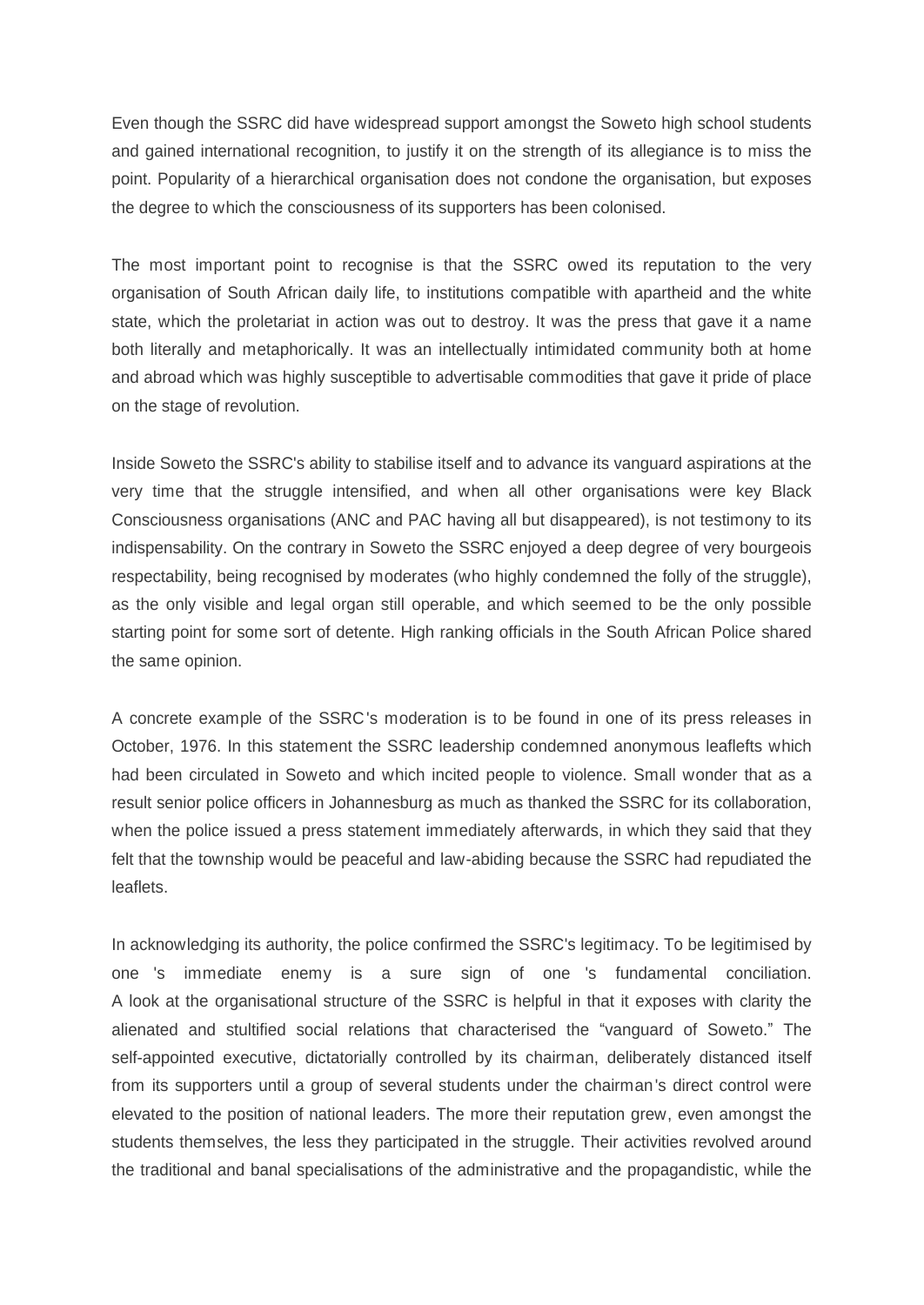masses they pretended to lead were out on the streets in their thousands. Where the leadership avoids the line of battle, its claim as supreme leaders rebounds invariably upon itself in the form of ridicule at its own cowardice. Not surprising then that the great SSRC leadership steers its bastard "party" from the safe helm of the Nigerian state.

In exile there are a barrage of students who in many cases have fled hot from the struggle at home. Everywhere they are captives of the ideologies of the world their revolution has demanded they destroy. There are those who have joined the old liberation organisations and sit in army camps in Stalinist countries throughout the world, being fed the cynical lie of a victorious return. There are those who still pay obeisance to the superficial power of the SSRC. They are merely museum pieces in different museums, all marked "revolutionary." Everywhere revolutionaries, but what has happened to the revolution? Everywhere the same alienation is preponderate, everywhere the spectacular consumption of ideology, everywhere obedience to hierarchy and the veneration of the past. To hell with the ideological variations, and the different names and faces. Under all the rhetoric there is nothing.

For those students who have evaded the pitfalls of those of their peers who have made their unhappy ways into the voracious jaws of either ANC, PAC, or Third Force, there awaits another odious misconceptionthe pitiful glorification and mimicry of the defeated revolutionary projects of the past. Once courageous participants in their own revolutionary history, they now content themselves with being dazzled by the pseudo-revolutionary glitter of the revolutions that have been lost, invariably in dedication to the solid temple of names radicalLenin, Trotsky, Mao, Guevara, Cabral and all the rest.

### **3: Black Consciousness and the Black Consciousness Movement**

Ever since June, 1976, much has been said of the Black Consciousness Movement (BCM).

The more perceptive, less dogmatic cretins of the left, who ever-predictably impute vanguard explanations to every struggle, have used BCM as a surrogate vanguard to explain the events of 1976/77, seeing that there is not a single established party which could credibly fit the bill. Some even go so far as to blame the continued existence of the whole South African state on the fact that BCM was not sufficiently elitist, professional, organised: bureaucratic. Some take the opposite tack, and announce the BCM's vagueness as its greatest virtue: it is promoted in the image of a non-sectarian proletarian base up for grabs on the market of international constituencies.

It is high time that the miserable use to which the BCM has been put ever since 1976/77 be put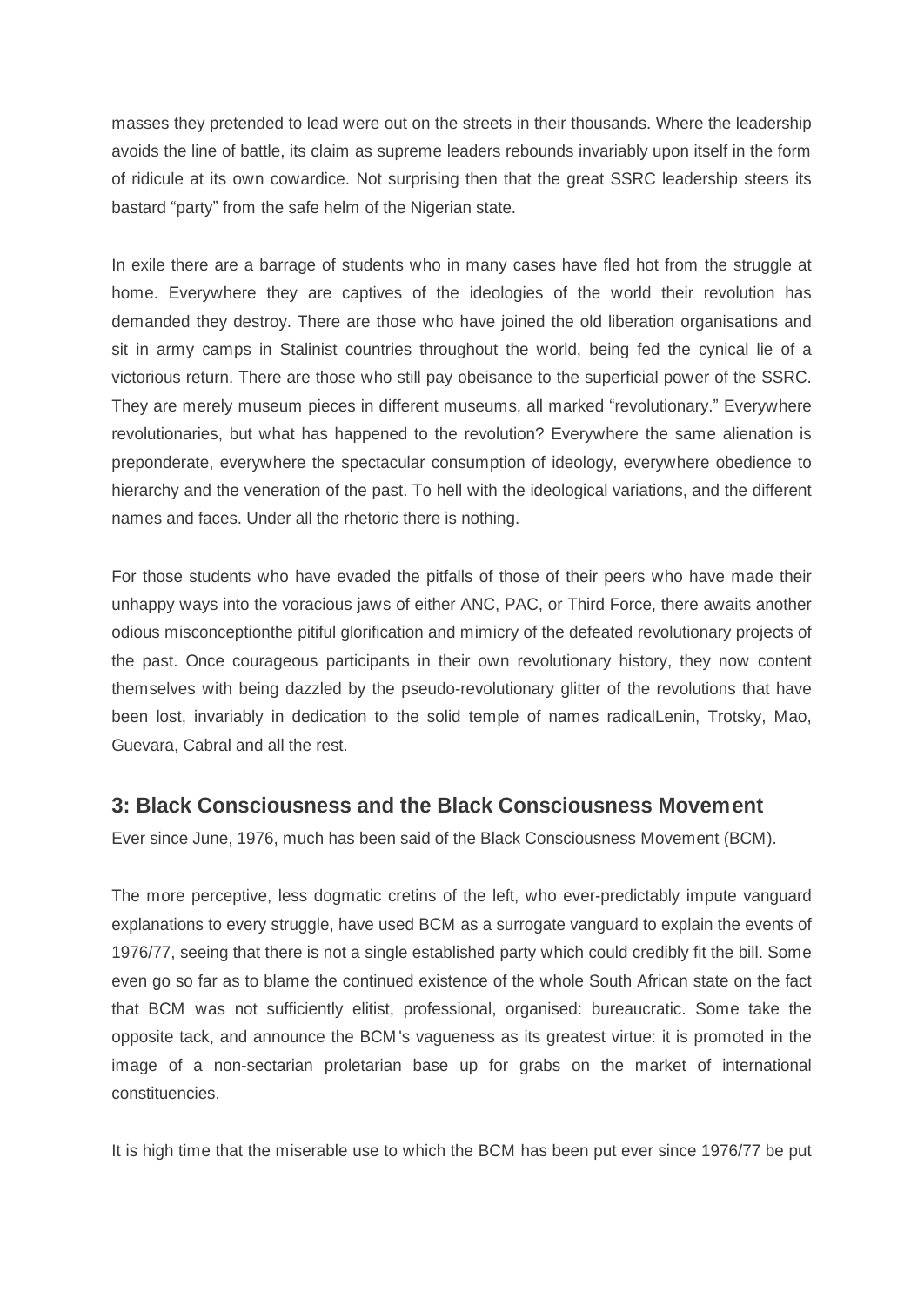to an end, that justice be done to its achievements. Which is to say, the BCM's shortcomings must now be *criticized pitilessly.* Its principal contribution to the struggle in South Africa is, at this point in time, mere dead weight; the more it is eulogised, the more a critical analysis of an experience laden with revolutionary lessons is suppressed. It is not enough to heap shit on the self-serving actions of those who praise it and of the exiles who continue to act in its name: the ideas and the activities that gave Black Consciousness and the BCM their life must be held responsible for allowing room for all the post-1977 BCM bullshit.

The main accomplishment of Black Consciousness had very little to do with elaborating the necessary goals and methods of the South African revolution; its main accomplishment was much more to leave in the dust the false goals and methods of the struggles of the forties and fifties, and at the same time to expose the ineefectual strategies of the traditional "liberation" organisations.

Because of the conditions forced upon it by the state, Black Consciousness deliberately side-stepped the whole question of what in fact its goals were. Pronouncing itself as revolutionary could serve no purpose other than to bring down the wrath of the police. To openly favour violence, or to attempt to lead people into any direct confrontation with the state could only have led to failure. On the other hand, although BCM claimed itself to be nonviolent, it did not engage in the impotent acts of civil disobedience practiced in a previous generation by the ANC and PAC (as well as by the American civil rights movement). "Non-violence" was simply a means of self-defence; it certainly was not a strategy, as is shown by any perusal of Black Consciousness literature, which constantly stresses the absurdity of expecting any significant changes by the state in response to moral pressure.

Organisationally, Black Consciousness took the entire logic of Leninism - the "enlightened" party ("theory") and the passive base ("practice") - and turned it upside-down. Everything was staked on the activity of the masses at the level of their everyday life. This was extremely ingenious and absolutely necessary: not only as a means of self-defence against the State, which would, as a matter of course, seek out and destroy the leadership of any "revolutionary" group, but for the advance of the struggle itself.

As an organisational framework, the BCM had only one practical goal: the popularisation of the philosophy of Black Consciousness, either by word or by practical example. What is at the core of this philosophy? That the individual black man must recognise clearly his situation, overcome his intimidation, and *decide upon his own solution.* That in other words he put himself in a position where he has no need for an organisation.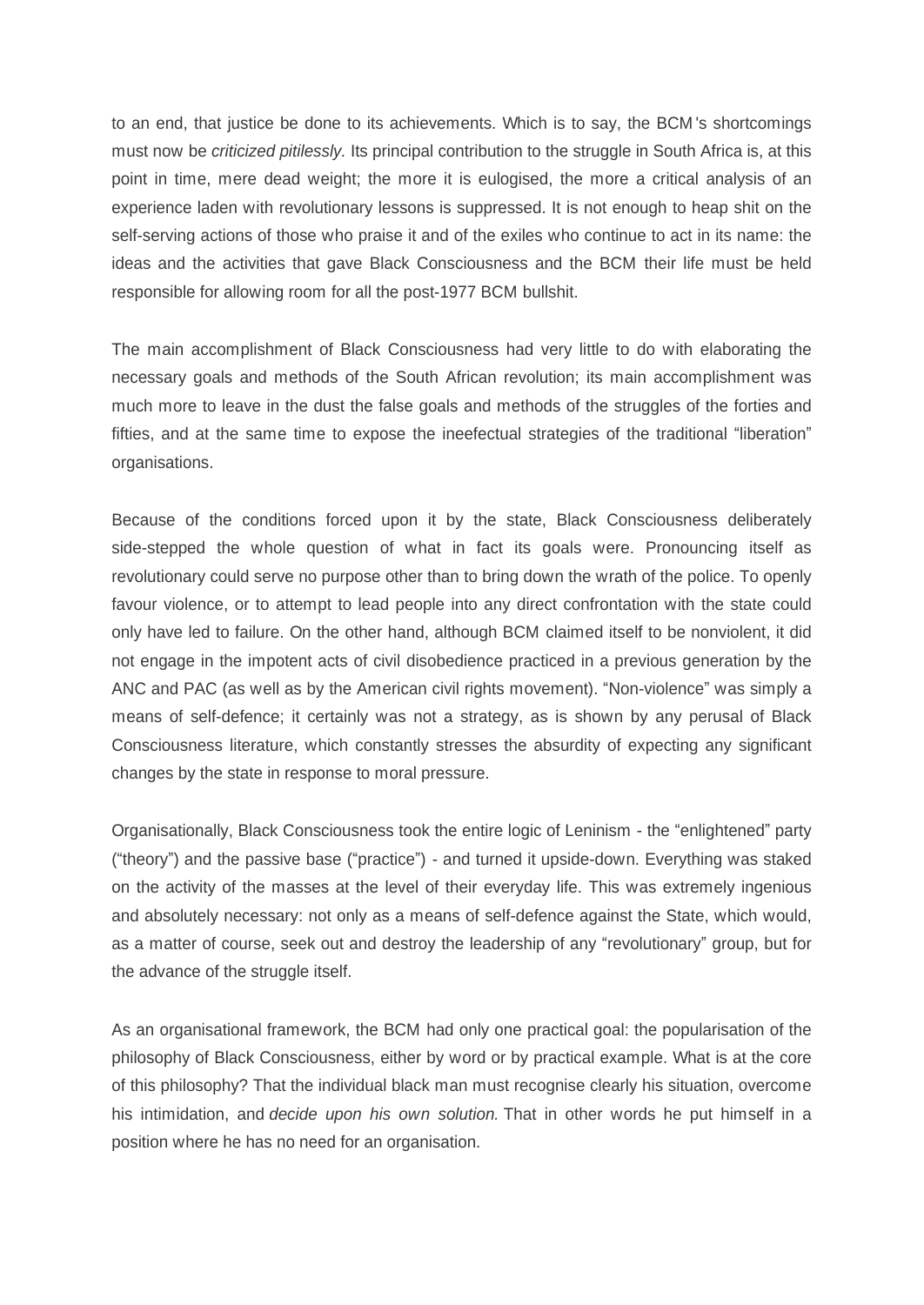The political groups that came into being out of Black Consciousnessmost significantly the Black People 's Convention (BPC), South African Students Organisation (SASO), South African Students Movement (SASM), Black Allied Workers Union (BAWU), Black Community Programmes (BCP)expressed the fundamental absurdity of vanguard organisation in South Africaand in fact are a concrete case of the reality of avant-garde organisations in general. As organisations, these groups had no reason for existence other than to exist. They had no role to play as mediators between the masses and Power (the South African white rulers don 't negotiate with blacks), and in any case rejected that role. They had no role as mediators between theory and practice because they did not really have a theoryor, if you will, their theory was that the theory of struggle is made by those in struggle, not by a leadership elite. They took up the role of mediators against mediation.

The BCM did not really break with the logic of an hierarchical, avant-garde type organisation, but simply put off the question because of national circumstances. This is evident in the umbrella structure of the Black Consciousness Movement. While dealing with the "unorganised" blacks, the BCM heralded the *individual;* but when dealing in organisational terms, it put forward the ideology of the federation of autonomous *organisations.* A distinct hierarchy of those ³organised´ and those unorganised is implied. For those who are unorganised, the essential referent is "the system' But when one becomes organised, the referent becomes a matter of building the organisation. The organisation does not spring from a determined agreement of individuals on common activity, from defining what is really organizable in their activity, but rather acts to publicise itselfthe organisation.

Black Consciousness, defined in as really broad and really vague terms as it was, had run, from the start, the risk of becoming an apologist for all the actions taken by those who claimed to be a part of it: stooges like Nthatho Motlana and Gatsha Buthelezi still pose as Black Consciousness advocates to legitimise their campaigns for better scraps at the white man 's trough. At the time when the best of Black Consciousness theory was put into practice *in the streets* (and when the BCM organisations were left in the dust) - 1976/77 - the use of Black Consciousness as an apologia for specialists became the rule rather than the exception. The movement which claimed to have "analysed, assessed and defined the black community 's needs, aspirations, ideals and goals´ was never so stagnant as in the period when the black South African community was starting to do these things for *itself.*

Certainly, the point is not - according to the faded leninist dream - that the BCM was not there in 1976/77 to "lead" the struggle. Nor is the point that certain BCM members did not make important contributions in the struggle itself: some undeniably did (though one has seen in this and the preceding chapter the quality of the contributions made by others!) The point is rather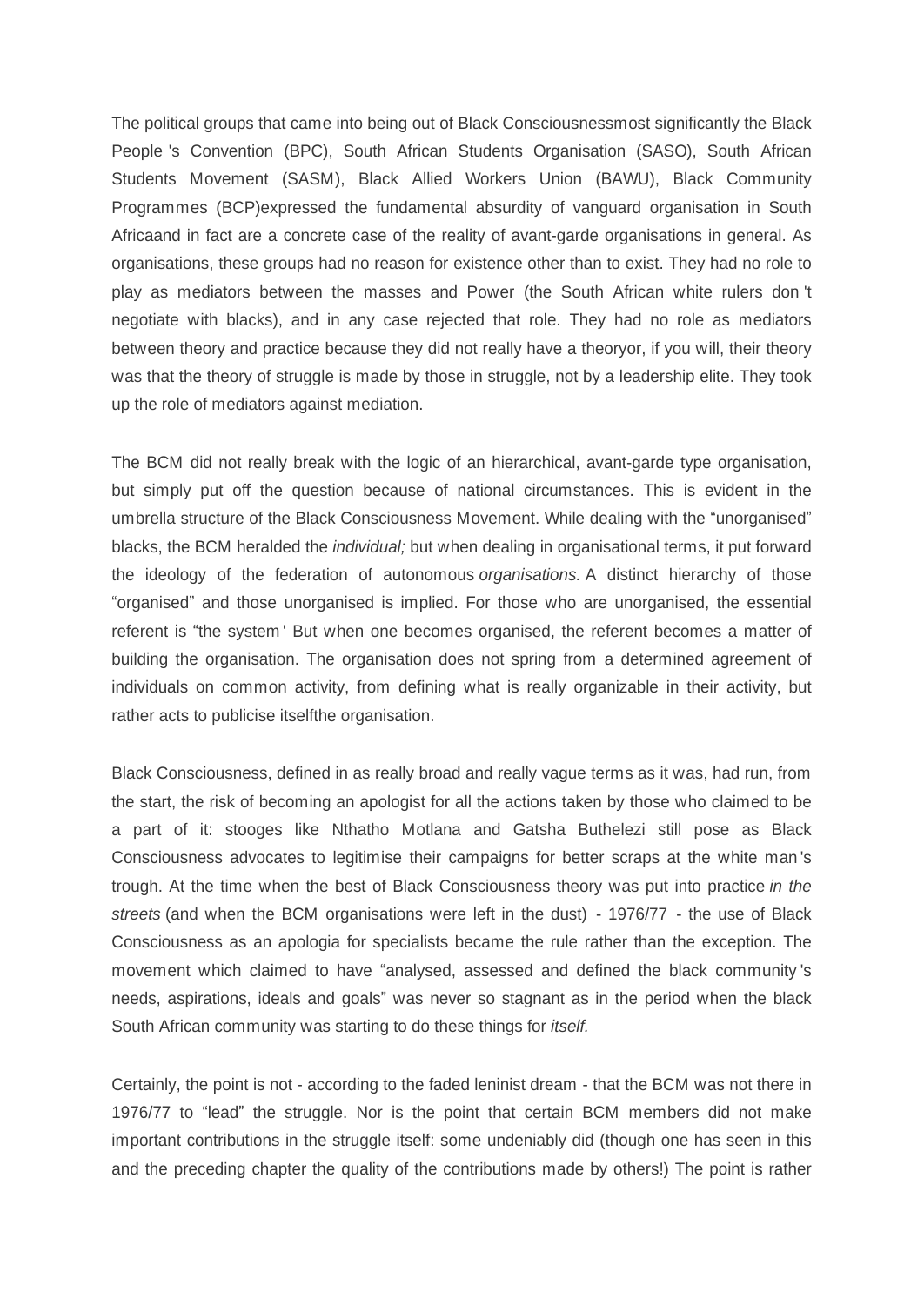that when it came to analysis, the remaining spokesmen of the BCM showed themselves capable of originality only in the sense of choosing which cliches most gloriously describe the struggle and their own participation in it. *Nationalism* re-emerged, less as a developed ideology, than out of wholesale approval of*everything* done by their black countrymen. Criticism of all but the most obvious targetswhites and sell-outsbecame scarcer than three-legged dogs.

The conspicuous decline of the BCM into isolated groups of radical cheerleaders did not stem from a sudden eclipse of intelligence, and even less from the absence of things to criticize, analyse and precise. Rather, it stemmed from the fact that a radical analysis of conditions by the black proletariat in action necessarily implied the correction of numerous aspectstheoretical as well as practicalof *Black Consciousness itself;* and it was precisely before the critique of its own house that Black Consciousness trembled.

With the visible return of open struggle to South Africa, Black Consciousness was confronted with the choice of either *shattering its entire petrified organisational edifice*or of denying that this organisational edifice was both an edifice and was petrified. Faced with the amazing capacity of the masses for spontaneous organisation the BCM chose the alternative of presenting the *movement in the streets* as though it was simply an adjunct to the Black Consciousness Movement, with a capital "M" for movement. The distinction between BCM leaders and the massesa distinction made in practice by the BCM leaderswas concealed by pretending that everyone who acted intelligently in struggle was an honorary leader of a "movement" which had been left behind. The *real history* made by the masses was hierarchically accorded a *substitute historythe* history of mass support for the BCM; and it was this substitute history that the partisans of BCM proclaimed as the black proletariat's essence and truth. "Mass support," the BCM 's own corrective to hierarchical leadership, in fact became a rubric by which the really hierarchical leaders of the BCM affirmed their success and their authority in just about everything. This "success" and "authority" became an abstract standard for *measuring all struggle.*

Thus the Black Consciousness Movement found a refuge in the *myth* of its power, which was inversely proportional to its practical effectiveness. The further it became separated from practical contestation, the more important the myth became. The BCM never claimed to be a monolithic organisation; in actuality it was premised on the fact that it was not a monolithic organisation. The myth that Black Consciousness incorporated the activity of every rebellious black South African was exactly what became the semantic substitute for the monolithic organisation toward which the BCM logically tended, but whose inevitable symptoms of stultification the BCM leadership was sophisticated enough to want to avoid for as long as possible.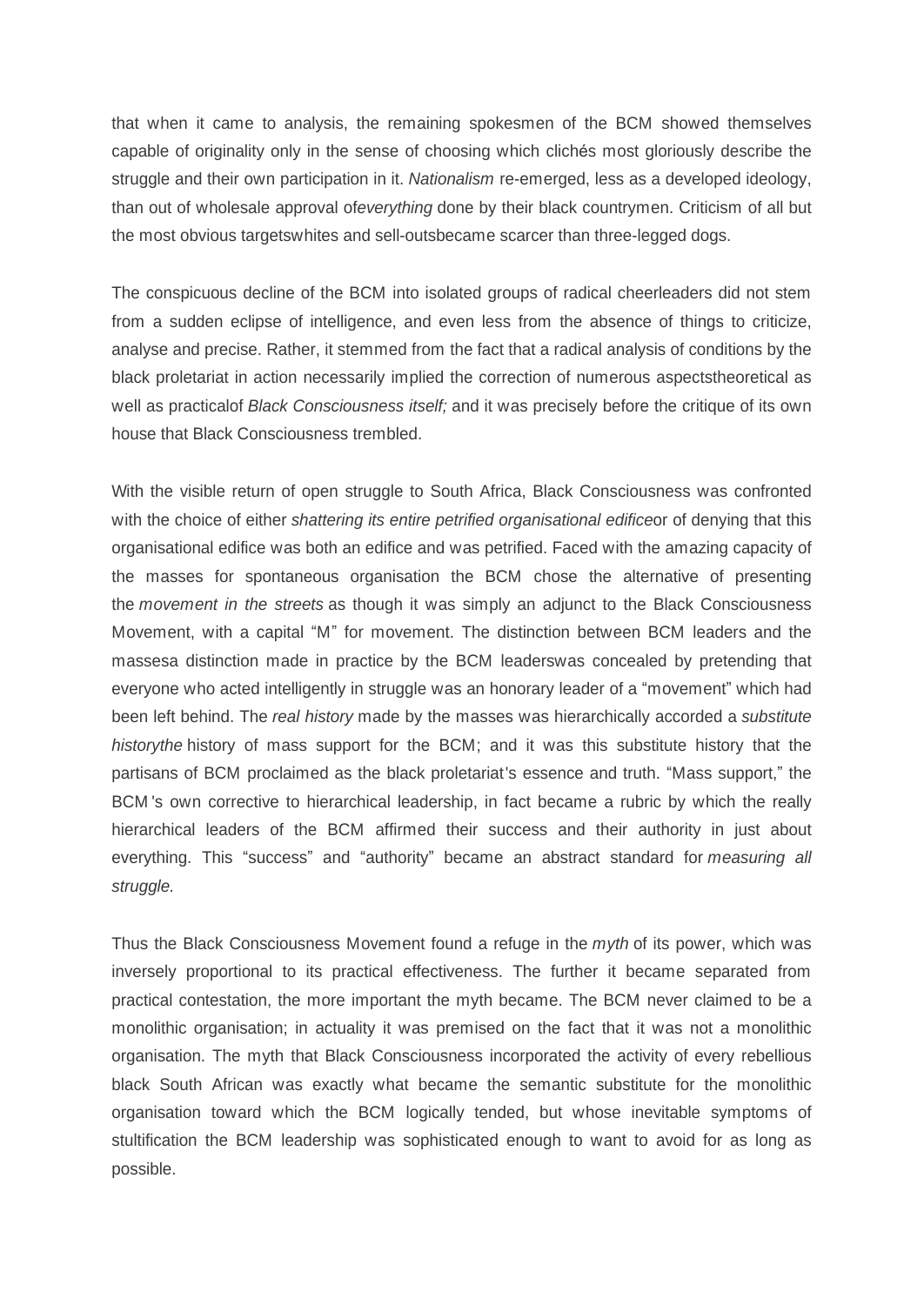In mid-1979, however, the tireless bureaucratic work-mules in various BCM bureaucracies, realising that the ideology of mass support could no longer suffice now that the organisations were banned in South Africa and visibly decaying in exile, steered the BCM to its logical conclusion. The reality of organisation as a substitute for real struggle could no longer be diffused, and instead was affirmed openly. The BCM was made into an official liberation movement, with headquarters in Gaberones, and chapters in London, Bonn and New York. And the ideological raison d'etre for its existence? To mediate, but not in a traditional leninist style, but rather in the wishy-washy fashion of a UN peace-keeping force. To mediate not between theory and practice, or between the masses and power, but to mediate between the ANC and the PAC. From the sublime to the most absolute form of cretinism! All the worms have crawled out of the corpse. The BCM's official proclamation as an organisation spells out unfailingly that in its true colours as ideology and hierarchy, it is an enemy of real black proletarian struggle in South Africa.

The following was originally a separate text, but has been included for the pdf:

# **south africa:**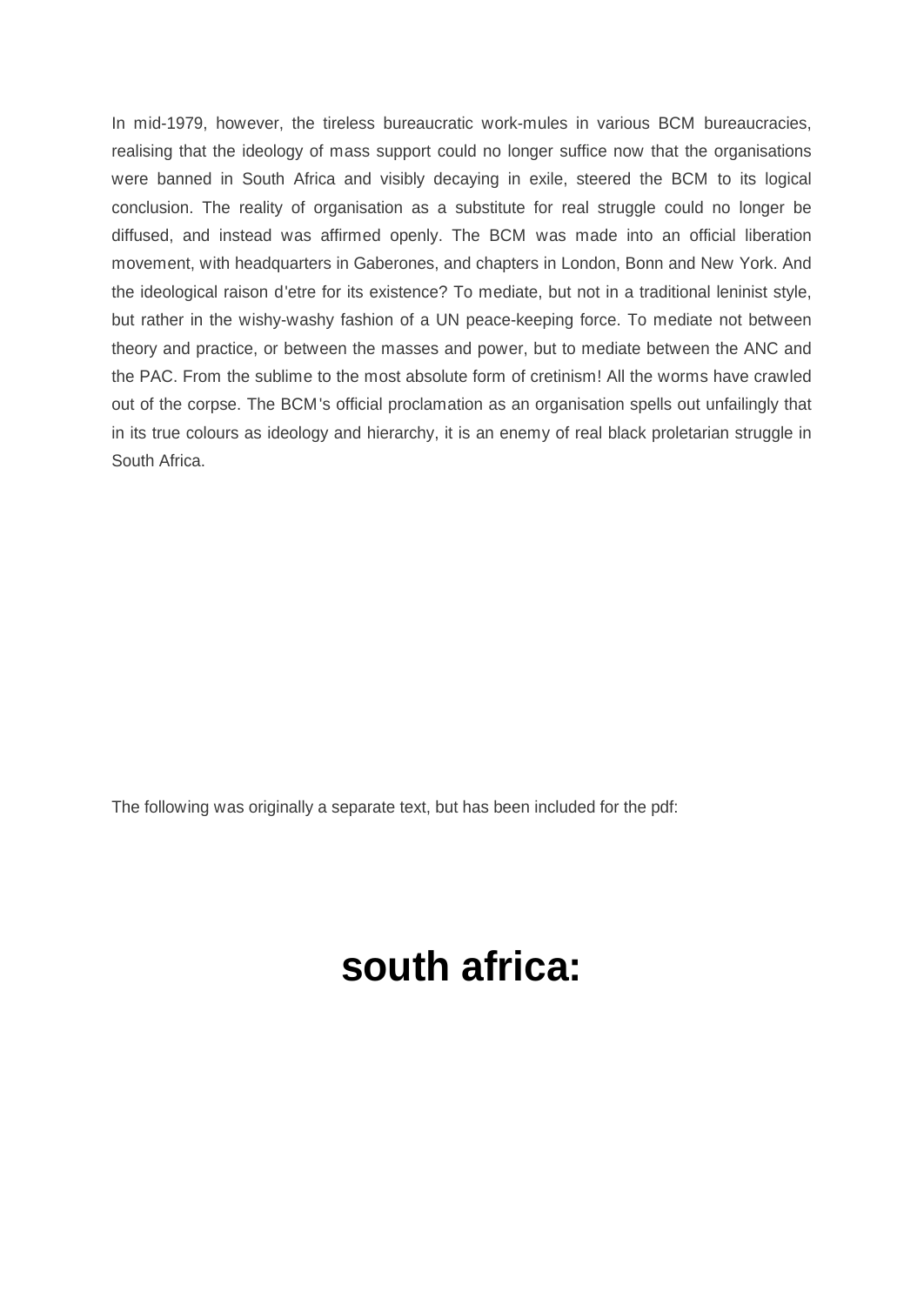# **another man done gone**

# **& post-marikana notes**

# **(2012/13)**

These are taken from emails sent to me by the producer of **[Love Letters Journal](http://lovelettersjournal.blogspot.fr/).**

**Another man done gone**

(March 2013)



Those following the news of this country might have noticed a recent headline:

 ANOTHER KWEREKWERE KILLED BY COPS. The fact before being murdered in a cell he was filmed being tied to the back of a police van and dragged along the street as it drove off puts this in the news; the fact that cops were acting like this openly in front of dozens of onlookers shows how new' this news really is.

At Lindela Repatriation Centre' (= Deportation camp where all those deemed by the authorities to be illegal' are interned, tortured, extorted, insulted, and finally: deported, released or killed) a handful die every year - almost every month. An old Minister of Home Affairs' said - a long time ago - *³If there are any deaths as a result of torture, I want a full report.´*Presumably ordinary maiming, paralysis, blinding and other petty injury resulting from torture is not worth wasting the ink and effort of important bureaucrats who, after all, have to supervise repression throughout the whole of South Africa.

With this as the attitude of the people in charge; it is of course no surprise that ordinary murder by cops is not considered news-worthy. There are more deaths in police custody now than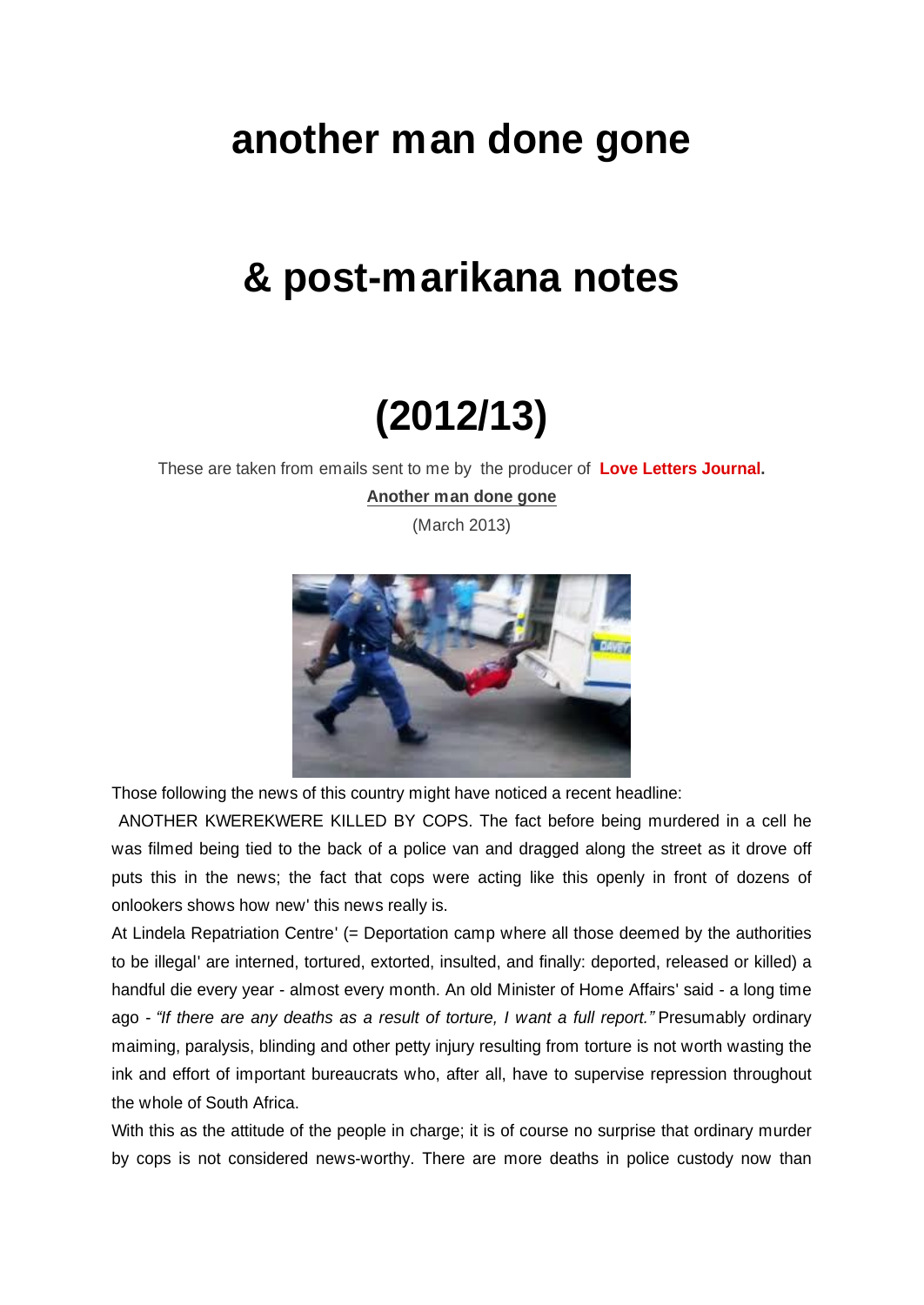there were during the state of emergency in the '80s. How many more never make it to the cells murdered by the defenders of civilisation in the line of duty? How many do the forces of law and order murder with preventable disease and starvation? How many are forced to die hustling or driven to madness and suicide? How many are condemned to a living-death day after day, confined to an existence of planned misery in a coffin of dead-time grown to encompass each waking moment? In what way was Mido Macia's death exceptional?

Like countless others, I too have been punished by the state for refusing to surrender my own dignity to its divine authority; I too have been forced to the floor by a gang of police; I too have struggled while the black boots of black boers pinned my hair, neck, chest, arms and legs to the pavement; I too have felt grubby hands forcibly enter my person as if I were a thing; I too have cried out in anguish; I too have resisted being detained, interrogated, searched, and manhandled at the whim of thugs in uniform. If my accent happened to be wrong, or if there were not as many wealthy people around; I too might have ended up dead in a jail cell: a cadaver (the perfect citizen, the perfectly submissive political subject) no longer around speak blasphemies to you or the cops.

Why should it be any different? In a world governed by dirt where scum rises to the top; it is natural for pigs to root as they please. Nothing to see here. Nothing to report. Do not block the traffic. Move along.

We could modify the Honourable Minister's words to formulate the policy of news editors (and the pseudo-critical commentators of the intelligentsia whose tongues trail behind every public spectacle): "If there are any deaths caught on camera, I want a full report". If not, not. No wonder then that in Alabama they have a blues goes

Another man done gone:

Another man done gone.

Another man done gone:

This justice' just a con.

Another man done gone.

I never knew his name:

I never knew his name.

I never knew his name:

It kills me just the same.

I never knew his name.

(Some alterations have been made to keep lyrics up to date, but the spirit is the same. Curious readers can hear the original here: *[\www.youtube.com/watch?v=749523cHwyc](http://www.youtube.com/watch?v=749523cHwyc))*

The heap of corpses grows day by day, so vast is seems to be without beginning or end.

Marikana, Kronstadt, Macia & Tatane, Sacco & Vanzetti, Soweto & Shanghai...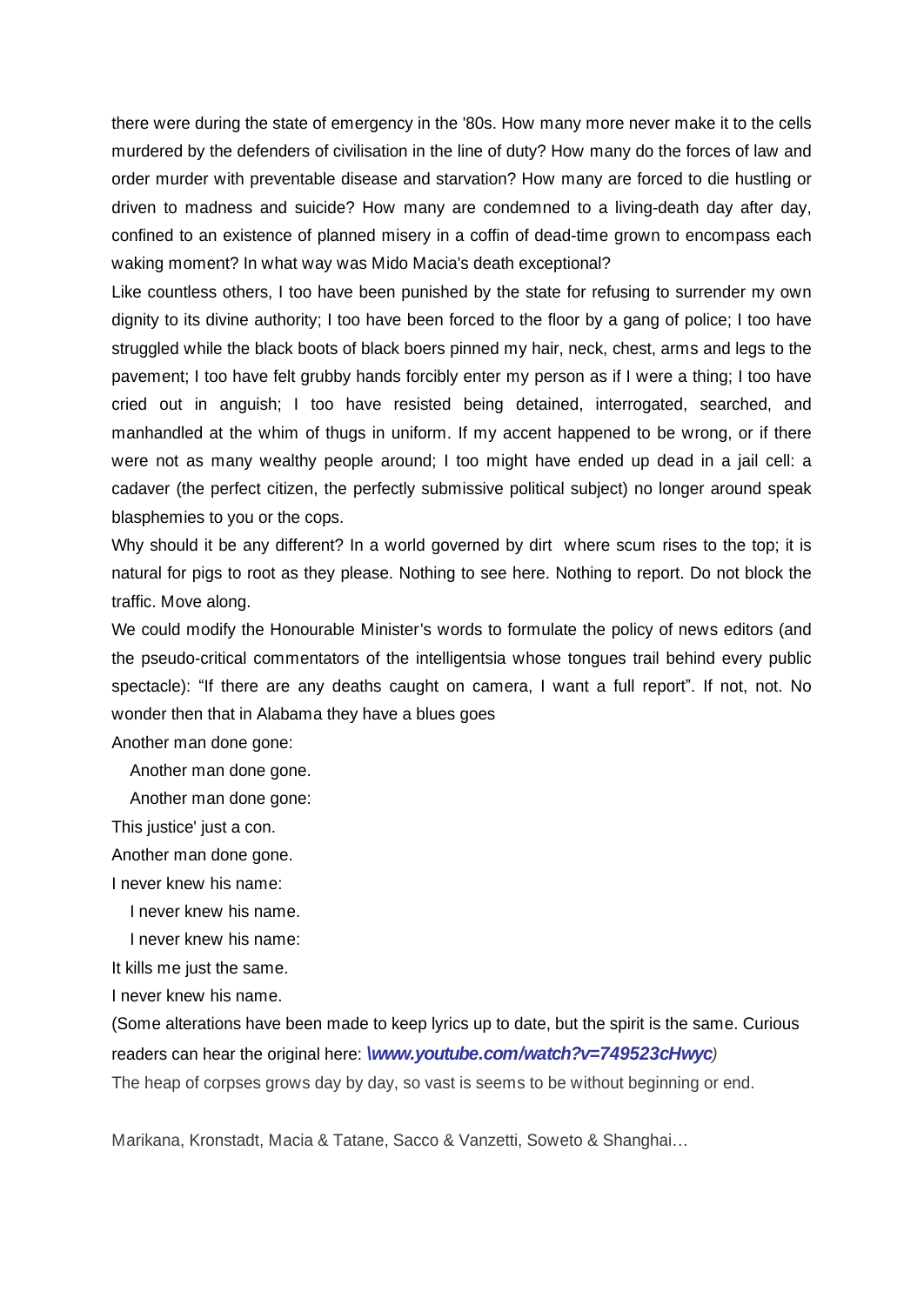#### *Who said we left Jim-Crow? Occupation? Serfdom? Apartheid? Slavery?*

They may mow us down under their lies now, but the day is coming when we will make them choke on their law-codes, their Constitutions and their I.D. papers.



The following notes were completed in November 2012:

...It would be mistaken to draw too neat parallels with the past... analogous situations ... in SA during the 1980s when workers made (and sometimes won) similar demands. The struggles of the 80s took place at a time when a century old system of "primitive capital accumulation", was undergoing fundamental changes; today the situation is somewhat different, though perhaps even more significant.

With that said, there is still some value in putting the glib condemnations of unrealistic' wage demands under closer scrutiny.

Capitalists and their stooges the world over often complain about how workers are overpaid'; those forced into an existence of lifeless drudgery are constantly exhorted to be grateful for their priveledged' conditions of exploitation. A recent newspaper report stated that "South Africa ranks" worst among 144 countries in terms of employer-labour relations and next to worst in terms of overpaying unproductive workers, according to the World Economic Forum 's Global Competitiveness Report."

The newest factor, particular to labour struggles, has been the increasingly common demand for doubling or tripling of wages. Nowhere has this demand come close to being won, but its appearance seems to mark both a definite break from the ritualistic union-controlled strikes over wage negotiations as well as a way to shunt wages from the mundane realm of quantity', where ankle-cuffs shackle the players into predictable roles and the only thing to change are superficial the details of daily domination, into the tricky territory of quantity' where the ground underfoot is liable to break open and basic assumptions are thrown into question.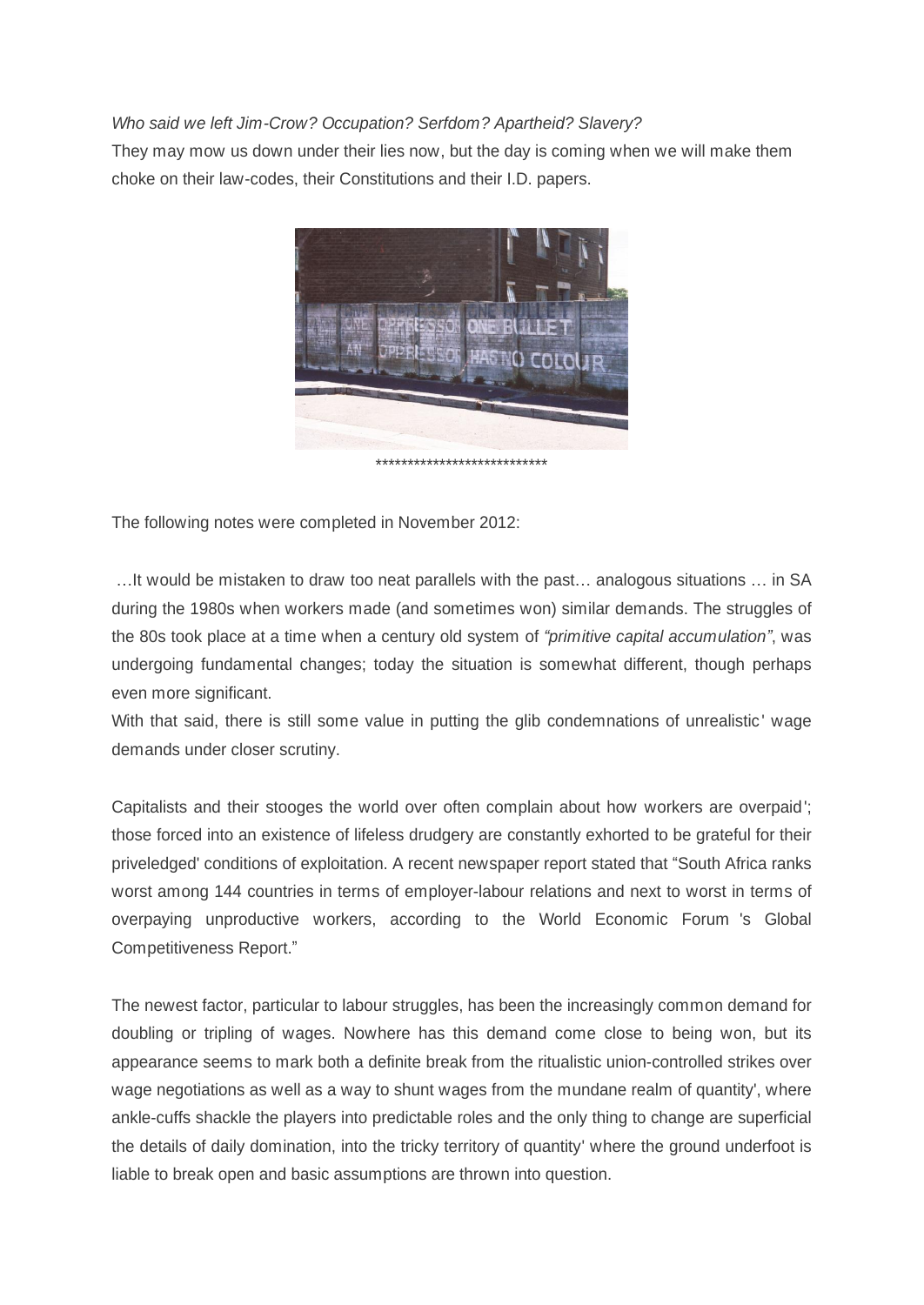Notwithstanding the publications of bourgeois ideologues whose opinions are under no obligation to apprehend real life, no accurate account of wages in the country can ignore the fact that each miner in South Africa directly or indirectly supports 8 - 10 other people. With half the workforce of the country out of a job, the wages of those overpaid & unproductive' workers are quite often the only thing standing between millions of South Africans and starvation. The sycophants of slave-owners have, of course, never let reality interfere with their ideology; our attempts to communicate simple truths in their despite has value (if it does) solely due to the ability of such unquestioned bullshit to legitimise the illegitimate.

When those such as Desmond Tutu who due to their saintly costumes, have some influence among the very workers and their dependants being slandered from all sides proceed not only to condemn miners massacred by police bullets but to spit on their graves by stuffing disgustingly insulting words in their mouths such as "Under apartheid, we faced daily battles for *the right to gather, to protest and to march. Now that these rights are enshrined in our law, we abuse them. When we march, we demand, we destroy and we loot. We care not whether our demands are reasonable, or what actions we take.´*

#### ([-http://amandlapublishers.co.za/special-features/markikana](http://amandlapublishers.co.za/special-features/markikana--lonmin-massacre/1548-tutu-speaks-on-marikana-massacre--desmond-tutu)

[lonmin-massacre/1548-tutu-speaks-on-marikana-massacre-desmond-tutu](http://amandlapublishers.co.za/special-features/markikana--lonmin-massacre/1548-tutu-speaks-on-marikana-massacre--desmond-tutu) )

...When such people can act this way completely unchallenged, continuing to pose as champions of the oppressed, it is difficult to remain silent. In this sense, getting to the bottom of things and communicating one 's findings without fear can act as a form of real solidarity provided this is not done uncritically. After all, each proletarian has to deal with more or less amounts of the same bullshit. As someone working as a human-scanner in an office environment, I face all sorts of rubbish about how I should consider myself lucky' that I don't have to do the job of the lady who cleans our office and with unemployment as rampant as it is she in turn is ordered to be grateful that she has any job at all....

If you are looking for a more comprehensive survey you could check out "Marikana: A Point of Rupture?´ on the Insurgent Notes website. The author says much that is obvious in a style much ado about academic arse-licking [*and a content too fixated on appealing to, influencing and changing ³the Left´, as if ³The Left´, particularly in South Africa, hadn't long been part of the problem -* Sam's note] but it has the merit of marshalling the facts and putting them into a fairly coherent perspective.

My own notes only put the most significant characteristics of the current struggles in a more general form, primarily:

1. A tendency towards direct democracy, with a concomitant rejection of electoral politics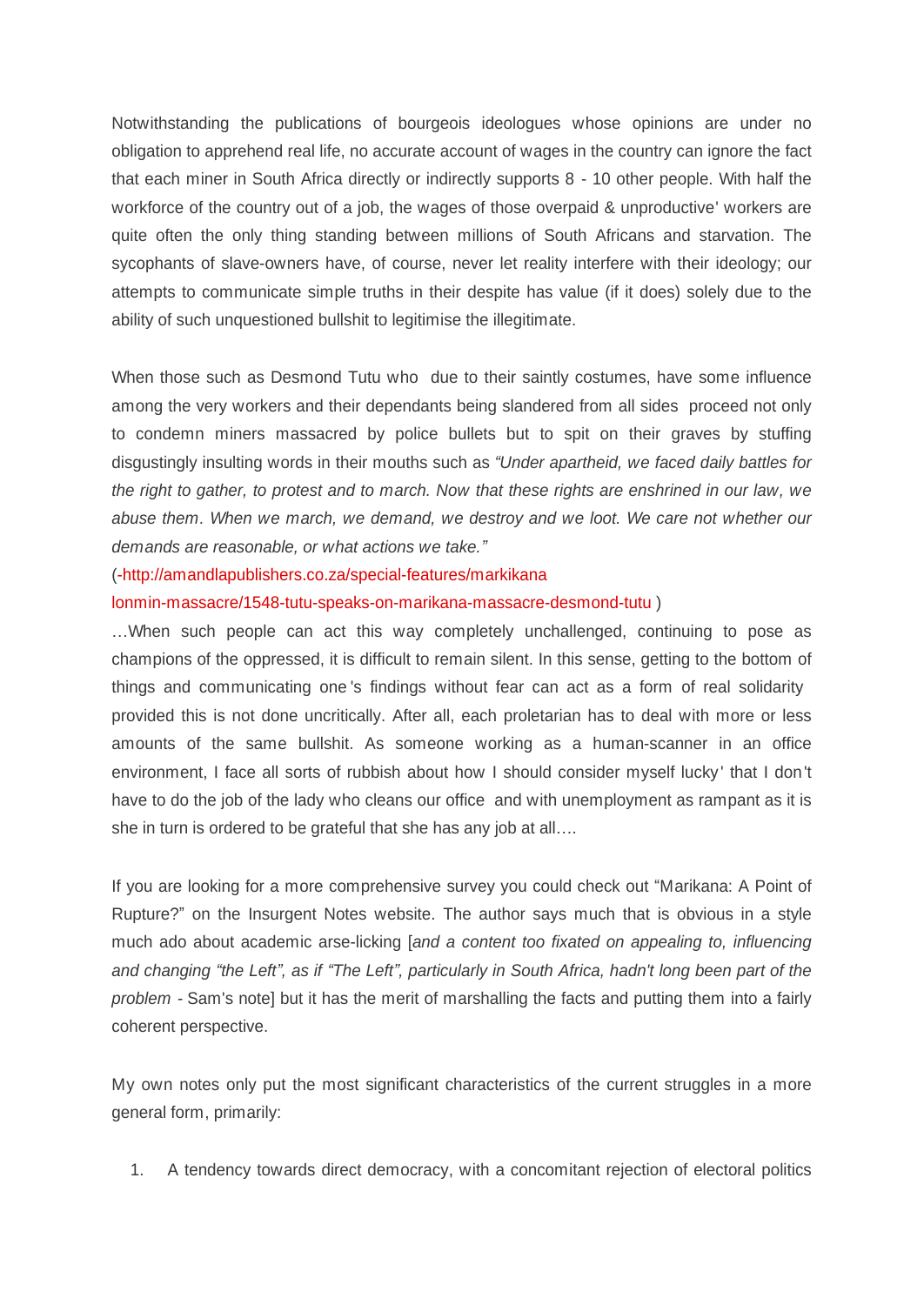in the townships and union politics in the workplace

- 2. The growth of practices such as direct delegation from mass assemblies
- 3. Direct action bypassing the appropriate channels' set up to contain dissent
- 4. The continual demand for participatory decision-making with fierce resistance when this is seen to be absent seem to me ample evidence for the growing dissatisfaction with mediated representation of all sorts.

Many of the characteristics often manifest in a single situation: the rejection of representation in townships giving rise to election boycotts such as in the slogan 'no land no house no vote', direct action in occupations and protests, democracy practiced through independent organisations such as abahlali basemjondolo & the AEC, etc;

In the workplaces it takes the form of wildcats, physical attacks on union bureaucrats (president of NUM lost an eye after being stoned by heckling workers a few years ago), and co-ordination of independent strike committees (see "Dear Friend and Comrade" email below).

The strikes at Impala platinum, Toyota and the factories subcontracted to supply parts, Goldfields, etc were all triggered by decisions made by management (with tacit or explicit approval of unions) to give selective increases to sections of the workforce in short supply; the refusal of such moves based on egalitarian impulse in both the content (for uniform increases) and form (for participation in decision making) by the workers involved.

 This rejection arises precisely because the appropriate channels' designed to contain dissent have after two decades of stagnation and regression finally proven their uselessness to growing numbers of people. More importantly the existing structures of recuperation have proven an active (often violent) impediment to those who are making moves beyond their confines and, as increasingly intolerable conditions drive more and more to independent action, social contestation is bound to increase until a crisis is reached leading either to a revolutionary resolution or the establishment of a new more effective system of containment.

The recent riots against police in the Western Cape township of Hawston ([\http://www.iol.co.za/news/crime-courts/chaos-as-town-declares-war-on-cops-1.1417591#.UKJ](http://www.iol.co.za/news/crime-courts/chaos-as-town-declares-war-on-cops-1.1417591) [p86NRrBo](http://www.iol.co.za/news/crime-courts/chaos-as-town-declares-war-on-cops-1.1417591) ) are a welcome signal that people are beginning to fight back against the increasing repression resorted to by a bourgeois order whose more diffuse spectacle has increasingly failed to enforce submission. Similarly, current the farm-worker uprising in De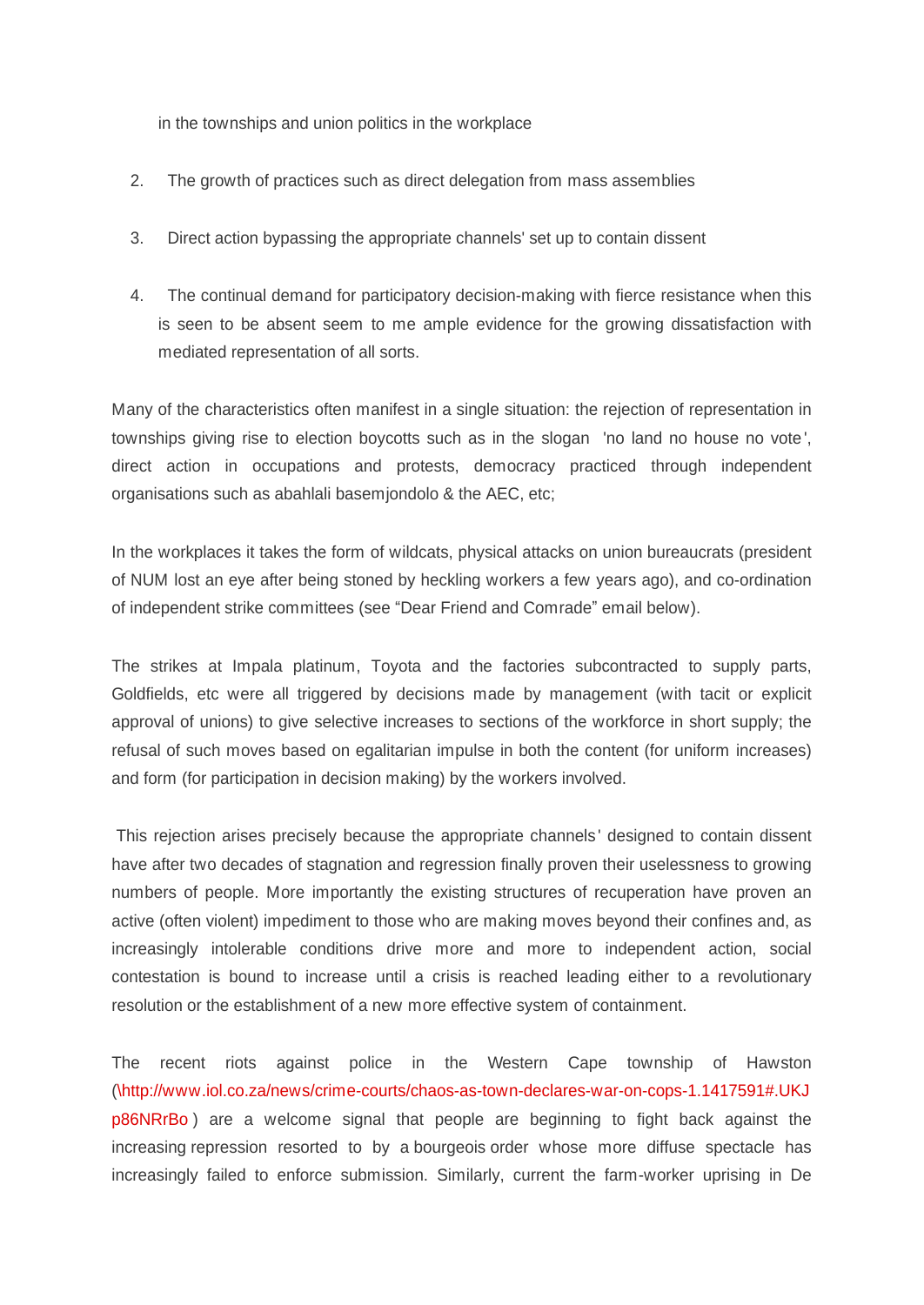# Doorns ([\http://ewn.co.za/2012/11/13/De-Doorns-farmer-protests-spread](http://ewn.co.za/2012/11/13/De-Doorns-farmer-protests-spread)and

http://ewn.co.za/2012/11/14/Violence-erupts-in-W-Cape-farming-town) and surrounding areas by one of the most vulnerable sections of the proletariat (many of whom live on their bosses property and stand to lose their homes when fired, and many more of which are undocumented migrants threatened by deportation) indicate that the contagion of rebellion, though it may temporarily die down in one sector, must needs flare up somewhere else even more fiercely than before.

Often several, if not all, above-mentioned characteristics will be expressed in a single situation, such as the February strike at Implats triggered by a unilateral decision to implement wage increases for a fraction of the workforce while excluding the rest.

We are still a long ways-off from our revolution but recent events have made the possibility more palpably real than any time since I was born.

## [\http://libcom.org/news/self-organised-strikes-mines-farms-south-africa-15112012](http://libcom.org/news/self-organised-strikes-mines-farms-south-africa-15112012) Dear Friend and Comrade

We have formed independent workers committees on a number of mines in South Africa. At the moment there is a strong effort to crush this independent movement. Thus we approach you for solidarity:

1. Publicise the struggles of the independent workers committees 2. try to raise fund for the committees ( we are busy opening up an account but it is possible to send us in the meantime) 3. Promote workers actions in solidarity with us.

Note our struggle is not just for mineworkers but for the whole masses in Africa. We need to travel to various mines, we have people who are searching the hospitals (those injured at Amplats on Tuesday 30 Oct are scattered in hospitals over a wide area; those injured on Sat 27 Oct are taken far from their homes, hidden); the mine committees need to meet; we need resources to travel to other parts of Africa.

We are committed to raise our own funds, but now, after 2 and a half months, our pockets are more than empty, there are holes in them.

any solidarity is welcome. can someone help us with a website?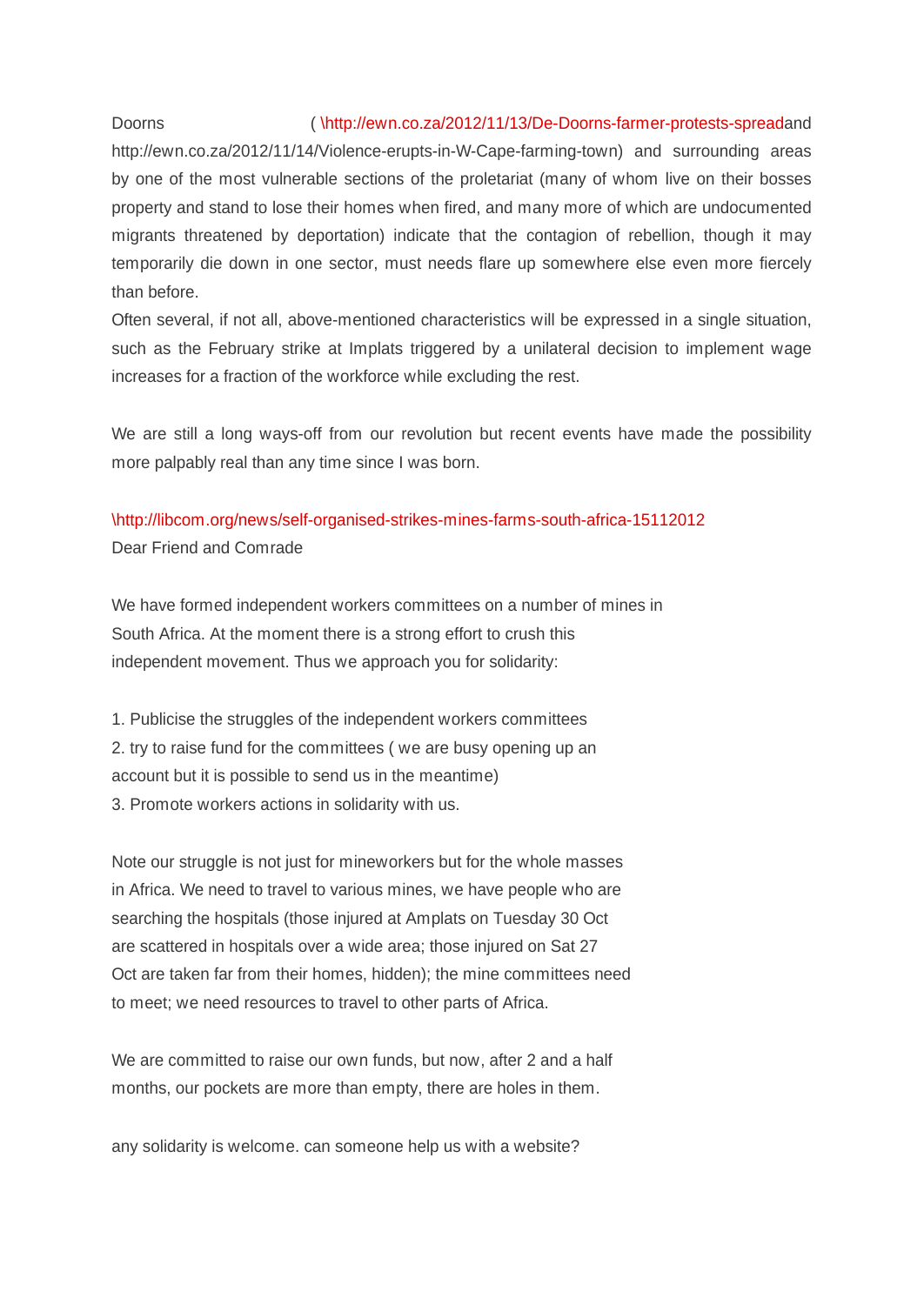we salute you

there is no force on earth that can divide us.

yours in struggle **BS** for the mineworkers committees

[\http://www.moneyweb.co.za/moneyweb-south-africa/one-dead-in-south-africas-farm-riots?sn=](http://www.moneyweb.co.za/moneyweb-south-africa/one-dead-in-south-africas-farm-riots?sn=2009+Detail) [2009+Detail](http://www.moneyweb.co.za/moneyweb-south-africa/one-dead-in-south-africas-farm-riots?sn=2009+Detail)

# **Links to mainstream accounts of some aspects of South African proletarian subversion from May to beginning of September (2013)**

**4/9/13: [\Western Cape: protesters close road with burning tyres](http://www.iol.co.za/news/crime-courts/protest-closes-road-in-piketberg-1.1572972)** -

[\http://www.iol.co.za/news/crime-courts/protest-closes-road-in-piketberg-1.1572972#.UixrYT8Y](http://www.iol.co.za/news/crime-courts/protest-closes-road-in-piketberg-1.1572972) [Rcp](http://www.iol.co.za/news/crime-courts/protest-closes-road-in-piketberg-1.1572972)

 $\setminus$  $\setminus$ 

**1/9/13 : [Soweto: residents block roads against power cuts](http://www.news24.com/SouthAfrica/News/Soweto-roads-reopened-after-protest-20130902)** -

http://www.news24.com/SouthAfrica/News/Soweto-roads-reopened-after-protest-20130902

**27/8/13 :** [Vets trash and loot civic centre; Communist Party condemns the](http
://www.news24.com/SouthAfrica/News/SACP-condemns-protest-violence-20130827) "violence" <http://www.news24.com/SouthAfrica/News/SACP-condemns-protest-violence-20130827>

**18/8/13 : [\1500 Ford workers go on wildcat strike ahead of official metalworkers strike on](http://www.iol.co.za/business/news/ford-employees-jump-gun-on-strike-1.1563156)  [19th August](http://www.iol.co.za/business/news/ford-employees-jump-gun-on-strike-1.1563156)** -

[\http://www.iol.co.za/business/news/ford-employees-jump-gun-on-strike-1.1563156#.UixsXT8Y](http://www.iol.co.za/business/news/ford-employees-jump-gun-on-strike-1.1563156) [Rcp](http://www.iol.co.za/business/news/ford-employees-jump-gun-on-strike-1.1563156)

**12/8/13: [roads blocked and tyres burnt in protest against failure of police](http://www.news24.com/SouthAfrica/News/Ongoing-protest-over-Limpopo-murder-20130812)** -

<http://www.news24.com/SouthAfrica/News/Ongoing-protest-over-Limpopo-murder-20130812>

**24/7/13: [wildcat strikers at Eskom throw stones, smash vehicles](http://mg.co.za/article/2013-07-24-eskom-calm-has-been-restored-to-medupi?)** [http://mg.co.za/article/2013-07-24-eskom-calm-has-been-restored-to-medupi?](http://mg.co.za/article/2013-07-24-eskom-calm-has-been-restored-to-medupi)

**15/7/13: [wildcat strike at Eksom](http://www.iol.co.za/business/companies/wildcat-strike-at-eskom-s-power-station-1.1547116)** -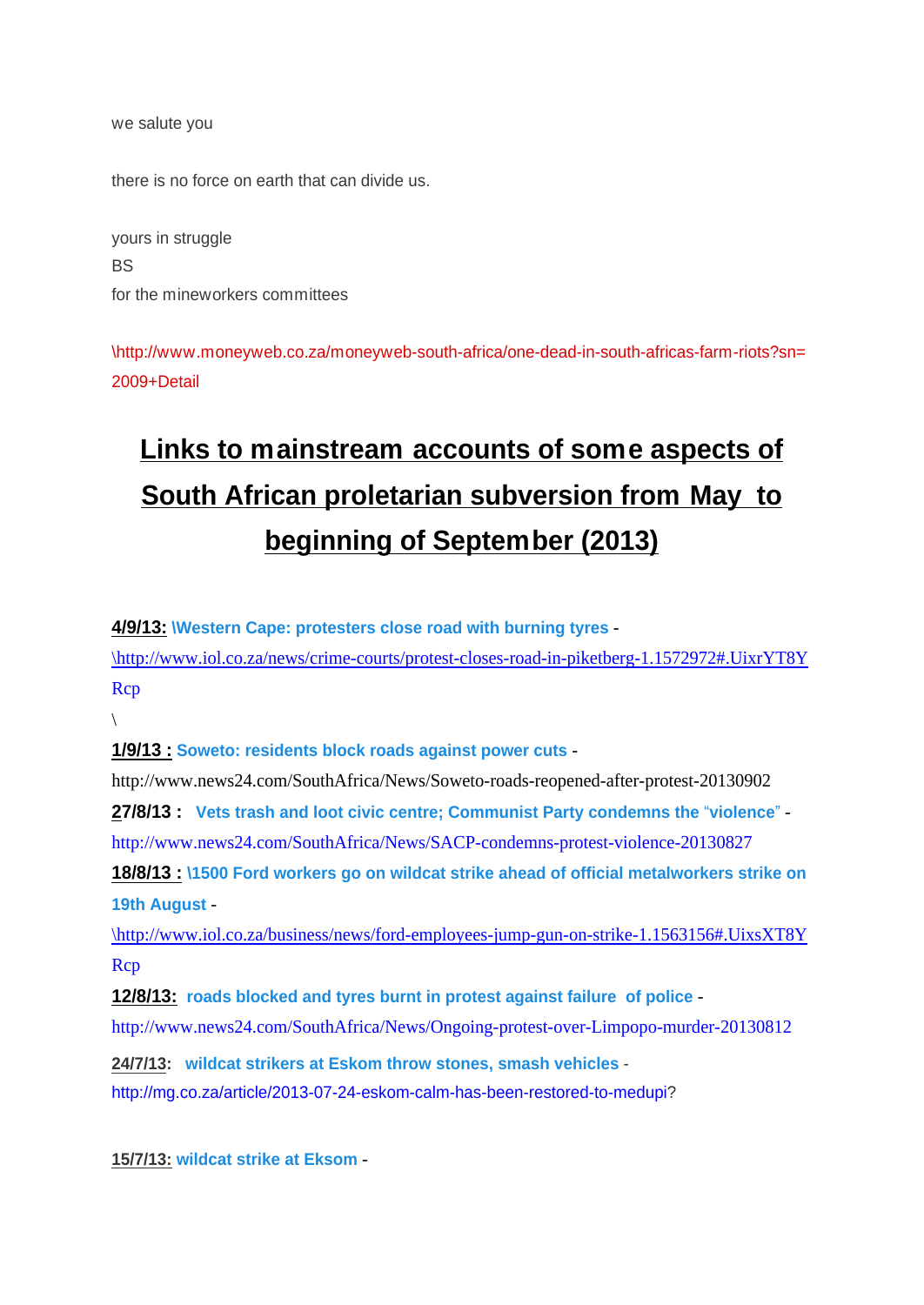[\http://www.iol.co.za/business/companies/wildcat-strike-at-eskom-s-power-station-1.1547116#.U](http://www.iol.co.za/business/companies/wildcat-strike-at-eskom-s-power-station-1.1547116) [ixuHz8YRco](http://www.iol.co.za/business/companies/wildcat-strike-at-eskom-s-power-station-1.1547116)

#### **11/7/13: [wildcat strike by gold miners](http://www.bdlive.co.za/national/labour/2013/07/12/wildcat-strike-mars-wage-talks-in-gold-sector)** -

[http://www.bdlive.co.za/national/labour/2013/07/12/wildcat-strike-mars-wage-talks-in-gold-secto](http://www.bdlive.co.za/national/labour/2013/07/12/wildcat-strike-mars-wage-talks-in-gold-sector) [r](http://www.bdlive.co.za/national/labour/2013/07/12/wildcat-strike-mars-wage-talks-in-gold-sector)

**29/6/13:** [stun grenades fired at anti-Obama protesters in Soweto](stun%20grenades%20fired%20at
%20anti-Obama%20protesters%20in%20Soweto\~-%20http://www.itv.com/news/update/2013-06-29/sa-protesters-clash-with-police-ahead-of-obama-visit/\~)  [http://www.itv.com/news/update/2013-06-29/sa-protesters-clash-with-police-ahead-of-obama-vis](stun%20grenades%20fired%20at
%20anti-Obama%20protesters%20in%20Soweto\~-%20http://www.itv.com/news/update/2013-06-29/sa-protesters-clash-with-police-ahead-of-obama-visit/\~) [it/](stun%20grenades%20fired%20at
%20anti-Obama%20protesters%20in%20Soweto\~-%20http://www.itv.com/news/update/2013-06-29/sa-protesters-clash-with-police-ahead-of-obama-visit/\~) **.... (more [here](http://www.examiner.com/article/journalists-run-from-riot-police-at-s-african-nobama-rally)**  <http://www.examiner.com/article/journalists-run-from-riot-police-at-s-african-nobama-rally>**)**

#### **26/6/13: [airport improvement scheme](http://www.news24.com/SouthAfrica/News/9-due-in-court-for-airport-poo-protest-20130626)** -

<http://www.news24.com/SouthAfrica/News/9-due-in-court-for-airport-poo-protest-20130626>

#### **20/6/13: [shit-down protest](http://www.news24.com/SouthAfrica/News/Women-stage-sit-down-portaloo-protest-20130621)** -

http://www.news24.com/SouthAfrica/News/Women-stage-sit-down-portaloo-protest-20130621... **[Soweto KFC damaged in protest at lack of electricity in hostel](http://www.sowetanlive.co.za/news/2013/06/21/quiet-after-soweto-protest)** <http://www.sowetanlive.co.za/news/2013/06/21/quiet-after-soweto-protest>

#### **14/6/13:[3,000 - 4,000 sit-in at Amplats mine](http://www.ndtv.com/article/world/379716)** -

http://www.ndtv.com/article/world/up-to-4-000-strike-at-south-african-amplats-mine-union-3797 16?curl=1378644314**... Glencore-Xstrata chrome mines strike continues** [http://www.metalbulletin.com/Article/3218828/Stainless-and-special-steel/Glencore-Xstrata-chro](http://www.metalbulletin.com/Article/3218828/Stainless-and-special-steel/Glencore-Xstrata-chrome-mines-continue-minimal-operations-as-strike-persists.html) [me-mines-continue-minimal-operations-as-strike-persists.html](http://www.metalbulletin.com/Article/3218828/Stainless-and-special-steel/Glencore-Xstrata-chrome-mines-continue-minimal-operations-as-strike-persists.html)

**13/6/13: [Durban: more service delivery protests block major road with burning tyres,](http://www.iol.co.za/news/south-africa/kwazulu-natal/durban-residents-in-service-delivery-protest-1.1532085) [mattresses, etc.](http://www.iol.co.za/news/south-africa/kwazulu-natal/durban-residents-in-service-delivery-protest-1.1532085) -**

**[\http://www.iol.co.za/news/south-africa/kwazulu-natal/durban-residents-in-service-delivery](http://ww
w.iol.co.za/news/south-africa/kwazulu-natal/durban-residents-in-service-delivery-protest-1.1532085) [-protest-1.1532085#.UixyPT8YRcp](http://ww
w.iol.co.za/news/south-africa/kwazulu-natal/durban-residents-in-service-delivery-protest-1.1532085)**

## **12/6/13: [\Durban: construction workers block major road with rubble in protest over](http://www.iol.co.za/news/crime-courts/protest-chaos-on-umngeni-road-m19-1.1531292) [unpaid bonuses](http://www.iol.co.za/news/crime-courts/protest-chaos-on-umngeni-road-m19-1.1531292)**-

http://www.iol.co.za/news/crime-courts/protest-chaos-on-umngeni-road-m19-1.1531292#.UixyiT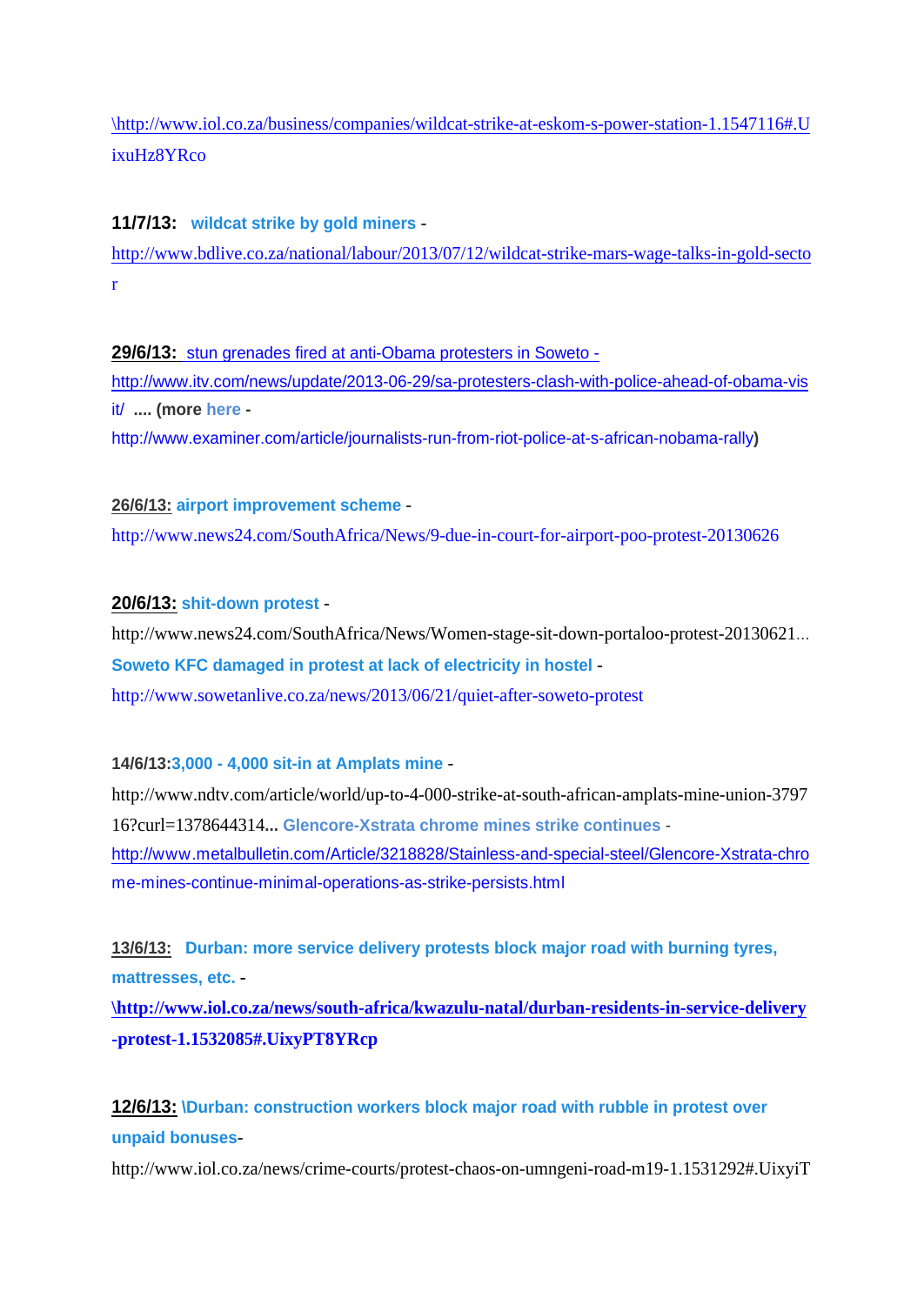8YRcp**..[.service delivery protest also blocks road with rubble and burning tyres](http://www.news24.com/SouthAfrica/News/Service-delivery-protest-in-Durban-20130613)**  <http://www.news24.com/SouthAfrica/News/Service-delivery-protest-in-Durban-20130613>

**10/6/13: [wildcat strikers sacked](http://business.iafrica.com/news/862909.html)** - <http://business.iafrica.com/news/862909.html>

#### **3/6/13: [1000 wildcat strikers at chrome mine fired](http://www.bloomberg.com/news/2013-06-03/glencore-xstrata-fires-1-000-south-african-miners-after-strike.html)** -

http://www.bloomberg.com/news/2013-06-03/glencore-xstrata-fires-1-000-south-african-minersafter-strike.html...**[wildcat strike at all 13 of Lonmin's mining shafts over killing of miner](http://www.mining.com/miners-strike-at-lonmin-mine-in-south-africa-after-worker-shot-dead-50906/)** http://www.mining.com/miners-strike-at-lonmin-mine-in-south-africa-after-worker-shot-dead-50 906

#### **1/6/13: [miners wildcat strikes spread](http://rinf.com/alt-news/breaking-news/new-strike-wave-spreads-across-south-africas-mines/38055/)**

[http://rinf.com/alt-news/breaking-news/new-strike-wave-spreads-across-south-africas-mines/380](http://rinf.com/alt-news/breaking-news/new-strike-wave-spreads-across-south-africas-mines/38055/) [55/](http://rinf.com/alt-news/breaking-news/new-strike-wave-spreads-across-south-africas-mines/38055/)

#### **27/5/13: [chrome mine workers win 11 day strike](http://www.metalbulletin.com/Article/3210897/Ores-and-alloys/Strike-ends-at-chrome-mine-as-Lanxess-agrees-to-bonuses.html)** -

[http://www.metalbulletin.com/Article/3210897/Ores-and-alloys/Strike-ends-at-chrome-mine-as-](http://www.metalbulletin.com/Article/3210897/Ores-and-alloys/Strike-ends-at-chrome-mine-as-Lanxess-agrees-to-bonuses.html)[Lanxess-agrees-to-bonuses.html](http://www.metalbulletin.com/Article/3210897/Ores-and-alloys/Strike-ends-at-chrome-mine-as-Lanxess-agrees-to-bonuses.html)

**24/5/13: [wildcat strikers win pay award](http://www.reuters.com/article/2013/05/24/safrica-strikes-chrome-idUSL5N0E514G20130524?rpc=401&feedType=RSS&feedName=rbssIndustryMaterialsUtilitiesNews&rpc=401)**  [http://www.reuters.com/article/2013/05/24/safrica-strikes-chrome-idUSL5N0E514G20130524?rp](http://www.reuters.com/article/2013/05/24/safrica-strikes-chrome-idUSL5N0E514G20130524?rpc=401&feedType=RSS&feedName=rbssIndustryMaterialsUtilitiesNews&rpc=401) [c=401&feedType=RSS&feedName=rbssIndustryMaterialsUtilitiesNews&rpc=401](http://www.reuters.com/article/2013/05/24/safrica-strikes-chrome-idUSL5N0E514G20130524?rpc=401&feedType=RSS&feedName=rbssIndustryMaterialsUtilitiesNews&rpc=401)

**...[Johannesburg: crackdown on "protest-related crime" - looting etc.](http://www.news24.com/SouthAfrica/News/Cops-crack-down-on-Joburg-protest-violence-20130524?)**  [http://www.news24.com/SouthAfrica/News/Cops-crack-down-on-Joburg-protest-violence-20130](http://www.news24.com/SouthAfrica/News/Cops-crack-down-on-Joburg-protest-violence-20130524) [524](http://www.news24.com/SouthAfrica/News/Cops-crack-down-on-Joburg-protest-violence-20130524)**?**

**22/5/13:** [mineworkers still on illegal strike after strikers shot at with rubber bullets](mineworkers%20still%20on%20illegal%20str
ike%20after%20strikers%20shot%20at%20with%20rubber%20bullets%20-%20http://www.iol.co.za/business/companies/illegal-strike-continues-at-lanxess-1.1519896?)  [http://www.iol.co.za/business/companies/illegal-strike-continues-at-lanxess-1.1519896?#.Uix26z](mineworkers%20still%20on%20illegal%20str
ike%20after%20strikers%20shot%20at%20with%20rubber%20bullets%20-%20http://www.iol.co.za/business/companies/illegal-strike-continues-at-lanxess-1.1519896?) [8YRcp](mineworkers%20still%20on%20illegal%20str
ike%20after%20strikers%20shot%20at%20with%20rubber%20bullets%20-%20http://www.iol.co.za/business/companies/illegal-strike-continues-at-lanxess-1.1519896?) **(more [\here](http://www.iol.co.za/business/companies/seven-hurt-in-mine-clashes-1.1519407?) -** [\http://www.iol.co.za/business/companies/seven-hurt-in-mine-clashes-1.1519407?#.Uix3Oj8YRc](http://www.iol.co.za/business/companies/seven-hurt-in-mine-clashes-1.1519407?)

[p](http://www.iol.co.za/business/companies/seven-hurt-in-mine-clashes-1.1519407?) **)**

**21/5/13: [2 day wildcat strike at Mercedes ends](http://europe.autonews.com/apps/pbcs.dll/article?AID=/20130521/ANE/130529983/mercedes-workers-end-wildcat-strike-in-s-africa)** -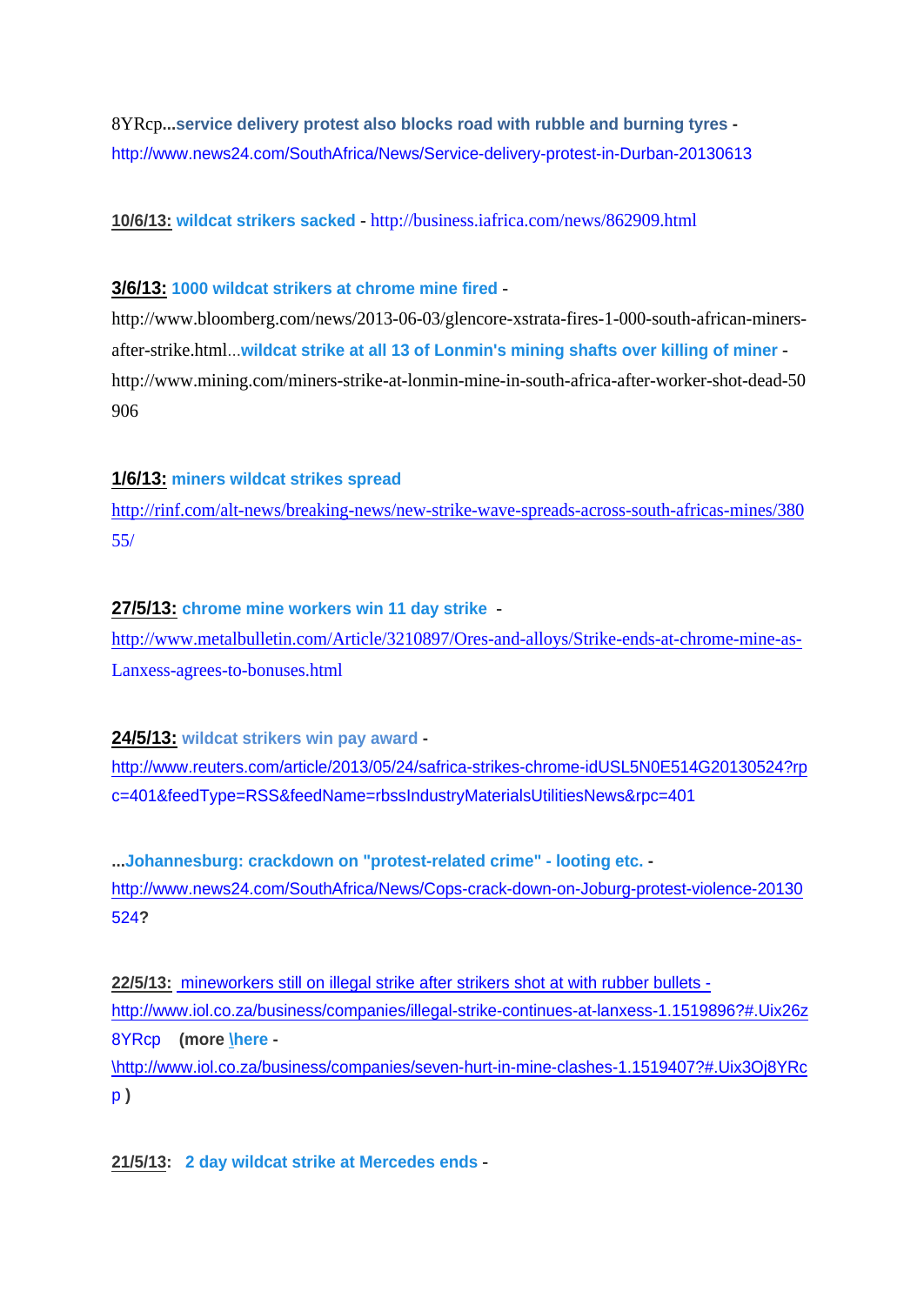[\http://europe.autonews.com/apps/pbcs.dll/article?AID=/20130521/ANE/130529983/mercedes-w](http://europe.autonews.com/apps/pbcs.dll/article?AID=/20130521/ANE/130529983/mercedes-workers-end-wildcat-strike-in-s-africa) [orkers-end-wildcat-strike-in-s-africa#axzz2TupCRbd9](http://europe.autonews.com/apps/pbcs.dll/article?AID=/20130521/ANE/130529983/mercedes-workers-end-wildcat-strike-in-s-africa)

**17/5/13: [\another wildcat strike in the mines](http://www.iol.co.za/business/business-news/unprotected-strike-at-chrome-mine-1.1517842)** (link no longer functioning)

**15/5/13 : [\wildcat strikers accept union manipulation and end strike](http://www.iol.co.za/news/south-africa/north-west/lonmin-wildcat-strike-over-1.1516465?) -** [\http://www.iol.co.za/news/south-africa/north-west/lonmin-wildcat-strike-over-1.1516465?#.Uix4f](http://www.iol.co.za/news/south-africa/north-west/lonmin-wildcat-strike-over-1.1516465?) [D8YRcp](http://www.iol.co.za/news/south-africa/north-west/lonmin-wildcat-strike-over-1.1516465?)

**14/5/13: [platinum mine workers take illegal wildcat strike action](http://www.bdlive.co.za/national/labour/2013/05/14/lonmin-workers-embark-on-illegal-strike?) -**

http://www.bdlive.co.za/national/labour/2013/05/14/lonmin-workers-embark-on-illegal-strike?...**[L](http://business.iafrica.com/news/858924.html?) [onmin stock plunges 7% because of strike](http://business.iafrica.com/news/858924.html?) -** http://business.iafrica.com/news/858924.html?

**8/5/13: [Soweto: 2nd day of violence as residents reconnect cut-off electricity](http://www.sabc.co.za/news/a/12b6bc804f8dc16e951ef70b5d39e4bb/Police-on-high-alert-following-Kliptown-protests-20130905)**  [http://www.sabc.co.za/news/a/12b6bc804f8dc16e951ef70b5d39e4bb/Police-on-high-alert-followi](http://www.sabc.co.za/news/a/12b6bc804f8dc16e951ef70b5d39e4bb/Police-on-high-alert-following-Kliptown-protests-20130905) [ng-Kliptown-protests-20130905](http://www.sabc.co.za/news/a/12b6bc804f8dc16e951ef70b5d39e4bb/Police-on-high-alert-following-Kliptown-protests-20130905)

**6/5/13: [interesting report on intensifying strikes](http://www.iol.co.za/business/bu
siness-news/sa-braces-for-strike-season-1.1510698?)** (link no longer works) **(**"The perception among workers that wildcat strikes are an effective and legitimate means of seeking wage concessions will increase their prevalence and intensity" says bourgeois risk analyst from [Maplecroft](http://maplecroft.com/))

#### **Footnotes**

1Desai is a research fellow, and journalist, at the University of Natal who also lectures part time in Journalism at the Durban Institute for Technology and The Workers College. There is no doubting the passion of this guy and his writing is very informative of the movements developing in South Africa. Nevertheless, we must be a bit wary of someone who's a *professional* writer, who lives off his position in the division of labour. Sure, Biko was a *lawyer*, who undoubtedly contributed to the movement of the 70s, for which he paid with his life. But there's a difference between the crude repression of the written word under apartheid and the less overt repression of written "free" speech in the current epoch. On the other hand, we can't imagine there are many other journalists in the world who give positive references to class violence in their own country as Desai does, but then maybe the generally violent atmosphere of daily life in SA makes such references kind of acceptable. At the same time we get the feeling - though we may be wrong - that the guy is pretty much a populist, i.e. someone whose primary concern is to be popular. For example, he offers no insights into how these movements could develop further, and when talking of the Indian community gives positive reference to Gandhi, not someone renowned for his advocacy of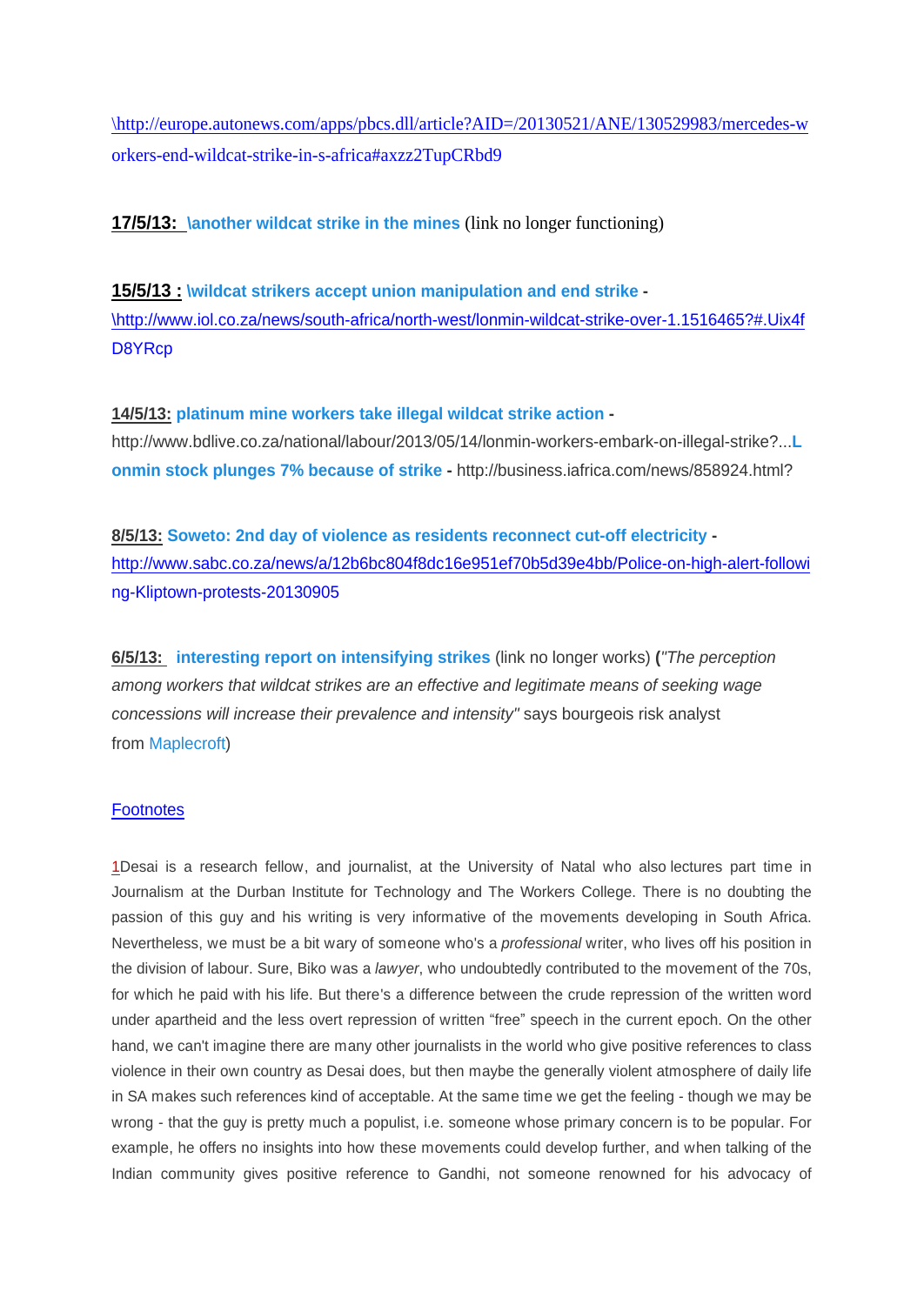anti-ruling class violence. (Gandhi used his reputation and leadership role to often disarm social movements in India when they threatened to get out of hand; he opposed strikes in the super-exploitative textile industies, even going so far as to threaten suicide if workers went on strike; and he even refused to support a mutiny of a section of the *Hindu* Royal Garwhali regiment - who were brutally punished for the mutiny - when it refused an order to machine gun unarmed rioting *muslims*, saying he wouldn't want soldiers in an independent India to refuse *his* orders to shoot if that became necessary!!!!!)(*Le Monde,* 20t Feb. 1932). What's more, Desai expresses the idea, which may very well be also a general idea amongst the population as a whole, that the ANC *sold out,* that they were ok until they got to power and adopted neo-liberal policies, as if their programme and structure ever expressed anything other than a political ambition to develop capitalism, albeit originally in a State capitalist form. And not even that. An ad for a Business International Conference' about "strategic options for international companies" in South Africa, on May 27th 1987, had Oliver Tambo, at that time President of the ANC, as its leading speaker. The ad stated *³ANC goals and tactics are directly and indirectly helping shape the future of South Africa and its relations with international companies«The role of the ANC«will be the focus for reassessing the choices for companies:*

*\* To disinvest, now that over 100 companies have quit;*

*\* To stay, as many others have carefully decided to do.*

*The conference is closed to the press and all proceedings are off-the-record.*

Fee: \$600 per executive." Doubtless worth every cent.

However, the South African State, like States the world over, is very repressive. It's possible that Desai could be picked on by State forces, though it's unlikely that he'd end up "falling" out of a police station window. More likely is that he would be framed for something - like Mzwakhe Mbuli, who was arrested in late 1997 and found guilty in early 1999 of bank robbery, and now languishes in a Maximum Security Prison for a crime he certainly didn't commit, but for which he was framed probably because of his continued criticism of the ANC and of Buthelezis' Inkatha Freedom Party. But probably this is not very likely, as Desai's too well-connected internationally.

[\2](file:///C:\\\\Users\\\\Nick
\\\\Documents\\\\dialectical%20delinquents\\\\texts%20for%20site\\\\South%20Africa2.%20OpenOffice.org%201.1.html)Mbeki, like all ideologists, used a fragment of the truth for his contention that HIV doesn't lead to Aids: it's mostly unknown, but there is a small percentage of those who have Aids who have no trace of having ever had the HIV virus. Doubtless, equally secretly, there's a load of money going into research into this small percentage, because exceptions are always a source of scientific discovery.

[\3](file:///C:\\\\Users\\\\Nick\\\\Documents\\\\dialectical%20delinquents\\\\texts%20for%20site\\\\South%20Africa2.%20OpenOffice.org%201.1.html)Alexandra is still very much a chronically poor area - lots of shanty towns, intensely crowded - more than half a million people in a very small space - a bewildering maze of smashed-up streets, crammed with people, with terrible housing and an obvious lack of essential services. It has recently opened a ballet school - the first to take young students with plans to train them in a professional way. It has a strict and rigorous regime of tuition - four afternoons a week for 10 years. *"I want to give them the discipline and structure that is needed in ballet. That will help them in all aspects of life,´* says the director. One shouldn't ignore the extent to which culture in South Africa now serves the purpose of taming the previously untamed, giving them hope ' in a hopeless system, discipline and structure *within* this system.. And not only in South Africa.